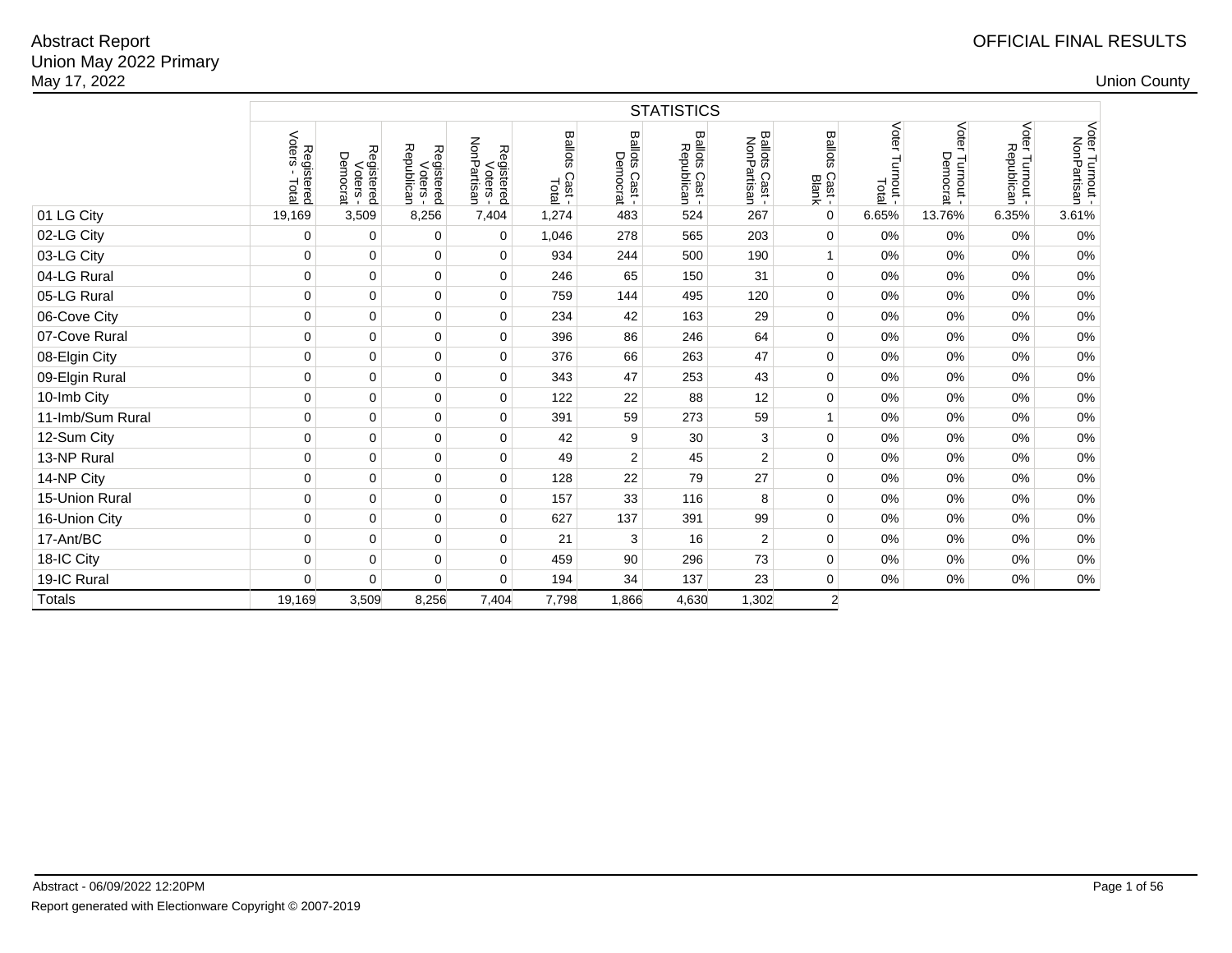|                  |                |                           |                         | <b>DEM US Senator Federal</b> |                     |                |             |                |
|------------------|----------------|---------------------------|-------------------------|-------------------------------|---------------------|----------------|-------------|----------------|
|                  |                |                           |                         | VOTE FOR 1                    |                     |                |             |                |
|                  | Ron Wyden      | Brent<br>Thompson         | William E<br>Barlow III | Write-in Totals               | Total Votes<br>Cast | Overvotes      | Undervotes  | Contest Total  |
| 01 LG City       | 403            | 15                        | 45                      | 1                             | 464                 | $\mathbf{1}$   | 18          | 483            |
| 02-LG City       | 216            | 15                        | 34                      | $\overline{2}$                | 267                 | $\mathbf 0$    | 11          | 278            |
| 03-LG City       | 186            | 17                        | 22                      | 5                             | 230                 | $\mathbf 0$    | 14          | 244            |
| 04-LG Rural      | 51             | 4                         | 5                       | $\overline{2}$                | 62                  | $\mathbf 0$    | 3           | 65             |
| 05-LG Rural      | 114            | 9                         | 13                      | $\mathbf{1}$                  | 137                 | $\mathbf{1}$   | 6           | 144            |
| 06-Cove City     | 33             | 3                         | 4                       | $\mathbf 0$                   | 40                  | 0              | 2           | 42             |
| 07-Cove Rural    | 77             | $\overline{4}$            | 3                       | $\overline{2}$                | 86                  | $\mathbf 0$    | 0           | 86             |
| 08-Elgin City    | 46             | 11                        | 3                       | 3                             | 63                  | $\mathbf 0$    | 3           | 66             |
| 09-Elgin Rural   | 37             | 5                         | 5                       | $\mathbf 0$                   | 47                  | $\mathbf 0$    | 0           | 47             |
| 10-Imb City      | 18             | $\overline{2}$            | 1                       | 1                             | 22                  | $\mathbf 0$    | 0           | 22             |
| 11-Imb/Sum Rural | 47             | $\ensuremath{\mathsf{3}}$ | 4                       | $\overline{2}$                | 56                  | 0              | 3           | 59             |
| 12-Sum City      | 6              | $\mathbf{1}$              | 1                       | $\mathbf 0$                   | 8                   | $\mathbf 0$    | 1           | 9              |
| 13-NP Rural      | $\overline{2}$ | $\mathbf 0$               | $\mathbf 0$             | $\mathbf 0$                   | $\overline{2}$      | $\mathbf 0$    | $\mathbf 0$ | $\overline{2}$ |
| 14-NP City       | 17             | 4                         | 1                       | $\mathbf 0$                   | 22                  | $\mathbf 0$    | 0           | 22             |
| 15-Union Rural   | 30             | $\overline{2}$            | 1                       | $\mathbf 0$                   | 33                  | 0              | 0           | 33             |
| 16-Union City    | 105            | 10                        | 11                      | $\overline{7}$                | 133                 | $\mathbf 0$    | 4           | 137            |
| 17-Ant/BC        | 1              | 1                         | $\mathbf 0$             | $\mathbf 0$                   | $\overline{2}$      | $\mathbf 0$    | 1           | 3              |
| 18-IC City       | 64             | 8                         | 11                      | $\mathbf 0$                   | 83                  | $\mathbf 0$    | 7           | 90             |
| 19-IC Rural      | 28             | 1                         | 3                       | $\mathbf 0$                   | 32                  | $\mathbf 0$    | 2           | 34             |
| <b>Totals</b>    | 1,481          | 115                       | 167                     | 26                            | 1,789               | $\overline{2}$ | 75          | 1,866          |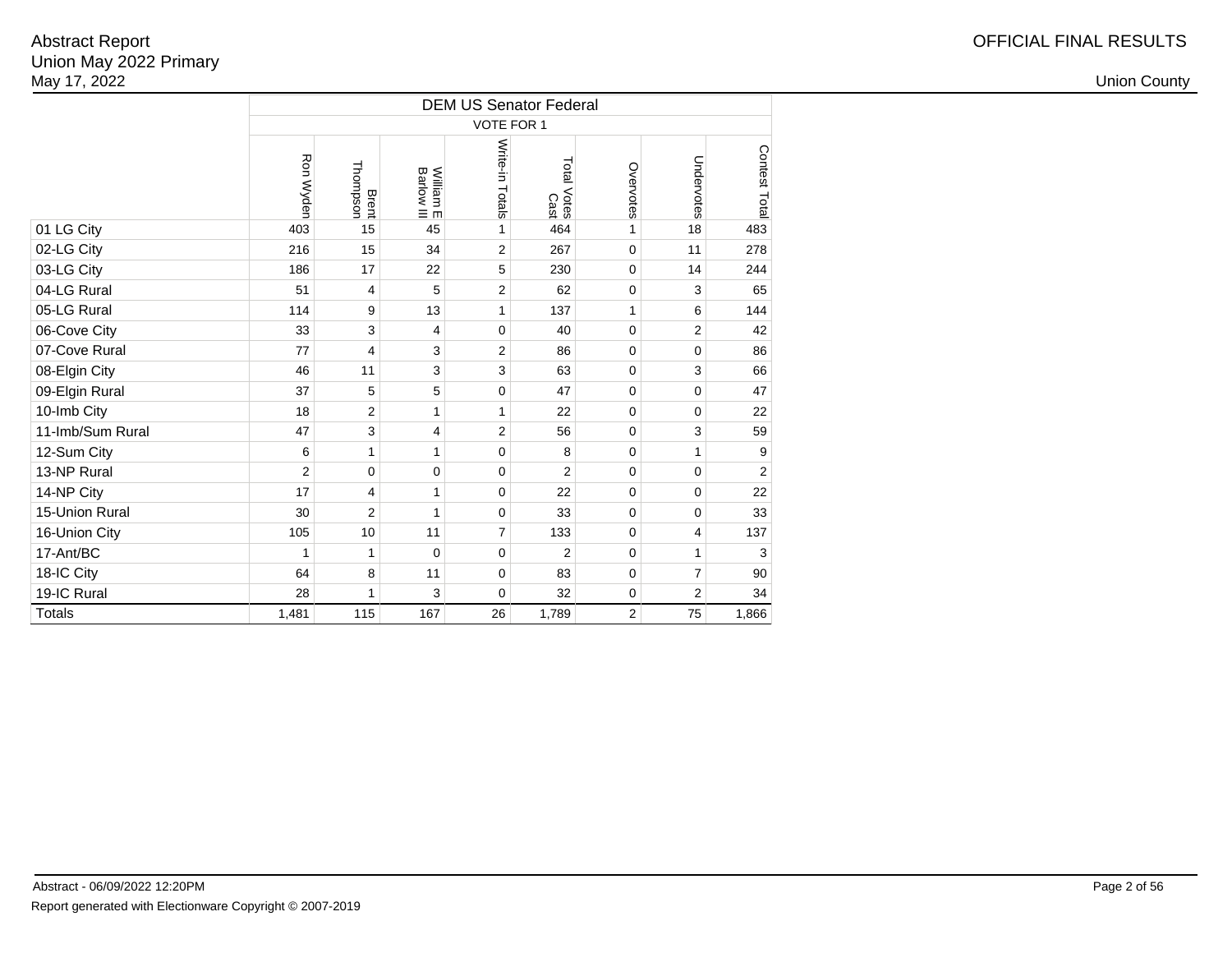|                  |                |               |                 |                     |                | DEM US Representative, 2nd District US Representative, 2nd |                |
|------------------|----------------|---------------|-----------------|---------------------|----------------|------------------------------------------------------------|----------------|
|                  |                |               |                 | VOTE FOR 1          |                |                                                            |                |
|                  | Adam Prine     | aor<br>Yetter | Write-in Totals | Total Votes<br>Cast | Overvotes      | Undervotes                                                 | Contest Total  |
| 01 LG City       | 95             | 252           | 6               | 353                 | 1              | 129                                                        | 483            |
| 02-LG City       | 46             | 151           | 5               | 202                 | $\mathbf 0$    | 76                                                         | 278            |
| 03-LG City       | 68             | 109           | 9               | 186                 | 1              | 57                                                         | 244            |
| 04-LG Rural      | 6              | 36            | $\overline{2}$  | 44                  | 0              | 21                                                         | 65             |
| 05-LG Rural      | 26             | 70            | $\overline{2}$  | 98                  | $\Omega$       | 46                                                         | 144            |
| 06-Cove City     | 9              | 20            | 1               | 30                  | $\Omega$       | 12                                                         | 42             |
| 07-Cove Rural    | 18             | 52            | 3               | 73                  | $\mathbf 0$    | 13                                                         | 86             |
| 08-Elgin City    | 25             | 28            | 3               | 56                  | $\mathbf 0$    | 10                                                         | 66             |
| 09-Elgin Rural   | 9              | 23            | 0               | 32                  | $\Omega$       | 15                                                         | 47             |
| 10-Imb City      | $\overline{2}$ | 12            | 1               | 15                  | $\Omega$       | $\overline{7}$                                             | 22             |
| 11-Imb/Sum Rural | 16             | 29            | $\mathbf 0$     | 45                  | $\Omega$       | 14                                                         | 59             |
| 12-Sum City      | 1              | 6             | 0               | $\overline{7}$      | $\Omega$       | 2                                                          | 9              |
| 13-NP Rural      | 1              | 1             | 0               | $\overline{2}$      | $\Omega$       | $\mathbf 0$                                                | $\overline{2}$ |
| 14-NP City       | 12             | 5             | $\mathbf 0$     | 17                  | $\mathbf 0$    | 5                                                          | 22             |
| 15-Union Rural   | 6              | 17            | 0               | 23                  | $\mathbf 0$    | 10                                                         | 33             |
| 16-Union City    | 34             | 68            | 6               | 108                 | $\mathbf 0$    | 29                                                         | 137            |
| 17-Ant/BC        | 1              | 1             | 0               | 2                   | $\Omega$       | 1                                                          | 3              |
| 18-IC City       | 27             | 33            | 1               | 61                  | $\mathbf 0$    | 29                                                         | 90             |
| 19-IC Rural      | 8              | 15            | 0               | 23                  | $\mathbf 0$    | 11                                                         | 34             |
| <b>Totals</b>    | 410            | 928           | 39              | 1,377               | $\overline{2}$ | 487                                                        | 1,866          |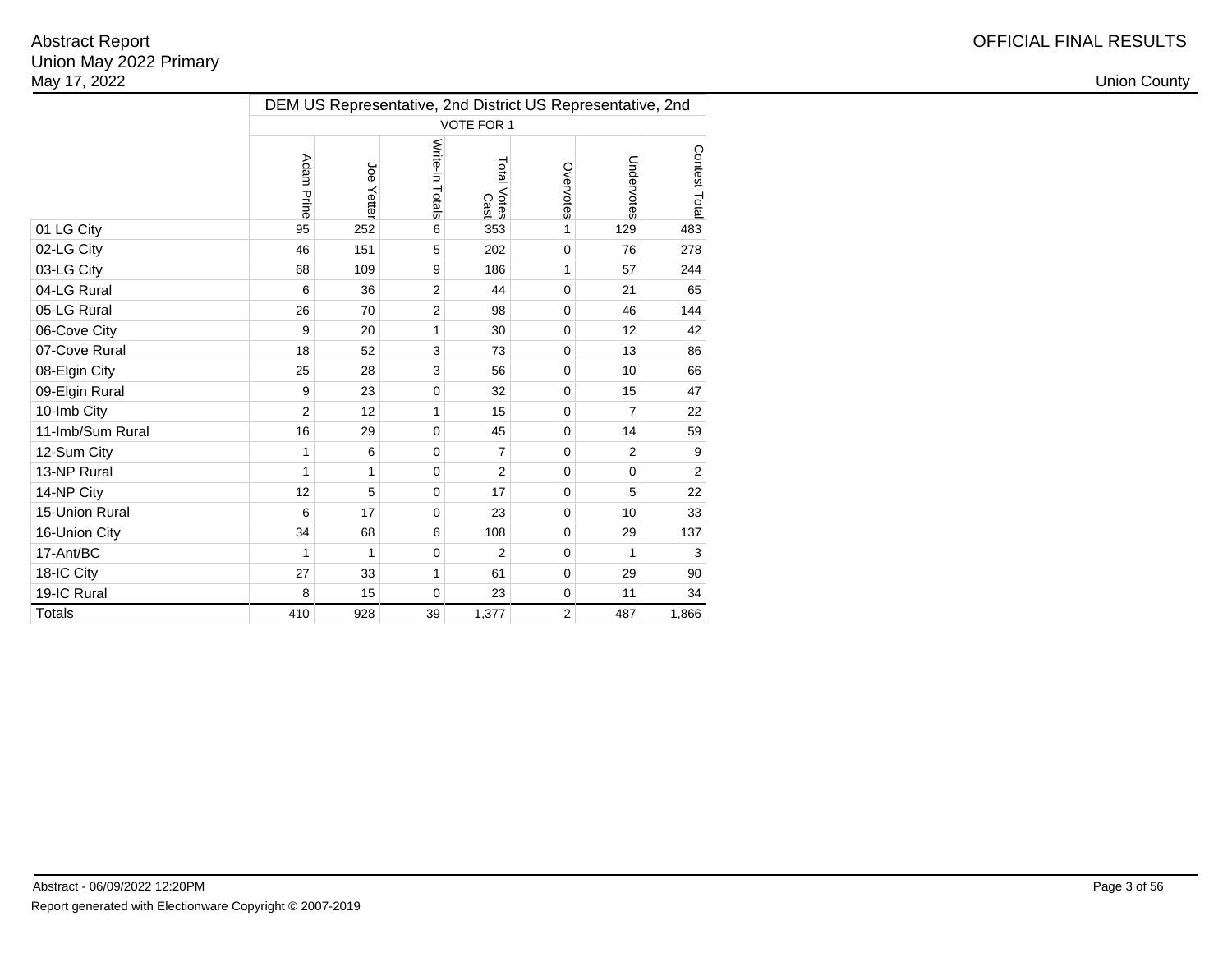| May 17, 2022     |                |                     |                  |                     |                |                       |                                  |                                        |                                  |             |                    |                         |                    | <b>Union County</b> |
|------------------|----------------|---------------------|------------------|---------------------|----------------|-----------------------|----------------------------------|----------------------------------------|----------------------------------|-------------|--------------------|-------------------------|--------------------|---------------------|
|                  |                |                     |                  |                     |                |                       |                                  | <b>DEM Governor Statewide Partisan</b> |                                  |             |                    |                         |                    |                     |
|                  |                |                     |                  |                     |                |                       | VOTE FOR 1                       |                                        |                                  |             |                    |                         |                    |                     |
|                  | Tobias Read    | John Sweeney        | Patrick E        | Dave W<br>Stauffer  | Peter W Hall   | Genevieve<br>Wilson H | Keisha<br>sha Lanell<br>Merchant | Michael Cross                          | ⋒<br><b>Peorge L</b><br>Carrillo | Tina Kotek  | Michael<br>Trimble | Ifeanyichukwu<br>C Diru | Wilson R<br>Bright | Julian Bell         |
| 01 LG City       | 170            | $\mathbf{1}$        | 23               | $\mathbf 0$         | 3              | $\mathbf{1}$          | $\mathbf 0$                      |                                        | 8                                | 221         | 4                  | $\mathbf{1}$            |                    | $\mathbf 5$         |
| 02-LG City       | 98             | $\mathbf{1}$        | $\boldsymbol{9}$ | $\overline{4}$      | 2              | $\mathbf{1}$          | $\overline{2}$                   | 3                                      | 8                                | 106         | $\overline{2}$     | $\overline{2}$          | $\mathbf{1}$       | $\sqrt{2}$          |
| 03-LG City       | 85             | $\overline{2}$      | 12               | $\mathbf 2$         | $\mathbf{1}$   | 2                     | $\mathbf{1}$                     | 2                                      | $\overline{7}$                   | 82          | $\overline{4}$     | $\mathbf{1}$            | $\mathbf{1}$       | $\pmb{0}$           |
| 04-LG Rural      | 20             | $\overline{2}$      | $\mathbf{1}$     | $\mathbf{1}$        | $\overline{1}$ | $\overline{2}$        | $\Omega$                         | $\mathbf 0$                            | $\Omega$                         | 26          | $\pmb{0}$          | $\mathbf{1}$            | $\mathbf 0$        | $\overline{2}$      |
| 05-LG Rural      | 64             | $\pmb{0}$           | $\mathbf{1}$     | $\mathbf{1}$        | $\mathbf{1}$   | $\mathbf{0}$          | $\mathbf 0$                      | $\mathbf 0$                            | 3                                | 53          | $\mathbf{1}$       | $\pmb{0}$               | $\mathbf{1}$       | $\pmb{0}$           |
| 06-Cove City     | 14             | $\mathbf 2$         | $\mathbf{1}$     | $\pmb{0}$           | $\mathbf 0$    | $\Omega$              | $\Omega$                         | $\mathbf 0$                            | $\mathbf{1}$                     | 20          | $\mathbf 0$        | $\pmb{0}$               | $\pmb{0}$          | $\pmb{0}$           |
| 07-Cove Rural    | 33             | $\mathbf{1}$        | $\mathbf 0$      | $\mathbf{1}$        | $\mathbf 0$    | 1                     | $\mathbf 0$                      | $\mathbf 0$                            | $\overline{2}$                   | 39          | 3                  | $\mathbf 0$             | $\mathbf 0$        | $\mathbf 0$         |
| 08-Elgin City    | 20             | $\mathbf 0$         | $\overline{4}$   | $\mathbf 2$         | $\mathbf 0$    | $\mathbf{1}$          | $\Omega$                         |                                        | 6                                | 23          | $\mathbf{1}$       | $\mathbf 0$             | $\mathbf 0$        | $\mathbf 0$         |
| 09-Elgin Rural   | 14             | $\pmb{0}$           | 5                | 0                   | $\mathbf 0$    | $\mathbf 0$           | $\mathbf 0$                      | $\mathbf 0$                            | $\mathbf{2}$                     | 16          | $\mathbf 0$        | $\mathbf 0$             | $\mathsf 0$        | $\mathbf 0$         |
| 10-Imb City      | 11             | $\mathbf{1}$        | $\overline{4}$   | $\mathsf 0$         | $\mathbf 0$    | $\Omega$              | $\Omega$                         | $\Omega$                               | $\mathbf 0$                      | 3           | $\mathbf 0$        | $\mathbf 0$             | $\mathsf 0$        | $\mathbf{1}$        |
| 11-Imb/Sum Rural | 20             | $\mathbf{1}$        | 5                | $\pmb{0}$           | $\overline{1}$ | $\mathbf 0$           | $\mathbf 0$                      |                                        | $\mathbf 0$                      | 19          | $\pmb{0}$          | $\pmb{0}$               | $\pmb{0}$          | $\mathbf{1}$        |
| 12-Sum City      | $\overline{2}$ | $\mathbf 0$         | $\mathbf 0$      | $\mathsf 0$         | $\mathbf 0$    | $\mathbf{1}$          | $\mathbf 0$                      |                                        | $\mathbf 0$                      | 4           | $\mathbf 0$        | $\mathbf{1}$            | $\mathbf 0$        | $\mathbf 0$         |
| 13-NP Rural      |                | $\mathsf{O}\xspace$ | $\mathbf{1}$     | $\pmb{0}$           | $\mathbf 0$    | $\mathbf{0}$          | $\mathbf 0$                      | $\mathbf 0$                            | $\pmb{0}$                        | $\mathbf 0$ | $\pmb{0}$          | $\pmb{0}$               | $\pmb{0}$          | $\pmb{0}$           |
| 14-NP City       | 10             | $\mathbf 0$         | $\mathbf{1}$     | $\mathbf 0$         | $\mathbf 0$    | $\mathbf 0$           | $\Omega$                         | $\mathbf 0$                            | 2                                | 3           | $\mathbf 0$        | $\mathbf 0$             | $\mathbf{1}$       | $\mathbf 0$         |
| 15-Union Rural   | 10             | $\mathbf{1}$        | $\overline{c}$   | $\mathbf{1}$        | $\mathbf 0$    | $\mathbf 0$           | $\mathbf{1}$                     | $\mathbf 0$                            | 3                                | 10          | $\pmb{0}$          | $\pmb{0}$               | $\pmb{0}$          | $\mathbf 0$         |
| 16-Union City    | 52             | $\mathbf{1}$        | $\overline{4}$   | $\mathsf{O}\xspace$ | $\mathbf 0$    | $\mathbf 0$           | 2                                | $\mathbf 0$                            | $\overline{4}$                   | 50          | $\overline{2}$     | $\mathbf 0$             | $\mathbf{3}$       | $\mathbf{1}$        |
| 17-Ant/BC        |                | $\pmb{0}$           | $\pmb{0}$        | 0                   | $\mathbf 0$    | $\mathbf{0}$          | $\Omega$                         | $\mathbf 0$                            | $\pmb{0}$                        | $\Omega$    | $\pmb{0}$          | $\pmb{0}$               | $\mathsf 0$        | $\pmb{0}$           |
| 18-IC City       | 44             | $\pmb{0}$           | $\mathbf{1}$     | $\mathbf{1}$        | $\overline{2}$ | $\mathbf 0$           | $\mathbf 0$                      | $\mathbf 0$                            | $\mathbf{1}$                     | 31          | 0                  | $\mathbf{1}$            | $\mathsf 0$        | $\mathbf{1}$        |
| 19-IC Rural      | 16             | $\pmb{0}$           | 3                | $\mathsf 0$         | $\mathbf 0$    | $\mathbf 0$           | $\mathbf{0}$                     | $\mathbf 0$                            | $\overline{2}$                   | 8           | $\mathbf{1}$       | $\pmb{0}$               | $\mathbf 0$        | $\mathbf 0$         |
| Totals           | 685            | 13                  | 77               | 13                  | 11             | 9 <sup>°</sup>        | 6                                | 9                                      | 49                               | 714         | 18                 | 7 <sup>1</sup>          | 8                  | 13                  |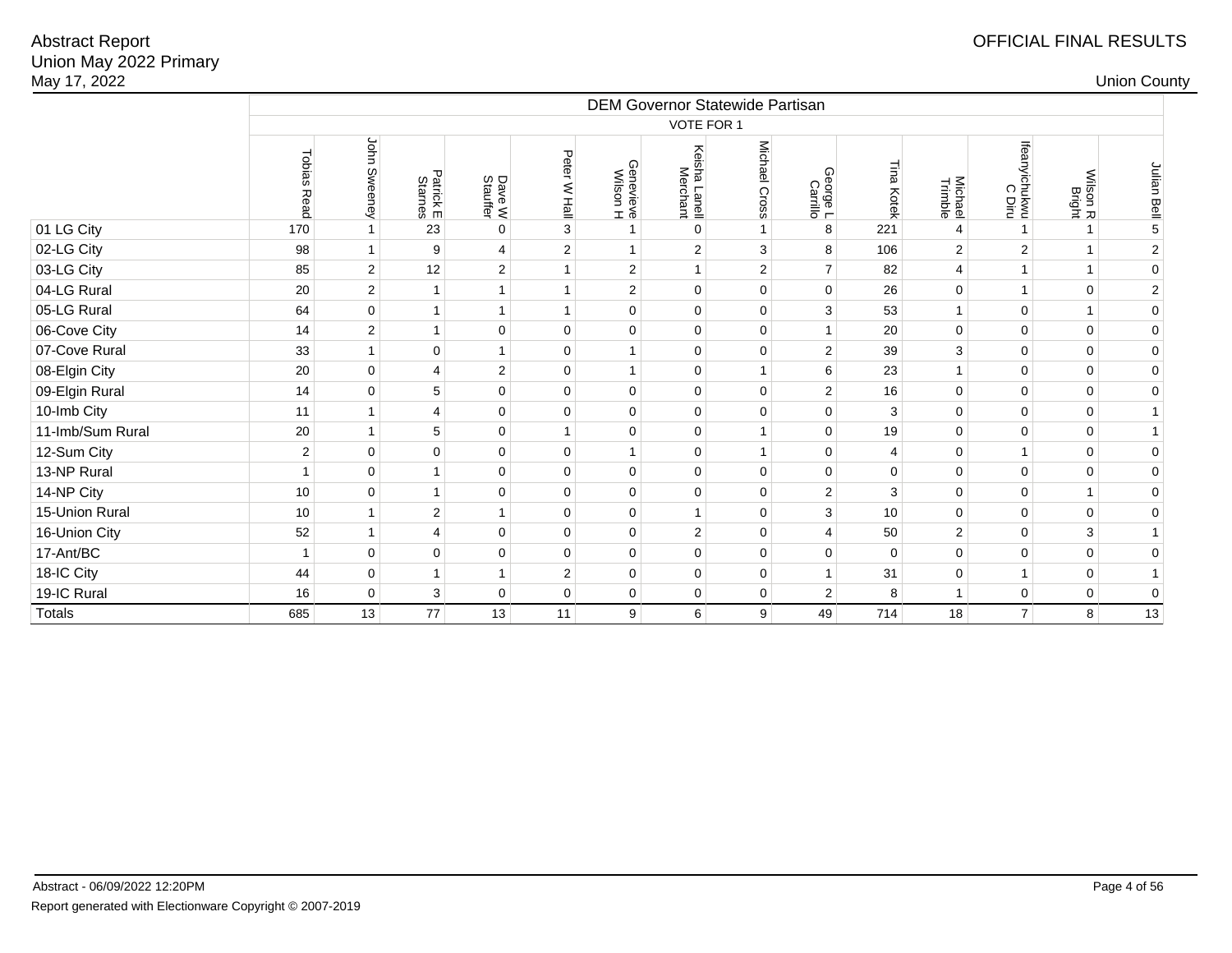|                  |                |                 | <b>DEM Governor Statewide Partisan</b> |                         |                |                |
|------------------|----------------|-----------------|----------------------------------------|-------------------------|----------------|----------------|
|                  |                |                 | VOTE FOR 1                             |                         |                |                |
|                  | David Beem     | Write-in Totals | Total Votes<br>Cast                    | Overvotes               | Undervotes     | Contest Total  |
| 01 LG City       | $\overline{2}$ | 12              | 453                                    | 1                       | 29             | 483            |
| 02-LG City       | 1              | 16              | 258                                    | 1                       | 19             | 278            |
| 03-LG City       | 1              | 22              | 225                                    | 1                       | 18             | 244            |
| 04-LG Rural      | $\mathbf 0$    | $\overline{2}$  | 58                                     | $\mathbf 0$             | $\overline{7}$ | 65             |
| 05-LG Rural      | 1              | $\overline{7}$  | 133                                    | 0                       | 11             | 144            |
| 06-Cove City     | $\mathbf 0$    | $\overline{2}$  | 40                                     | $\Omega$                | $\overline{2}$ | 42             |
| 07-Cove Rural    | $\mathbf 0$    | 4               | 84                                     | 0                       | $\overline{2}$ | 86             |
| 08-Elgin City    | 1              | 4               | 63                                     | 0                       | 3              | 66             |
| 09-Elgin Rural   | $\overline{2}$ | 3               | 42                                     | 0                       | 5              | 47             |
| 10-Imb City      | 1              | 1               | 22                                     | $\Omega$                | $\Omega$       | 22             |
| 11-Imb/Sum Rural | 1              | 5               | 54                                     | $\Omega$                | 5              | 59             |
| 12-Sum City      | $\mathbf 0$    | $\mathbf 0$     | 9                                      | $\mathbf 0$             | $\mathbf 0$    | 9              |
| 13-NP Rural      | $\mathbf 0$    | $\mathbf 0$     | $\overline{2}$                         | $\Omega$                | $\Omega$       | $\overline{2}$ |
| 14-NP City       | $\mathbf 0$    | 3               | 20                                     | 0                       | $\overline{c}$ | 22             |
| 15-Union Rural   | $\mathbf 0$    | 3               | 31                                     | 1                       | 1              | 33             |
| 16-Union City    | $\overline{2}$ | 8               | 129                                    | $\mathbf 0$             | 8              | 137            |
| 17-Ant/BC        | $\mathbf 0$    | 1               | $\overline{2}$                         | $\Omega$                | 1              | 3              |
| 18-IC City       | $\mathbf 0$    | 3               | 85                                     | $\mathbf 0$             | 5              | 90             |
| 19-IC Rural      | 1              | $\mathbf 0$     | 31                                     | $\mathbf 0$             | 3              | 34             |
| <b>Totals</b>    | 13             | 96              | 1,741                                  | $\overline{\mathbf{4}}$ | 121            | 1,866          |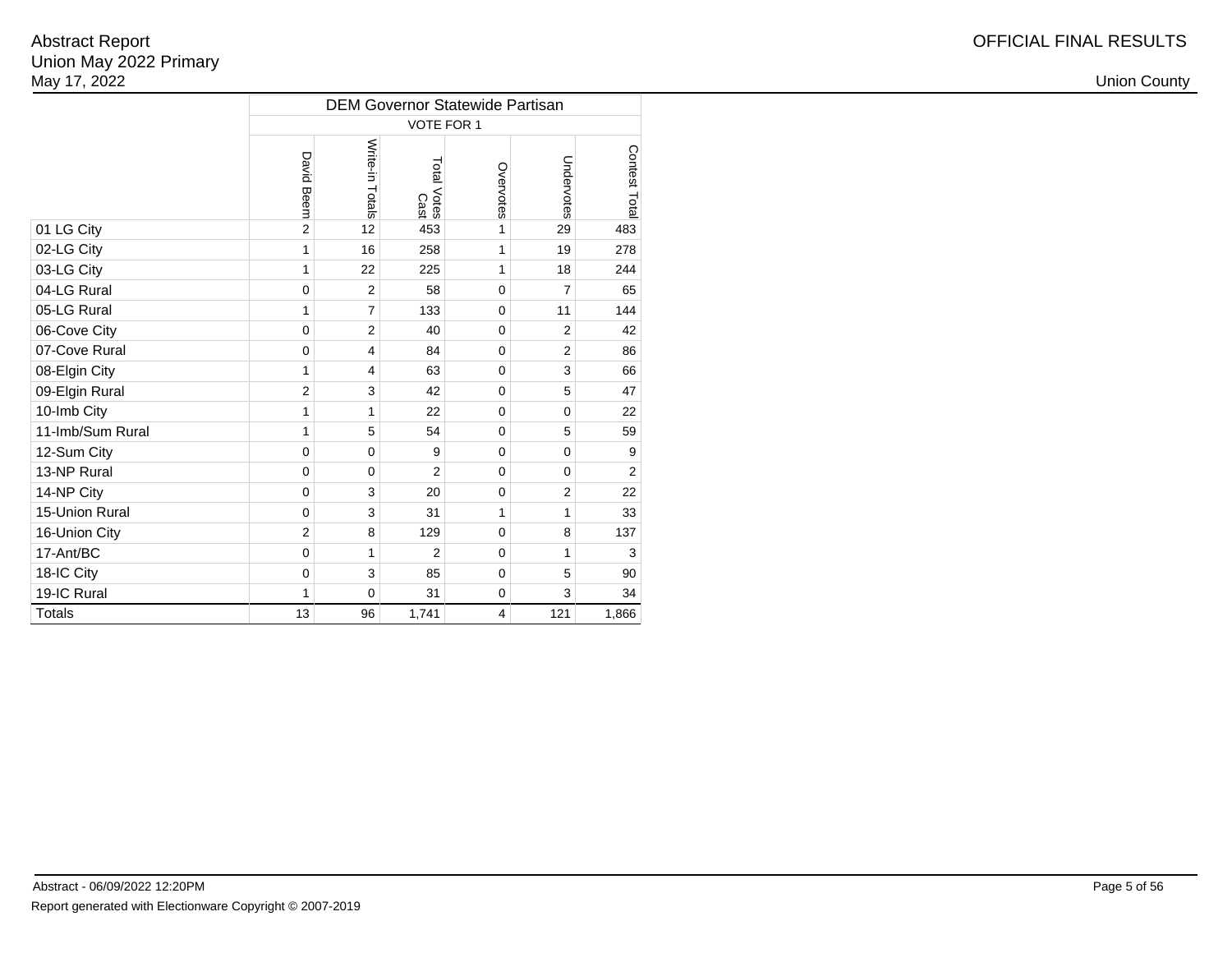|                  |                                        |                 |                     |             | DEM State Representative, 58th District House District |                |
|------------------|----------------------------------------|-----------------|---------------------|-------------|--------------------------------------------------------|----------------|
|                  |                                        |                 | <b>VOTE FOR 1</b>   |             |                                                        |                |
|                  | $\overline{5}$<br>o Candidate<br>Filed | Write-in Totals | Total Votes<br>Cast | Overvotes   | Undervotes                                             | Contest Total  |
| 01 LG City       | $\mathbf 0$                            | 35              | 35                  | $\mathbf 0$ | 448                                                    | 483            |
| 02-LG City       | $\Omega$                               | 19              | 19                  | $\Omega$    | 259                                                    | 278            |
| 03-LG City       | $\mathbf 0$                            | 24              | 24                  | $\mathbf 0$ | 220                                                    | 244            |
| 04-LG Rural      | $\mathbf 0$                            | 4               | $\overline{4}$      | $\mathbf 0$ | 61                                                     | 65             |
| 05-LG Rural      | $\mathbf 0$                            | 11              | 11                  | $\mathbf 0$ | 133                                                    | 144            |
| 06-Cove City     | $\mathbf 0$                            | 3               | 3                   | $\mathbf 0$ | 39                                                     | 42             |
| 07-Cove Rural    | $\mathbf 0$                            | 9               | 9                   | $\mathbf 0$ | 77                                                     | 86             |
| 08-Elgin City    | $\mathbf 0$                            | 5               | 5                   | $\mathbf 0$ | 61                                                     | 66             |
| 09-Elgin Rural   | $\Omega$                               | 1               | 1                   | $\Omega$    | 46                                                     | 47             |
| 10-Imb City      | $\mathbf 0$                            | $\overline{2}$  | $\overline{2}$      | $\mathbf 0$ | 20                                                     | 22             |
| 11-Imb/Sum Rural | $\mathbf 0$                            | 3               | 3                   | $\mathbf 0$ | 56                                                     | 59             |
| 12-Sum City      | $\mathbf 0$                            | 4               | $\overline{4}$      | $\mathbf 0$ | 5                                                      | 9              |
| 13-NP Rural      | $\mathbf 0$                            | $\mathbf 0$     | $\mathbf 0$         | $\mathbf 0$ | $\overline{2}$                                         | $\overline{2}$ |
| 14-NP City       | $\mathbf 0$                            | $\overline{2}$  | $\overline{2}$      | $\mathbf 0$ | 20                                                     | 22             |
| 15-Union Rural   | $\mathbf 0$                            | 5               | 5                   | $\mathbf 0$ | 28                                                     | 33             |
| 16-Union City    | $\mathbf 0$                            | 17              | 17                  | $\mathbf 0$ | 120                                                    | 137            |
| 17-Ant/BC        | $\mathbf 0$                            | $\mathbf 0$     | $\mathbf 0$         | $\mathbf 0$ | 3                                                      | 3              |
| 18-IC City       | $\mathbf 0$                            | 1               | 1                   | $\mathbf 0$ | 89                                                     | 90             |
| 19-IC Rural      | $\mathbf 0$                            | 1               | 1                   | $\mathbf 0$ | 33                                                     | 34             |
| <b>Totals</b>    | $\mathbf 0$                            | 146             | 146                 | $\mathbf 0$ | 1,720                                                  | 1,866          |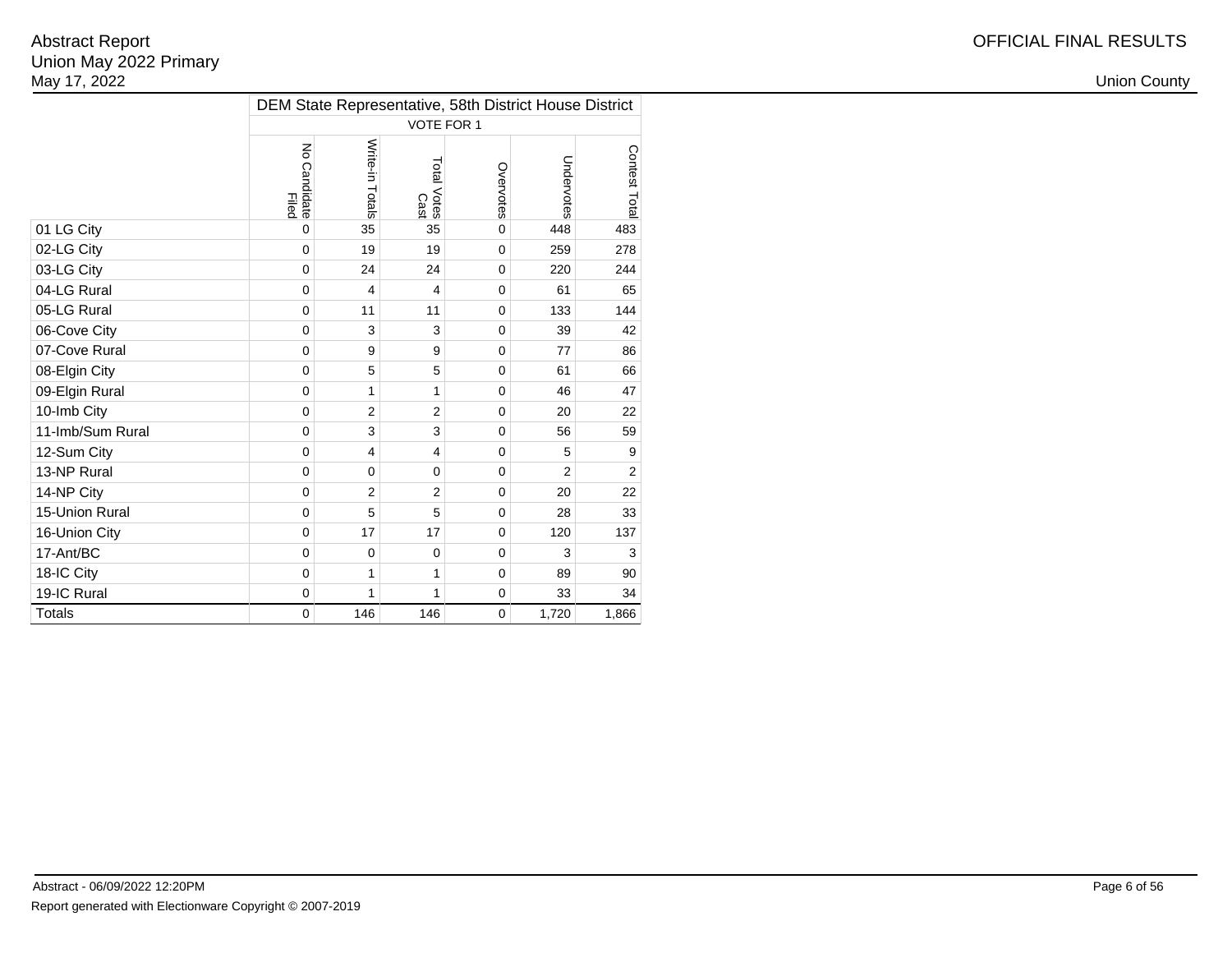| May 17, 2022 |                                                     |     |              |                 |       |       |
|--------------|-----------------------------------------------------|-----|--------------|-----------------|-------|-------|
|              | DEM Precinct Committee Person - Democrat 01 LG City |     |              |                 |       |       |
|              |                                                     |     | VOTE FOR 11  |                 |       |       |
|              | డ ≤                                                 | မှူ | otes<br>Cast | ĝ               | ලි    |       |
| 01 LG City   | 255                                                 | 53  | 308          | 11 <sub>1</sub> | 4,994 | 5,313 |
| Totals       | 255                                                 | 53  | 308          | 11              | 4,994 | 5,313 |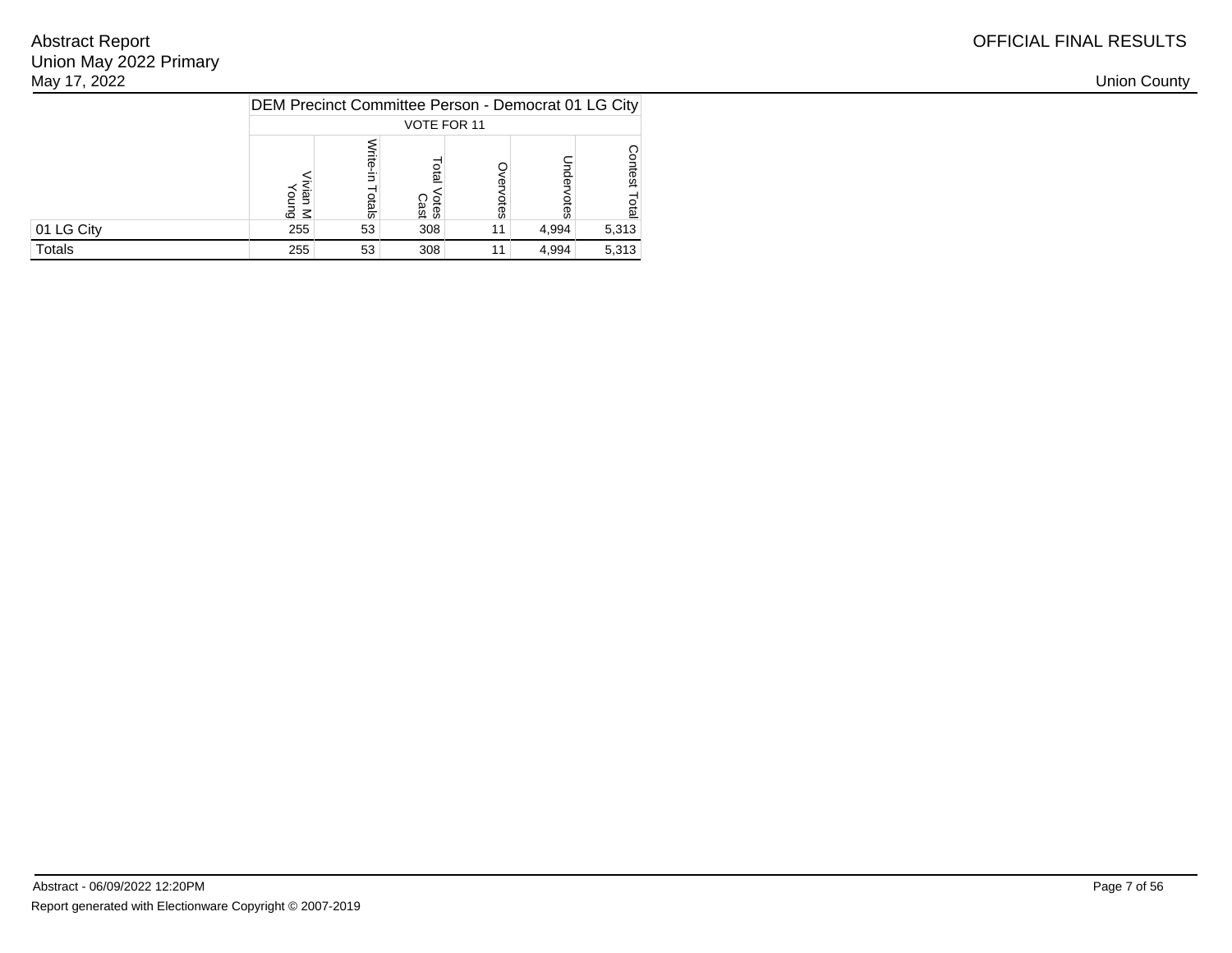| May 17, 2022 |                                                     |    |              |    |       |       |
|--------------|-----------------------------------------------------|----|--------------|----|-------|-------|
|              | DEM Precinct Committee Person - Democrat 02-LG City |    |              |    |       |       |
|              |                                                     |    | VOTE FOR 11  |    |       |       |
|              | lidate<br>Filed                                     |    | otes<br>Cast | ēS | ಹ     | ës.   |
| 02-LG City   |                                                     | 23 | 23           | 0  | 3,035 | 3,058 |
| Totals       |                                                     | 23 | 23           | 0  | 3,035 | 3,058 |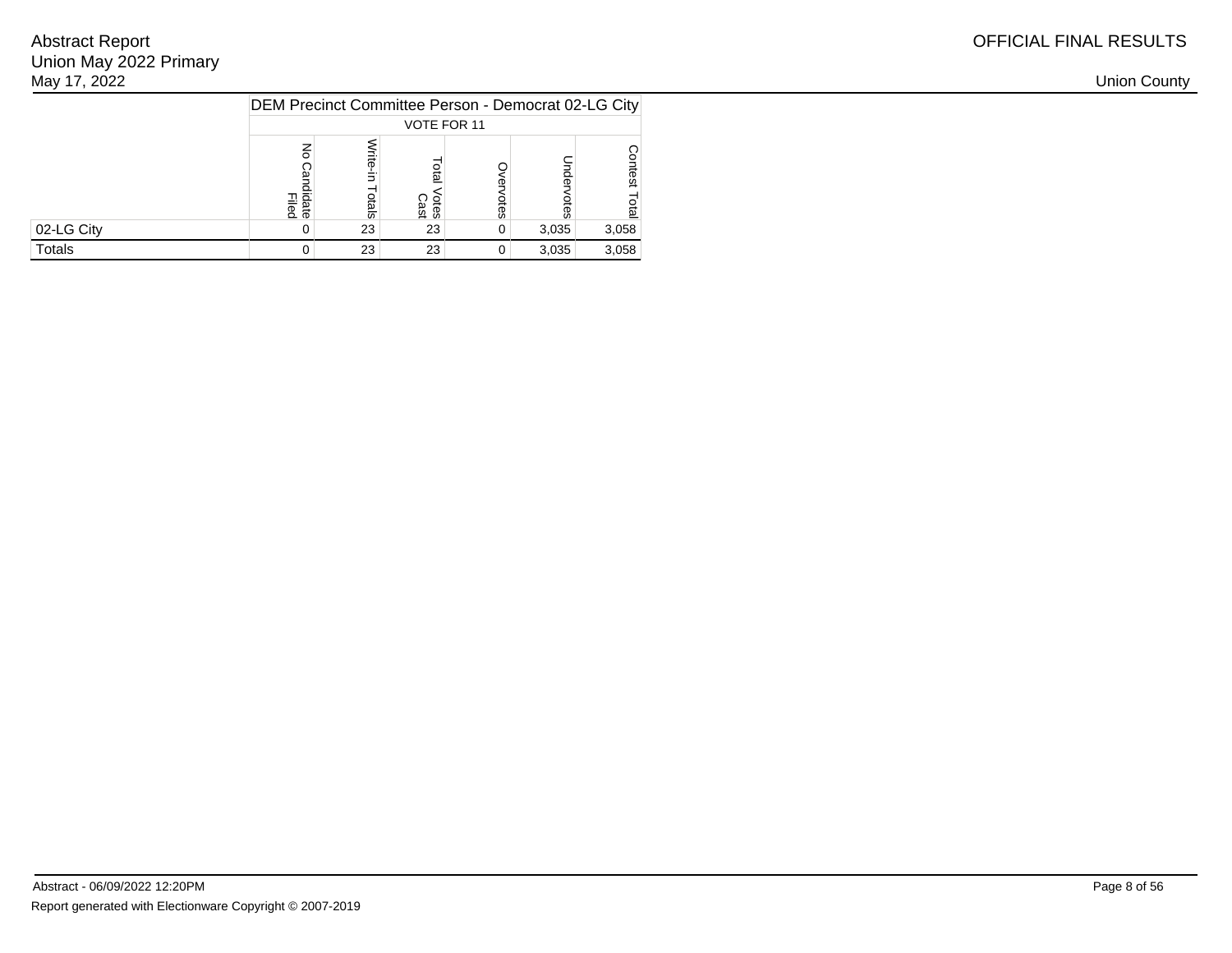|               |            |                |                   |           | DEM Precinct Committee Person - Democrat 03-LG City |                            |
|---------------|------------|----------------|-------------------|-----------|-----------------------------------------------------|----------------------------|
|               |            |                | VOTE FOR 12       |           |                                                     |                            |
|               | athey<br>σ | lite.<br>otals | ទី<br>otes<br>äst | ወ<br>otes | ā<br>otes                                           | O<br>ontest<br><b>Tota</b> |
| 03-LG City    | 155        |                | 159               |           | 2,769                                               | 2,928                      |
| <b>Totals</b> | 155        |                | 159               |           | 2,769                                               | 2,928                      |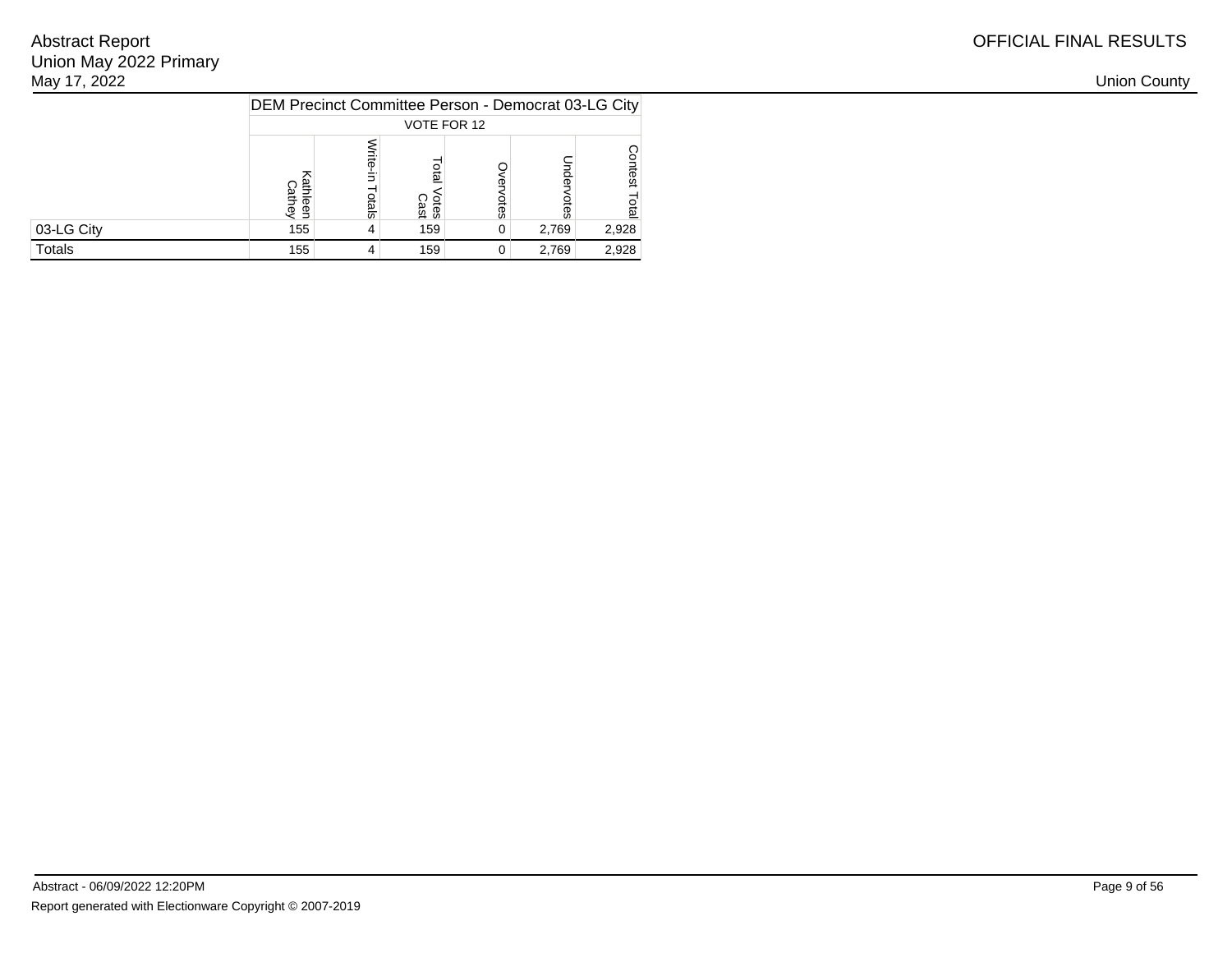| May 17, 2022 |                                                |          |                     |    |    |     |
|--------------|------------------------------------------------|----------|---------------------|----|----|-----|
|              | DEM Precinct Committee Person - Democrat 04-LG |          |                     |    |    |     |
|              |                                                |          | VOTE FOR 2          |    |    |     |
|              | $\Omega$ $\Gamma$                              | <u>რ</u> | <b>Otes</b><br>Cast | ĝS | ௨  |     |
| 04-LG Rural  | 36                                             |          | 38                  | 0  | 92 | 130 |
| Totals       | 36                                             |          | 38                  | 0  | 92 | 130 |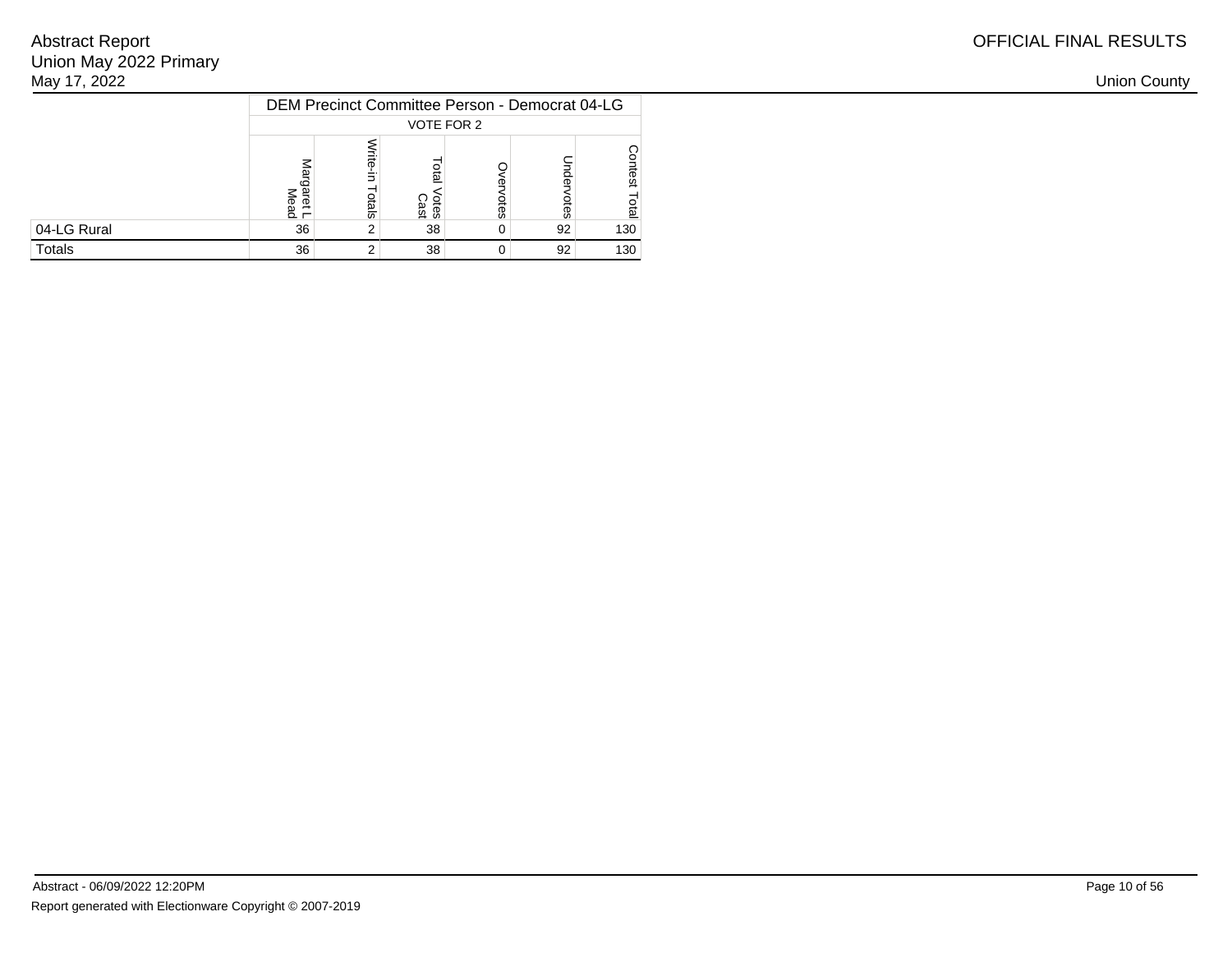| May 17, 2022 |                                                |     |              |    |     |     |
|--------------|------------------------------------------------|-----|--------------|----|-----|-----|
|              | DEM Precinct Committee Person - Democrat 05-LG |     |              |    |     |     |
|              |                                                |     | VOTE FOR 6   |    |     |     |
|              | lidate<br>Filed                                | als | Otes<br>Cast | ēs |     |     |
| 05-LG Rural  |                                                | 14  | 14           | 0  | 850 | 864 |
| Totals       |                                                | 14  | 14           | 0  | 850 | 864 |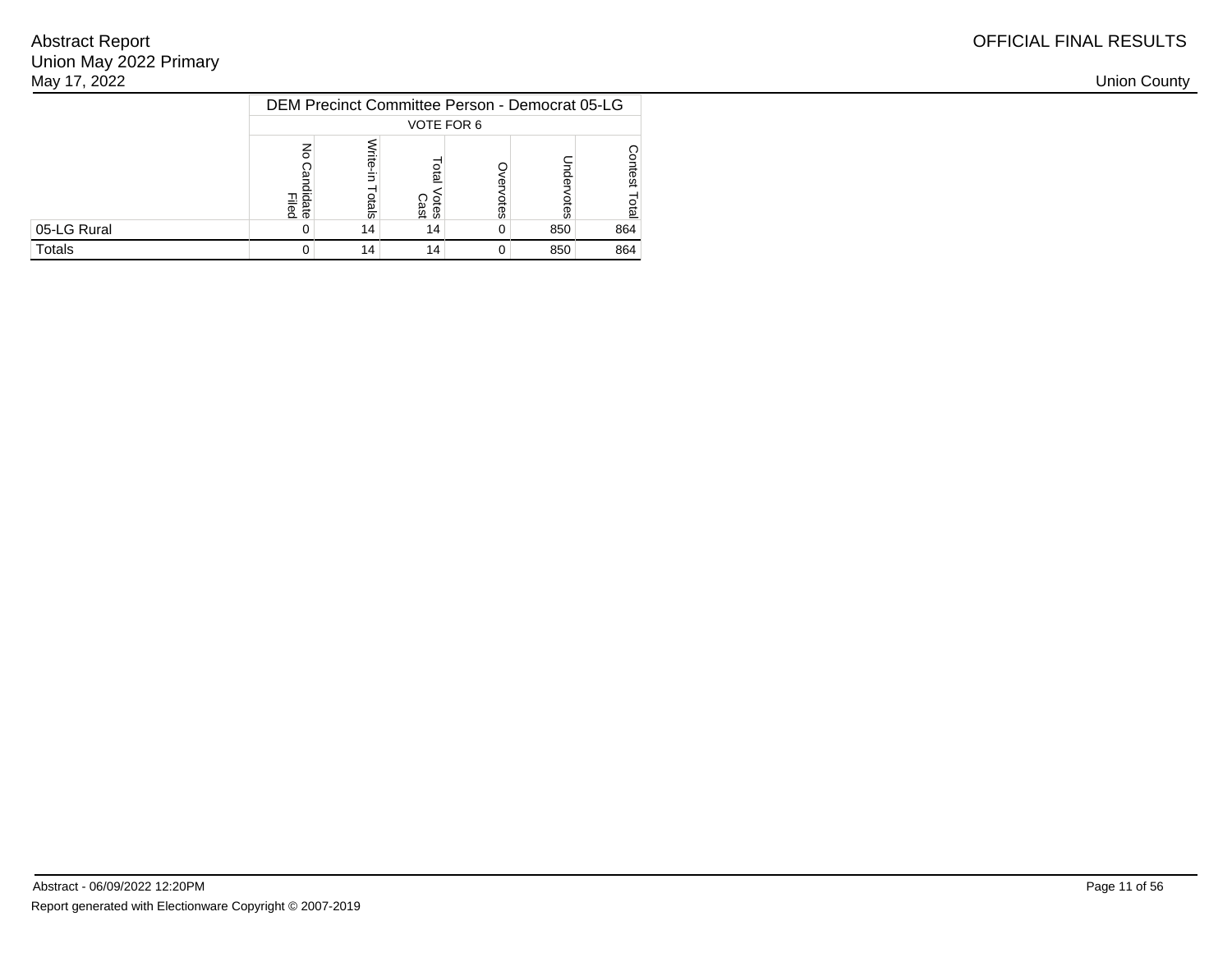| May 17, 2022 |                                                  |        |                     |   |    |    |
|--------------|--------------------------------------------------|--------|---------------------|---|----|----|
|              | DEM Precinct Committee Person - Democrat 06-Cove |        |                     |   |    |    |
|              |                                                  |        | VOTE FOR 2          |   |    |    |
|              | lidate<br>Filed                                  | چ<br>8 | <b>Otes</b><br>Cast | ă | S  |    |
| 06-Cove City |                                                  |        |                     | 0 | 80 | 84 |
| Totals       |                                                  |        |                     | 0 | 80 | 84 |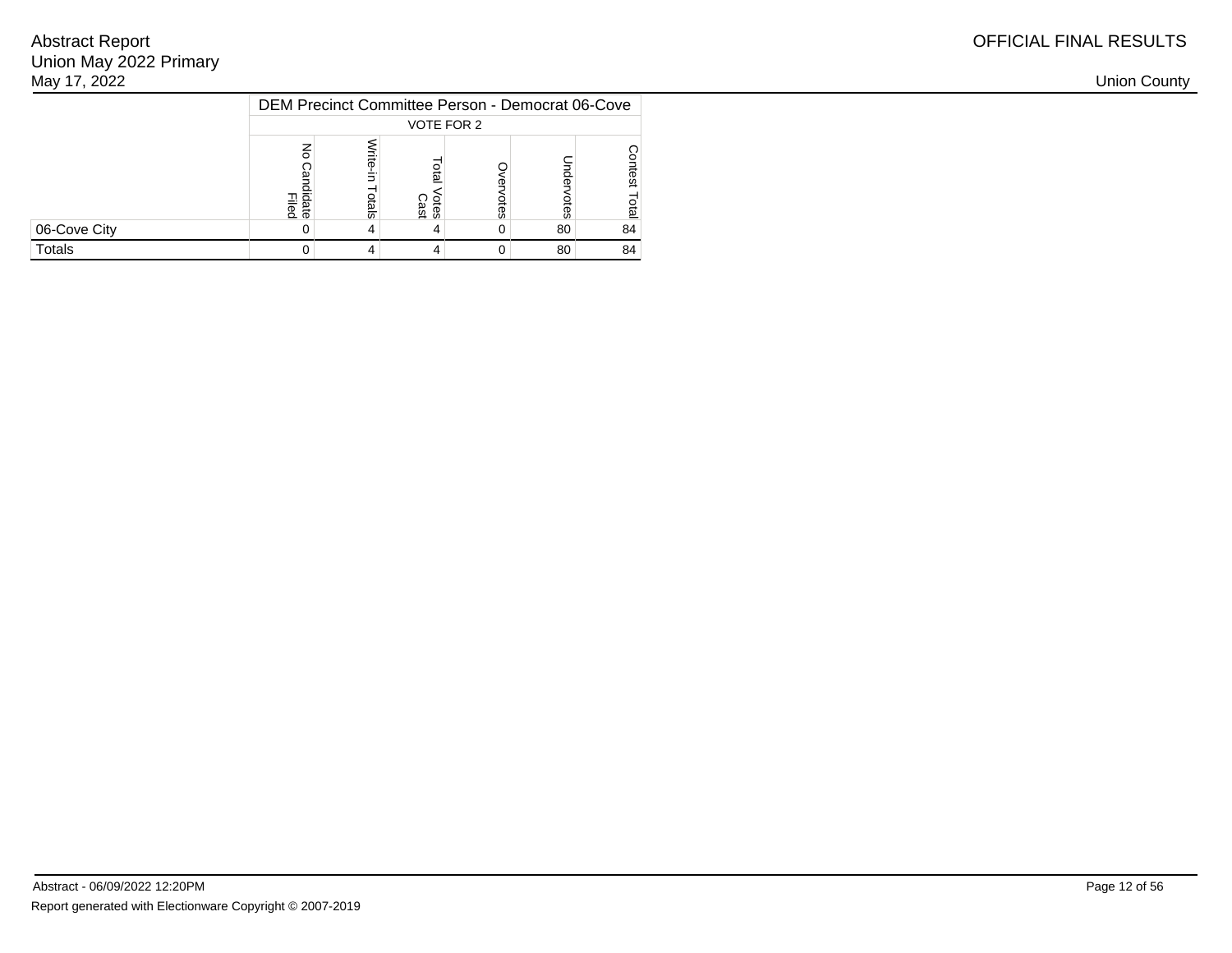| May 17, 2022  |                                                  |   |                     |    |     |     |
|---------------|--------------------------------------------------|---|---------------------|----|-----|-----|
|               | DEM Precinct Committee Person - Democrat 07-Cove |   |                     |    |     |     |
|               |                                                  |   | VOTE FOR 3          |    |     |     |
|               | lidate<br>Filed                                  | 듮 | <b>Otes</b><br>Cast | ĝS |     |     |
| 07-Cove Rural |                                                  | ŏ |                     | 0  | 250 | 258 |
| Totals        |                                                  | 8 | o                   | 0  | 250 | 258 |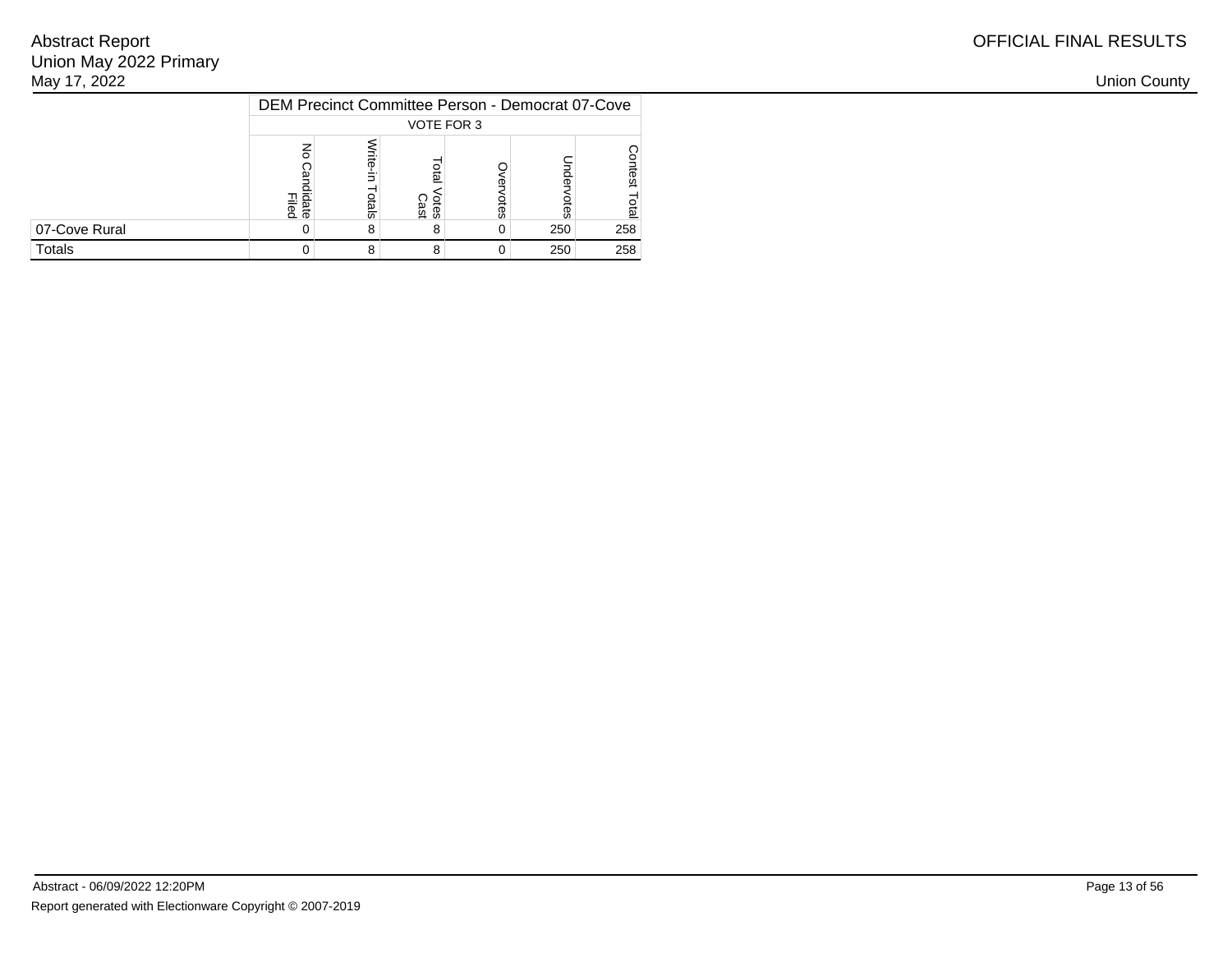| May 17, 2022  |                                                   |   |             |   |     |     |
|---------------|---------------------------------------------------|---|-------------|---|-----|-----|
|               | DEM Precinct Committee Person - Democrat 08-Elgin |   |             |   |     |     |
|               |                                                   |   | VOTE FOR 5  |   |     |     |
|               | lidate<br>Filed                                   | 듮 | <b>Otes</b> | ā |     |     |
| 08-Elgin City |                                                   |   |             | 0 | 330 | 330 |
| Totals        |                                                   |   |             | 0 | 330 | 330 |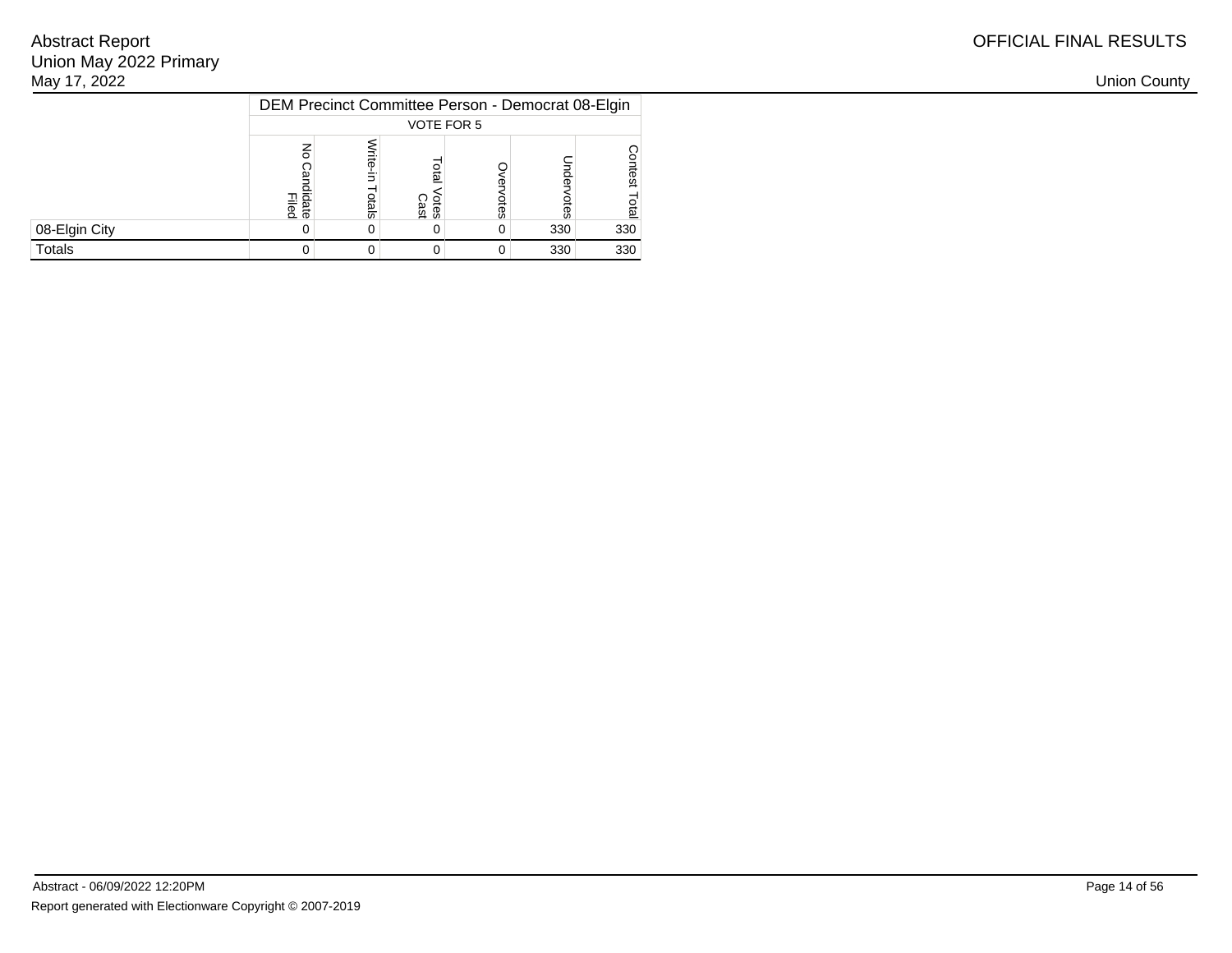| May 17, 2022   |                                                   |            |                     |      |         |     |
|----------------|---------------------------------------------------|------------|---------------------|------|---------|-----|
|                | DEM Precinct Committee Person - Democrat 09-Elgin |            |                     |      |         |     |
|                |                                                   |            | VOTE FOR 3          |      |         |     |
|                | lidate<br>Filed                                   | <u>ais</u> | <b>Cast</b><br>Cast | otes | 읏<br>සි |     |
| 09-Elgin Rural |                                                   |            |                     | 0    | 140     | 141 |
| Totals         |                                                   |            |                     | 0    | 140     | 141 |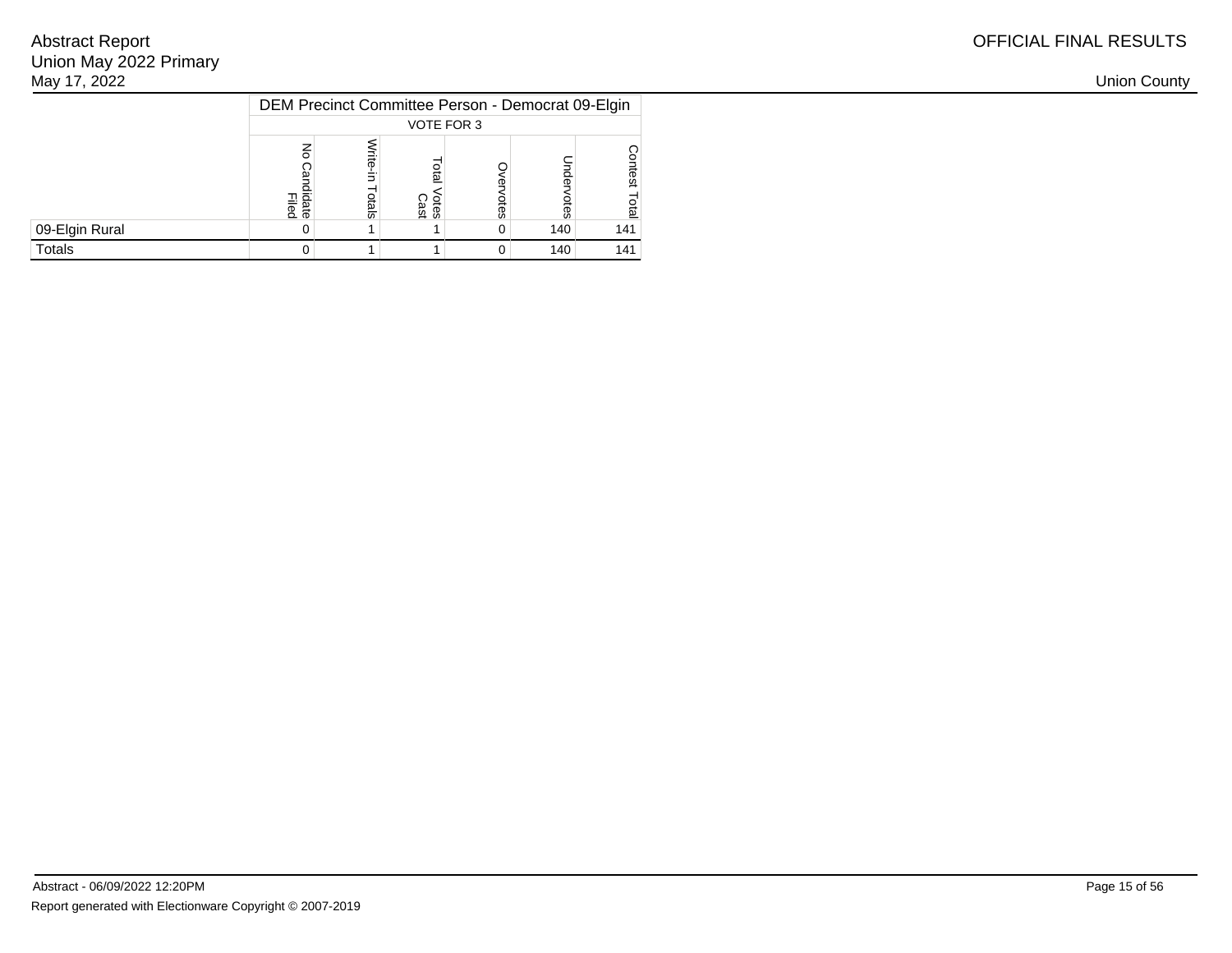| May 17, 2022 |                                |          |            |                                                      |   |    |    |
|--------------|--------------------------------|----------|------------|------------------------------------------------------|---|----|----|
|              |                                |          |            | DEM Precinct Committee Person - Democrat 10-Imb City |   |    |    |
|              |                                |          |            | VOTE FOR 2                                           |   |    |    |
|              | $\overline{\phantom{a}}$<br>≞≤ | ᢦ<br>高 司 | <u>als</u> | <u>ទី</u><br><b>Cast</b><br>Cast                     | S |    |    |
| 10-Imb City  | 13                             | 15       |            | 32 <sub>1</sub>                                      |   | 12 | 44 |
| Totals       |                                | 15       |            | 32 <sub>1</sub>                                      |   | 12 | 44 |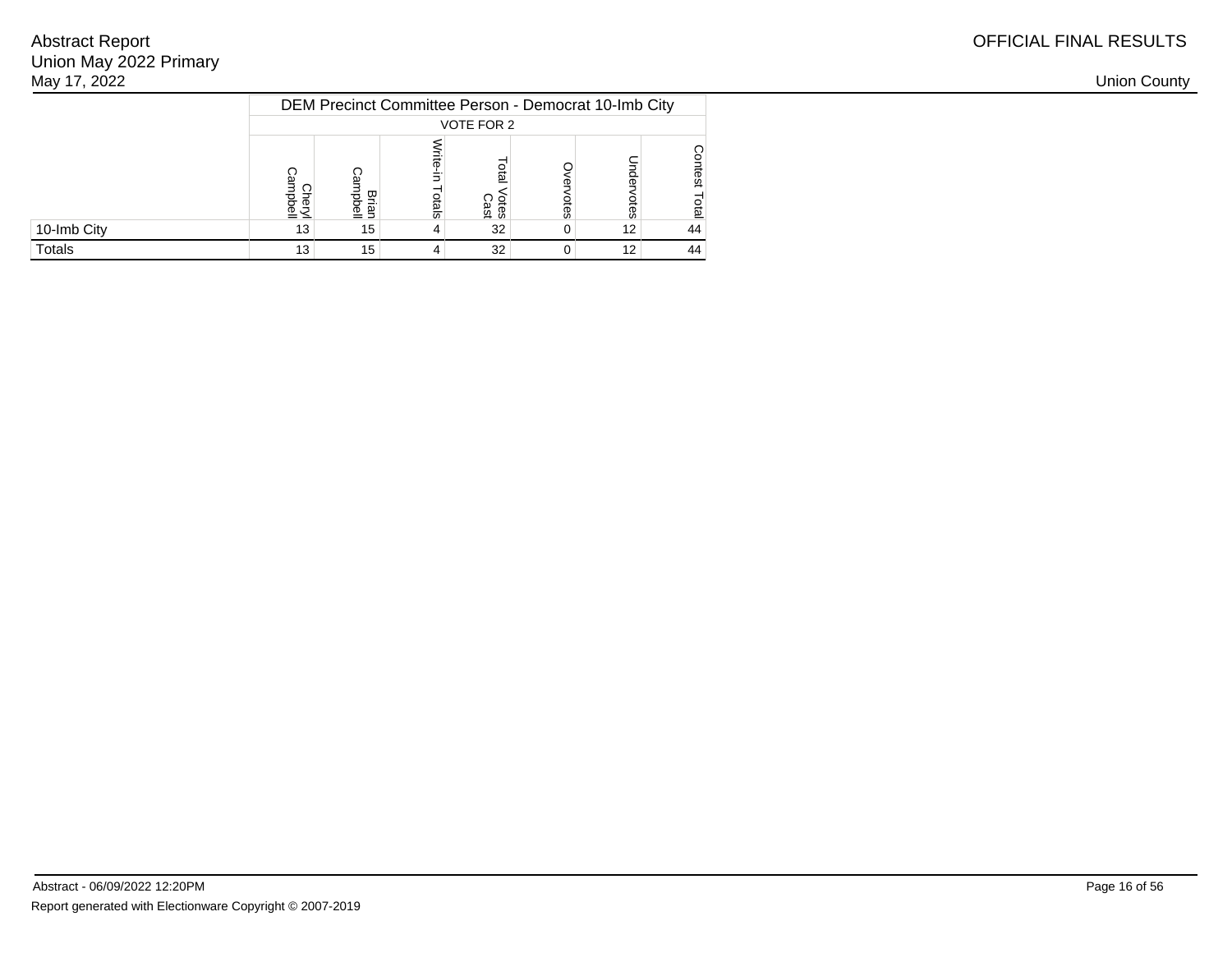| May 17, 2022     |                 |      |                             |                                              |     |     |
|------------------|-----------------|------|-----------------------------|----------------------------------------------|-----|-----|
|                  |                 |      | Imb/Sum Rural<br>VOTE FOR 3 | DEM Precinct Committee Person - Democrat 11- |     |     |
|                  | lidate<br>Filed | dals | <b>Otes</b><br>Cast         | w                                            |     |     |
| 11-Imb/Sum Rural |                 |      |                             | 0                                            | 176 | 177 |
| Totals           |                 |      |                             | 0                                            | 176 | 177 |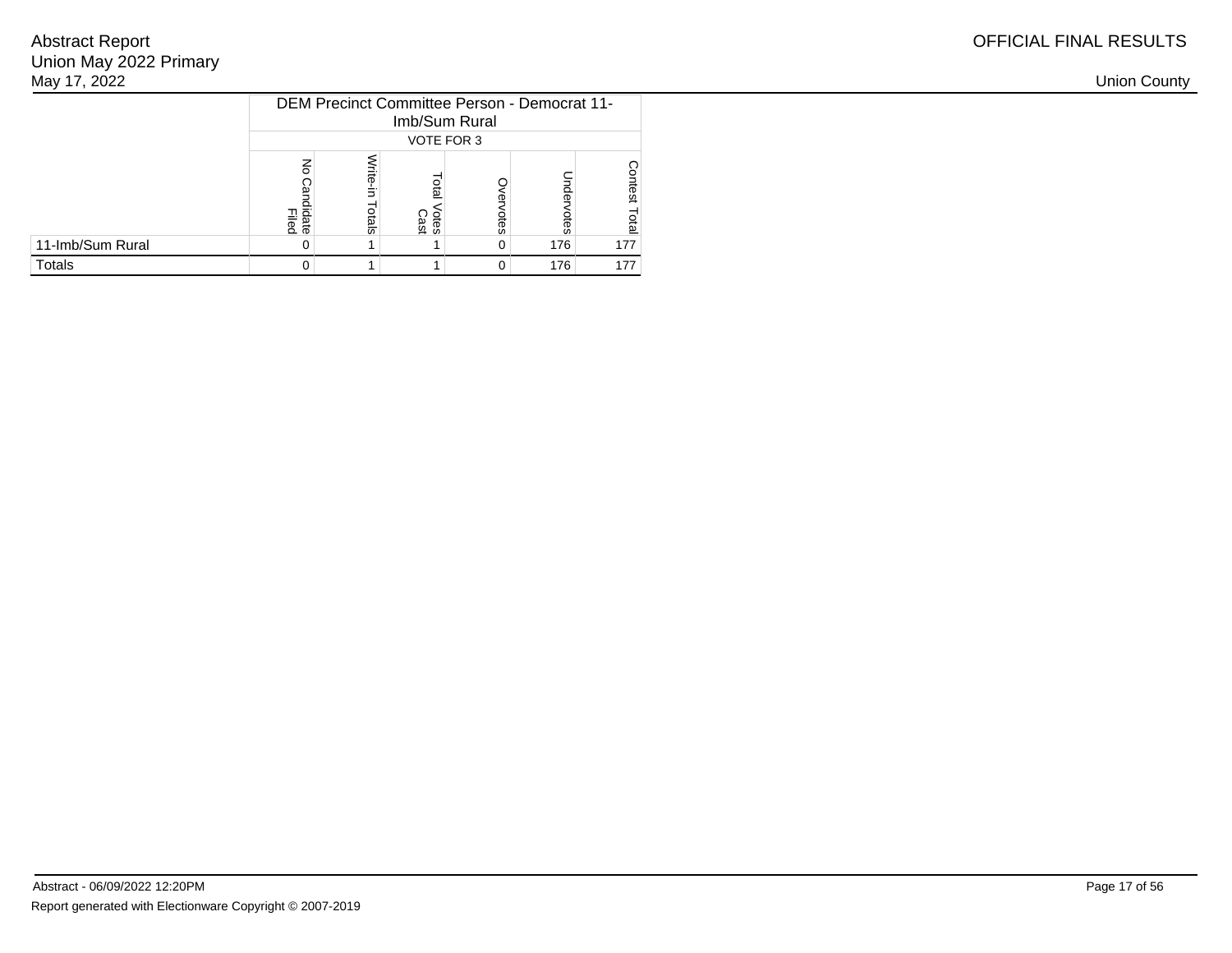| May 17, 2022 |                                                 |   |                     |   |    |    |
|--------------|-------------------------------------------------|---|---------------------|---|----|----|
|              | DEM Precinct Committee Person - Democrat 12-Sum |   |                     |   |    |    |
|              |                                                 |   | VOTE FOR 2          |   |    |    |
|              | Filed<br>Filed                                  | ᇹ | <b>Otes</b><br>Cast | ĝ |    |    |
| 12-Sum City  |                                                 |   |                     | 0 | 15 | 18 |
| Totals       |                                                 |   |                     | 0 | 15 | 18 |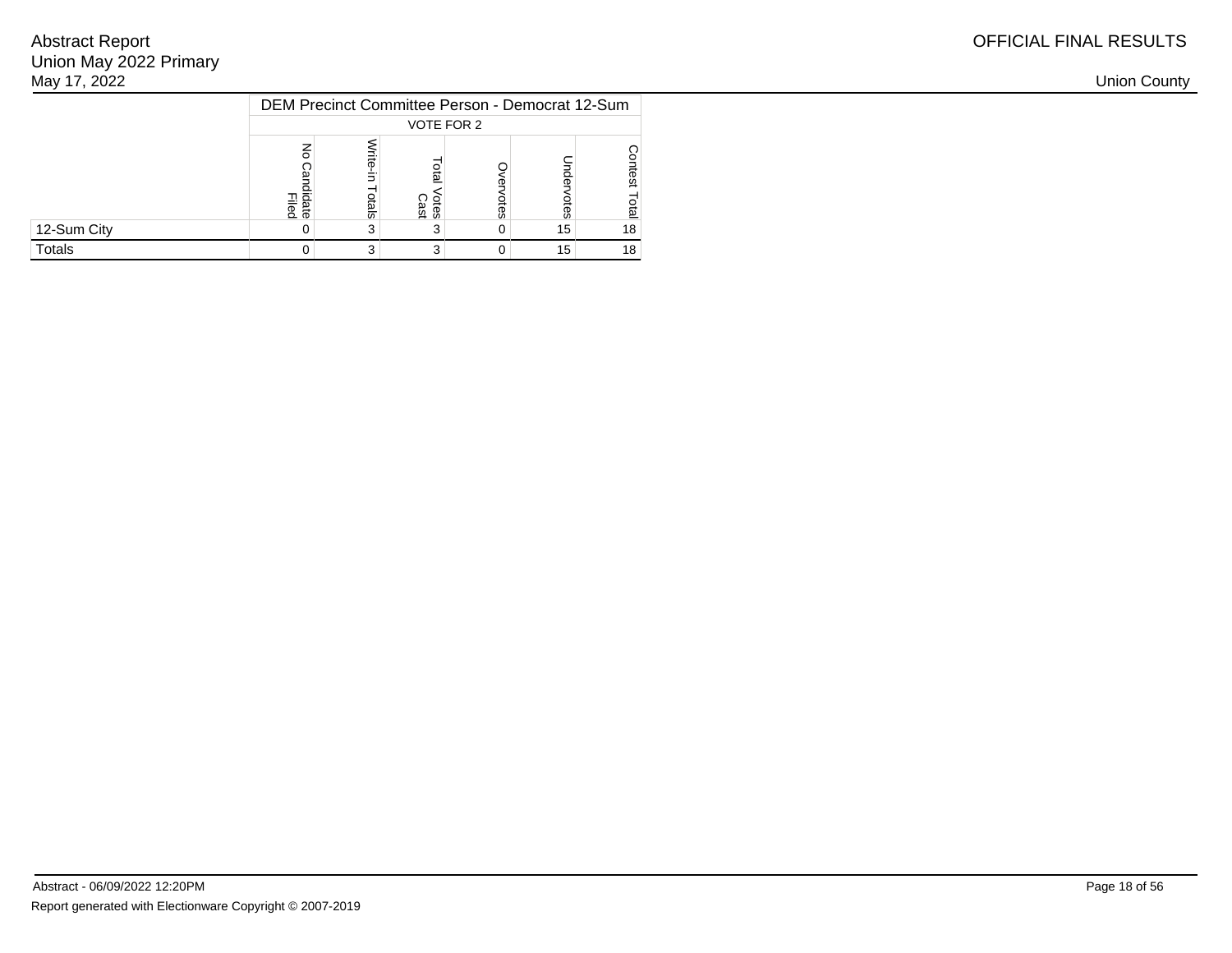| May 17, 2022 |                                                |       |              |    |  |
|--------------|------------------------------------------------|-------|--------------|----|--|
|              | DEM Precinct Committee Person - Democrat 13-NP |       |              |    |  |
|              |                                                |       | VOTE FOR 2   |    |  |
|              | 그 효<br>$2\overline{5}$                         | otals | Otes<br>Cast | ŝa |  |
| 13-NP Rural  |                                                |       |              | 0  |  |
| Totals       |                                                |       |              |    |  |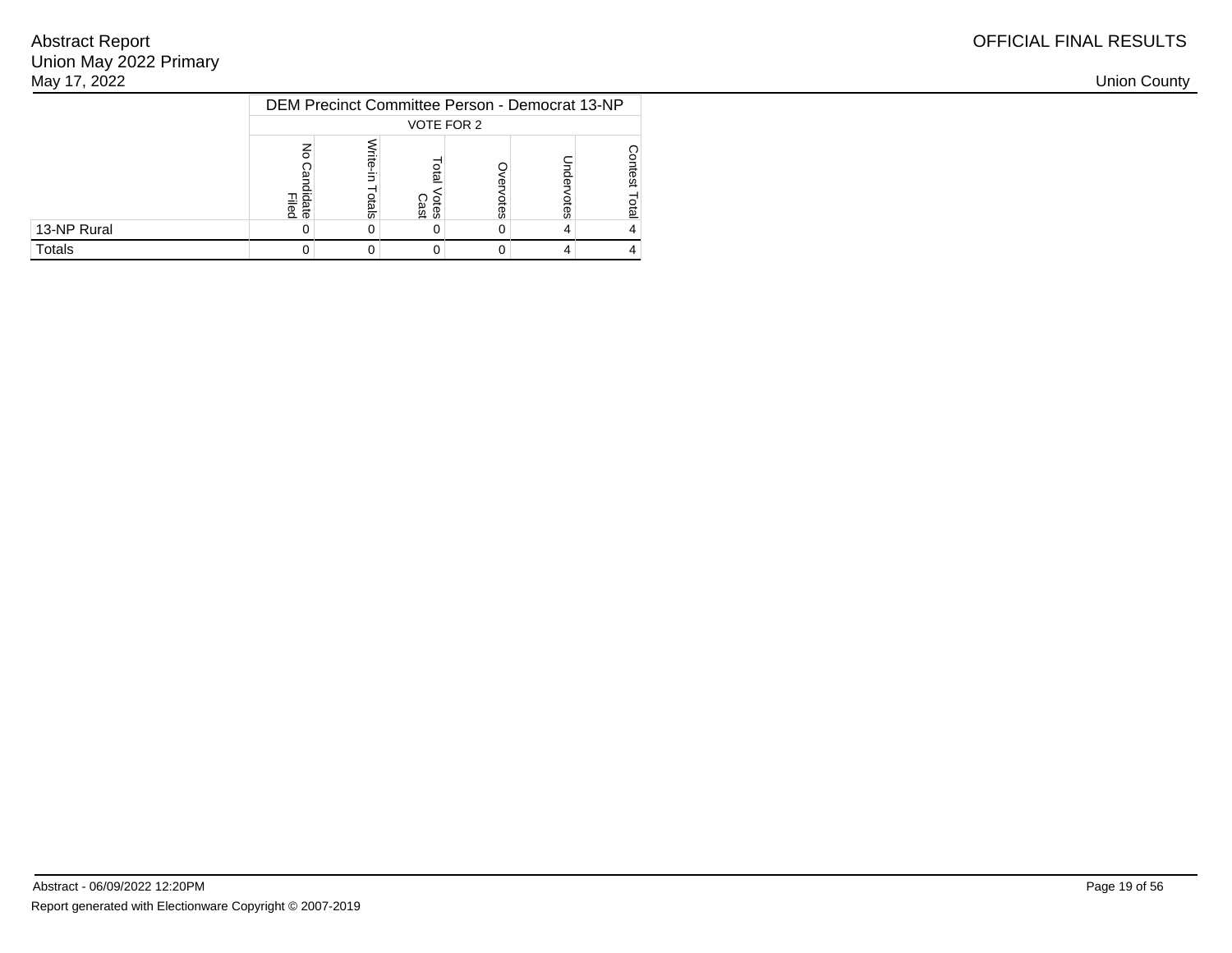| May 17, 2022 |                                                     |   |              |    |    |    |  |  |  |  |  |  |
|--------------|-----------------------------------------------------|---|--------------|----|----|----|--|--|--|--|--|--|
|              | DEM Precinct Committee Person - Democrat 14-NP City |   |              |    |    |    |  |  |  |  |  |  |
|              | VOTE FOR 2                                          |   |              |    |    |    |  |  |  |  |  |  |
|              | ate<br>lied                                         | 듮 | otes<br>Cast | ĝS |    |    |  |  |  |  |  |  |
| 14-NP City   |                                                     |   |              | 0  | 41 | 44 |  |  |  |  |  |  |
| Totals       |                                                     |   |              | 0  | 41 | 44 |  |  |  |  |  |  |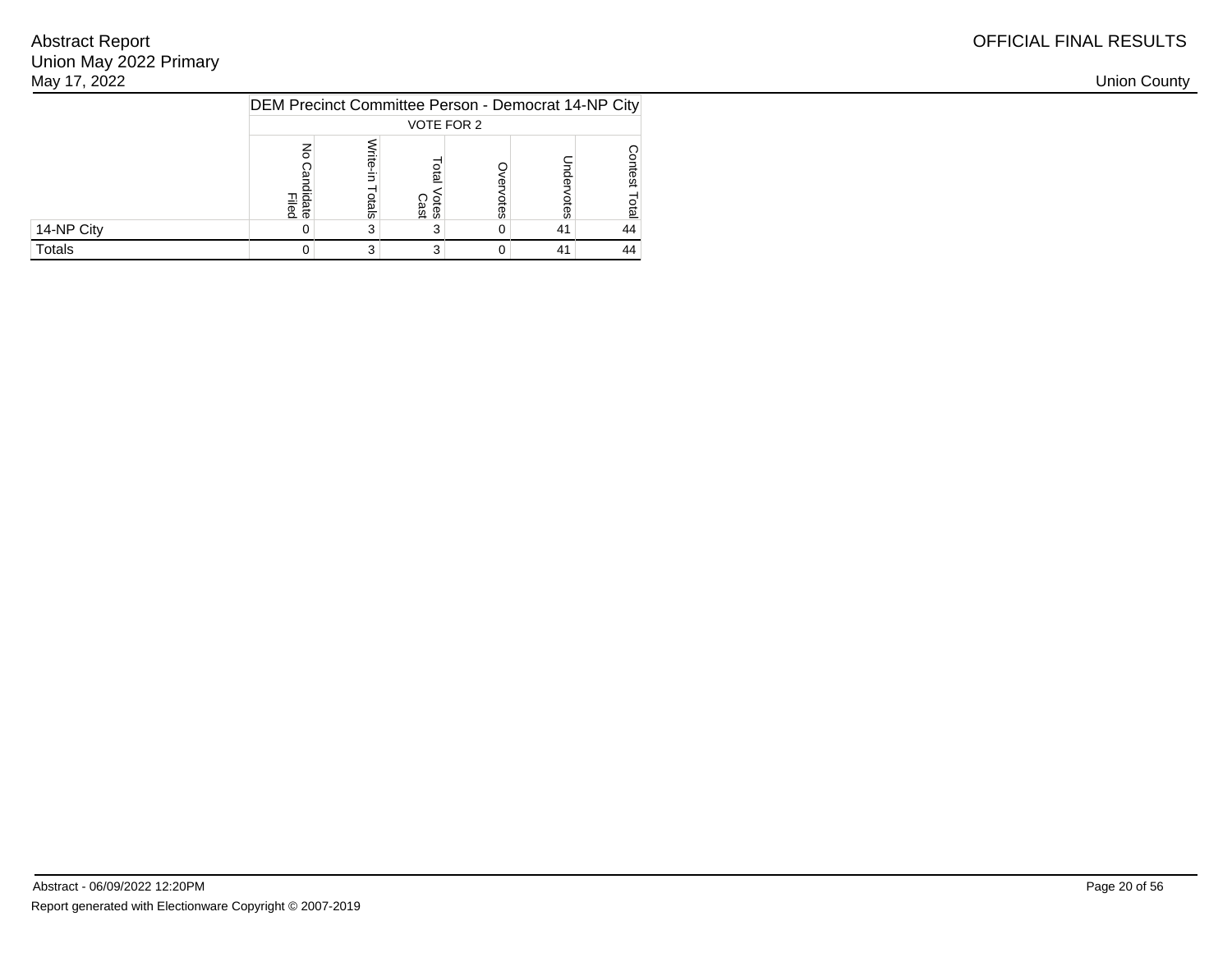| OFFICIAL FINAL RESULTS |
|------------------------|
|------------------------|

| May 17, 2022   |                 |                                                   |              |   |    |    |  |  |  |  |  |  |
|----------------|-----------------|---------------------------------------------------|--------------|---|----|----|--|--|--|--|--|--|
|                |                 | DEM Precinct Committee Person - Democrat 15-Union |              |   |    |    |  |  |  |  |  |  |
|                | VOTE FOR 2      |                                                   |              |   |    |    |  |  |  |  |  |  |
|                | lidate<br>Filed | 둢                                                 | otes<br>Cast | ā |    |    |  |  |  |  |  |  |
| 15-Union Rural |                 |                                                   |              | 0 | 64 | 66 |  |  |  |  |  |  |
| Totals         |                 |                                                   |              | 0 | 64 | 66 |  |  |  |  |  |  |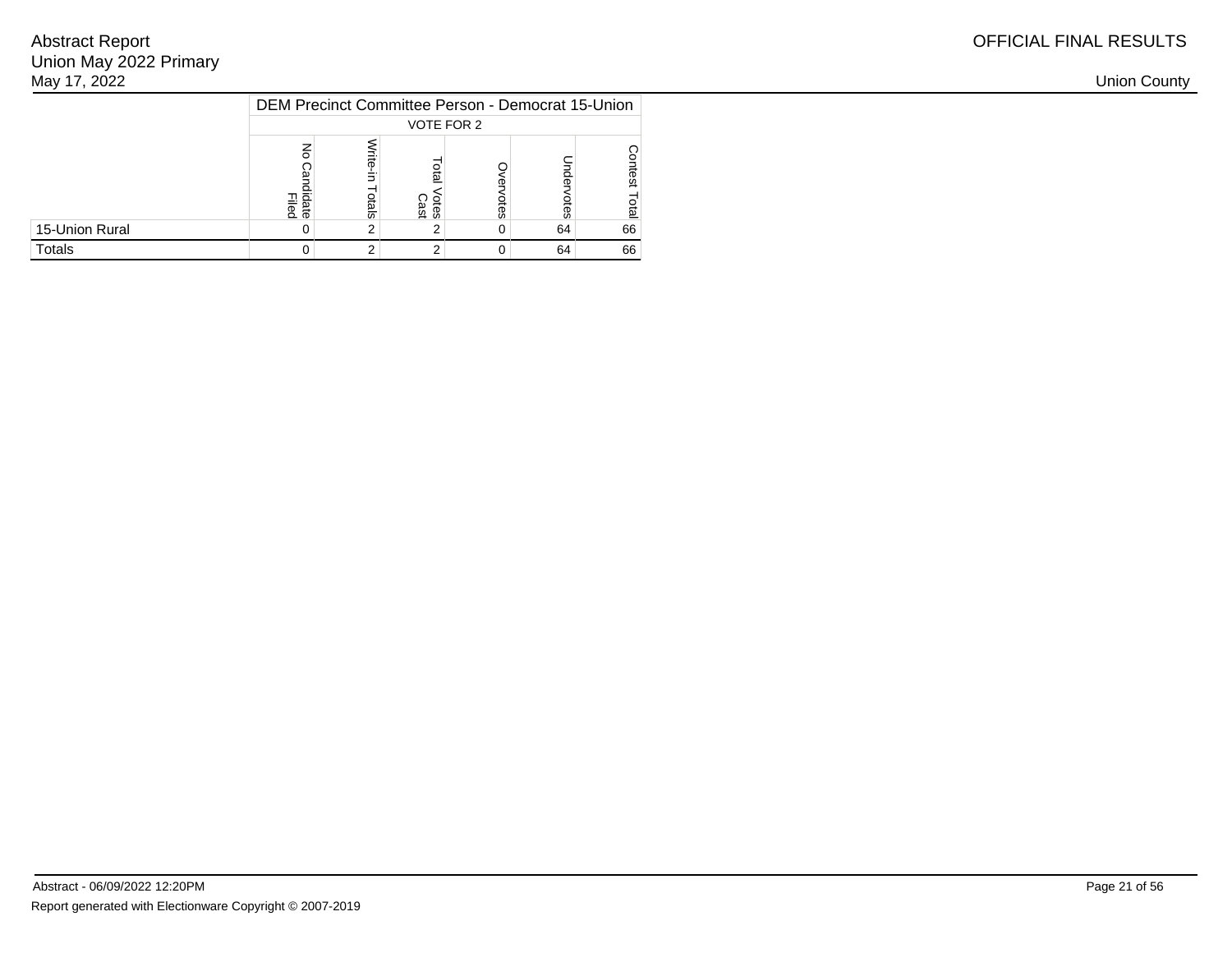| OFFICIAL FINAL RESULTS |
|------------------------|
|------------------------|

| May 17, 2022  |            |                                                   |             |       |     |     |  |  |  |  |  |  |
|---------------|------------|---------------------------------------------------|-------------|-------|-----|-----|--|--|--|--|--|--|
|               |            | DEM Precinct Committee Person - Democrat 16-Union |             |       |     |     |  |  |  |  |  |  |
|               | VOTE FOR 6 |                                                   |             |       |     |     |  |  |  |  |  |  |
|               |            | <u>ials</u>                                       | <b>Otes</b> | ĝ     |     |     |  |  |  |  |  |  |
| 16-Union City | 92         |                                                   | 96          | $0^+$ | 726 | 822 |  |  |  |  |  |  |
| Totals        | 92         |                                                   | 96          | 0     | 726 | 822 |  |  |  |  |  |  |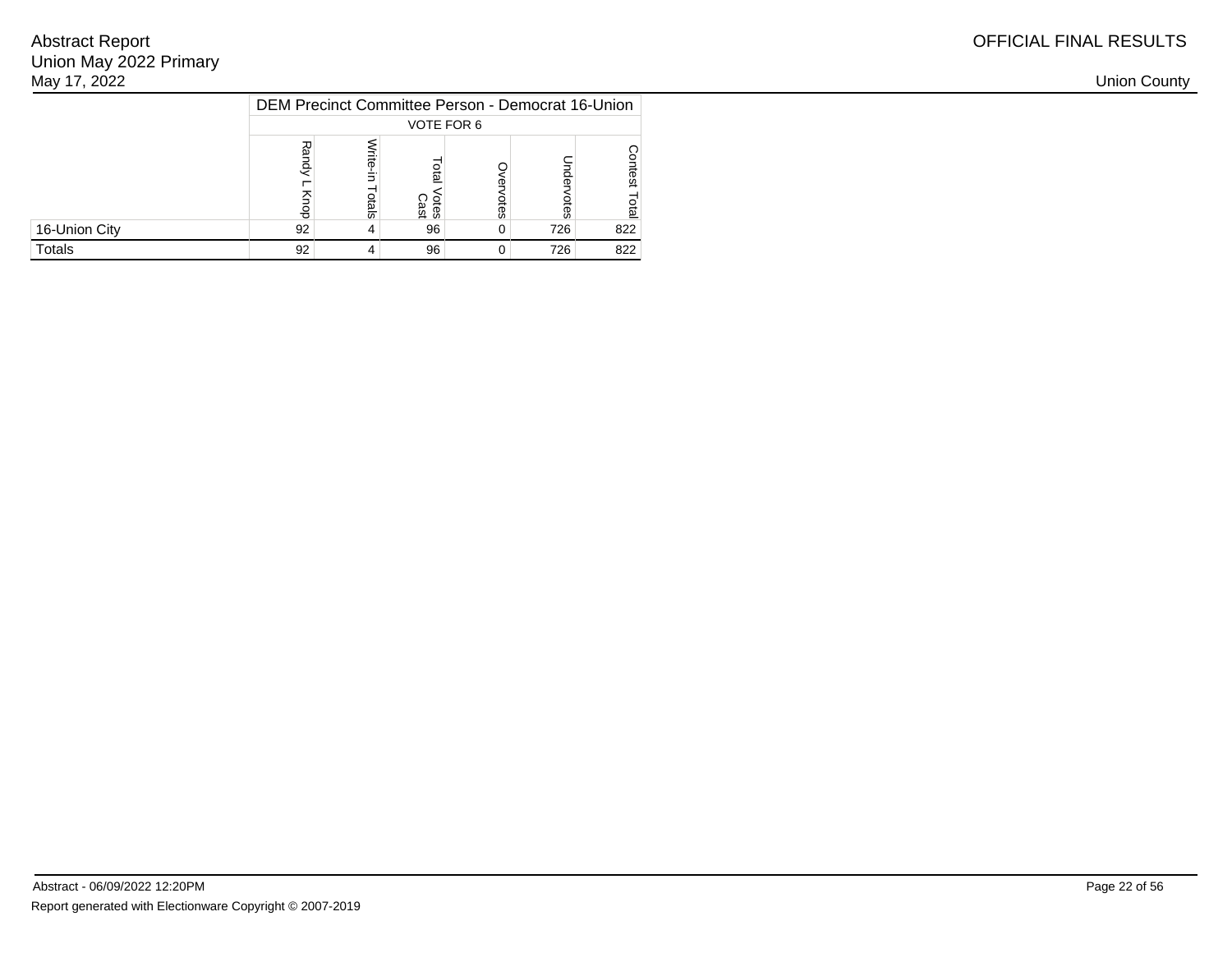| May 17, 2022 |                                                    |   |              |   |  |  |  |  |  |  |  |
|--------------|----------------------------------------------------|---|--------------|---|--|--|--|--|--|--|--|
|              | DEM Precinct Committee Person - Democrat 17-Ant/BC |   |              |   |  |  |  |  |  |  |  |
|              | VOTE FOR 2                                         |   |              |   |  |  |  |  |  |  |  |
|              | lidate<br>Filed                                    | 둢 | otes<br>Cast | ஓ |  |  |  |  |  |  |  |
| 17-Ant/BC    |                                                    |   |              | U |  |  |  |  |  |  |  |
| Totals       |                                                    |   |              | 0 |  |  |  |  |  |  |  |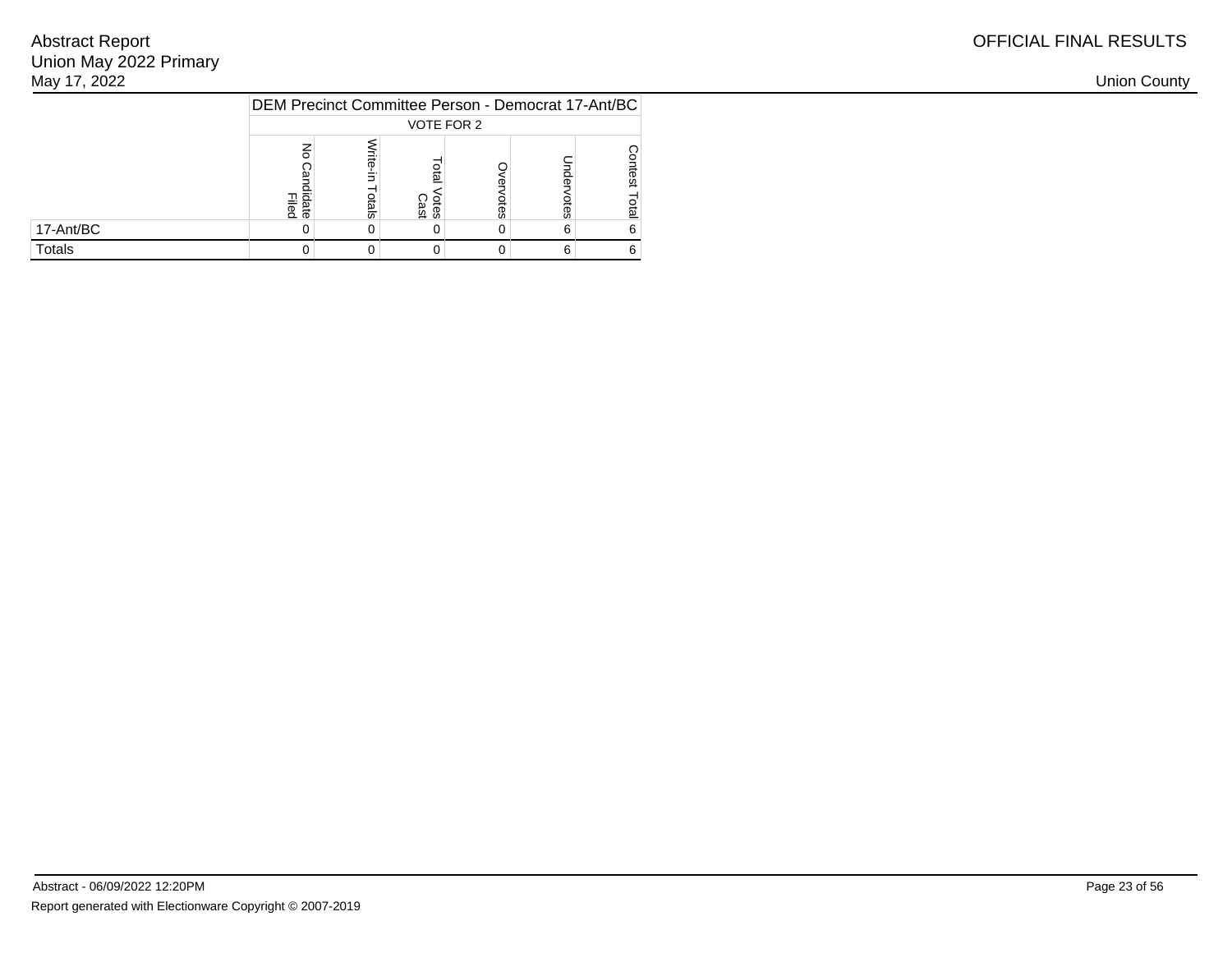| OFFICIAL FINAL RESULTS |
|------------------------|
|------------------------|

| May 17, 2022 |                                                     |        |                     |    |     |                  |  |  |  |  |  |
|--------------|-----------------------------------------------------|--------|---------------------|----|-----|------------------|--|--|--|--|--|
|              | DEM Precinct Committee Person - Democrat 18-IC City |        |                     |    |     |                  |  |  |  |  |  |
|              | VOTE FOR 4                                          |        |                     |    |     |                  |  |  |  |  |  |
|              | lidate<br>Filed                                     | چ<br>8 | <b>Otes</b><br>Cast | ĝ3 | S   |                  |  |  |  |  |  |
| 18-IC City   |                                                     |        | 0                   | 0  | 360 | 360              |  |  |  |  |  |
| Totals       |                                                     |        | 0                   | 0  | 360 | 360 <sub>1</sub> |  |  |  |  |  |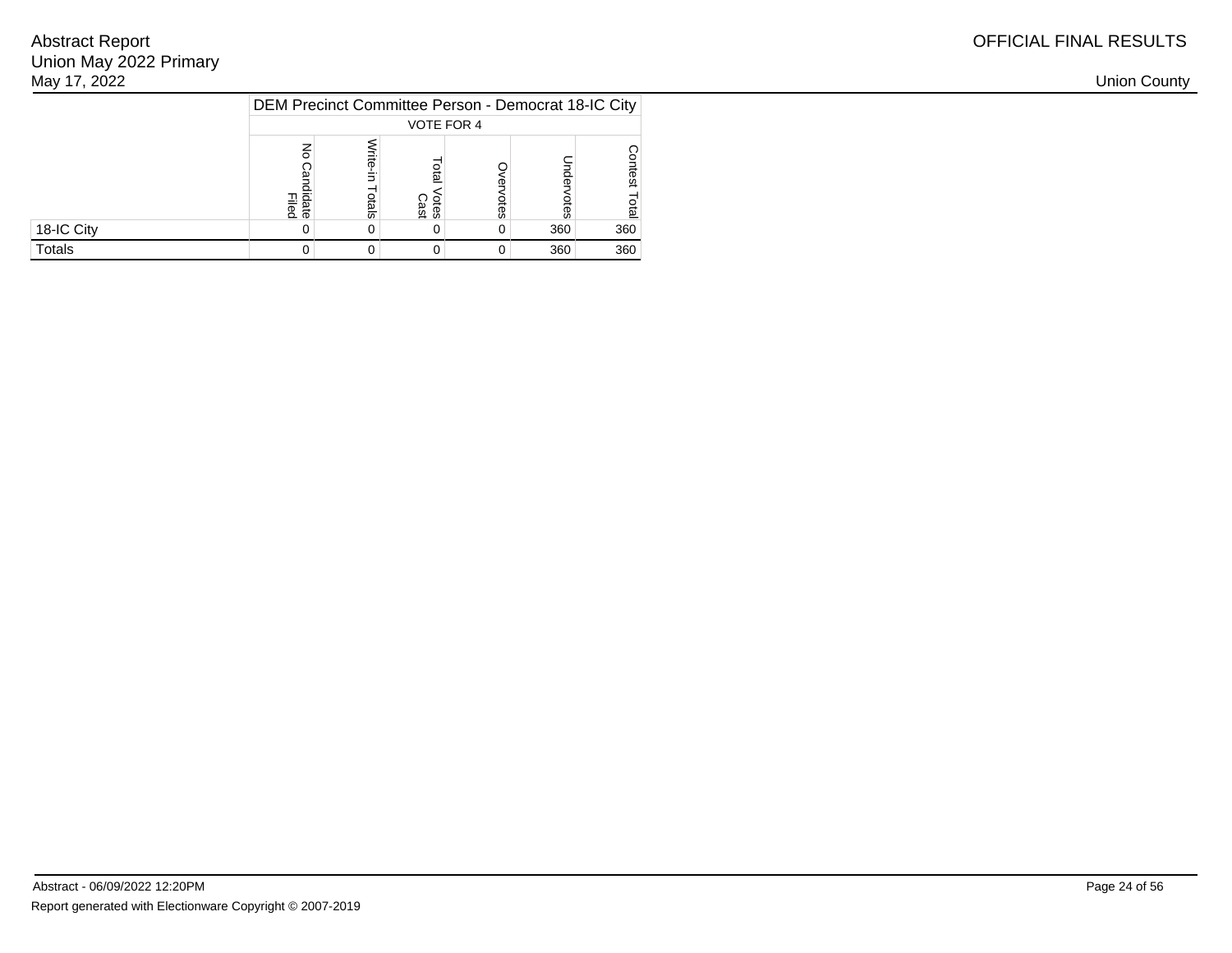| May 17, 2022 |                                                              |       |                     |   |    |    |  |  |  |
|--------------|--------------------------------------------------------------|-------|---------------------|---|----|----|--|--|--|
|              | DEM Precinct Committee Person - Democrat 19-IC<br>VOTE FOR 2 |       |                     |   |    |    |  |  |  |
|              | Filed<br>Filed                                               | otals | <b>Cast</b><br>Cast | 8 |    |    |  |  |  |
| 19-IC Rural  |                                                              |       |                     | 0 | 66 | 68 |  |  |  |
| Totals       |                                                              |       |                     | O | 66 | 68 |  |  |  |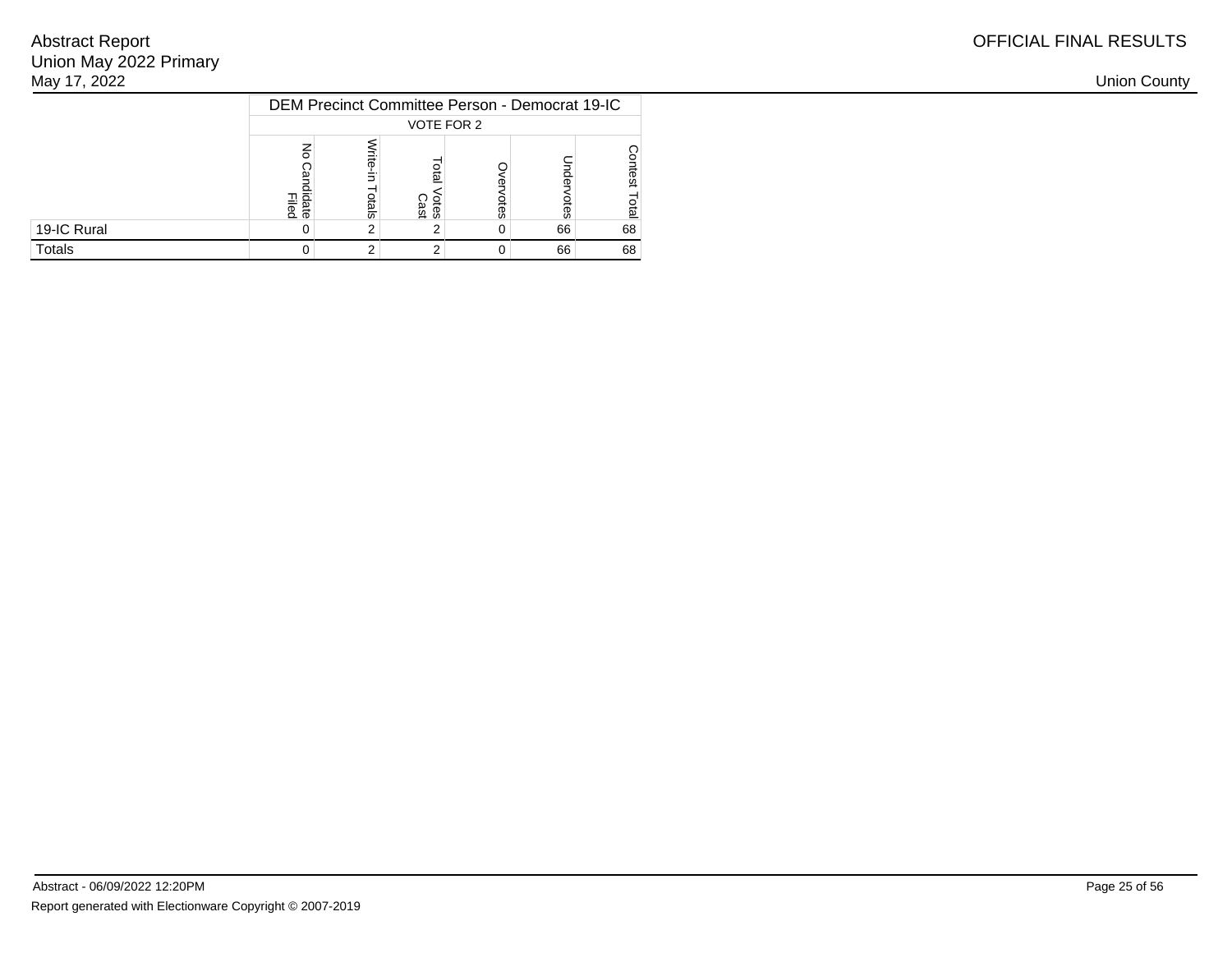|                  | <b>REP US Senator Federal</b> |                |                   |                              |                 |                     |                |                 |                        |              |             |               |  |  |
|------------------|-------------------------------|----------------|-------------------|------------------------------|-----------------|---------------------|----------------|-----------------|------------------------|--------------|-------------|---------------|--|--|
|                  | <b>VOTE FOR 1</b>             |                |                   |                              |                 |                     |                |                 |                        |              |             |               |  |  |
|                  | Darin Harbick                 | Sam Palmer     | Jo Rae<br>Perkins | Christopher C<br>Christensen | lbra A<br>Taher | Robert M<br>Fleming | Jason<br>Beebe | Write-in Totals | Total<br>Votes<br>Cast | Overvotes    | Undervotes  | Contest Total |  |  |
| 01 LG City       | 133                           | 77             | 123               | 46                           | 10              | $\overline{7}$      | 52             | $\mathbf{1}$    | 449                    | $\mathbf{1}$ | 74          | 524           |  |  |
| 02-LG City       | 130                           | 100            | 137               | 40                           | $\overline{7}$  | 18                  | 49             | $\overline{7}$  | 488                    | $\mathbf 0$  | 77          | 565           |  |  |
| 03-LG City       | 119                           | 95             | 133               | 27                           | 5               | 9                   | 55             | 5               | 448                    | $\mathbf 0$  | 52          | 500           |  |  |
| 04-LG Rural      | 42                            | 25             | 41                | 6                            | $\overline{7}$  | $\mathbf{1}$        | 11             | 3               | 136                    | $\mathbf 0$  | 14          | 150           |  |  |
| 05-LG Rural      | 136                           | 83             | 125               | 29                           | $\,6$           | 6                   | 56             | 3               | 444                    | $\mathbf 0$  | 51          | 495           |  |  |
| 06-Cove City     | 49                            | 25             | 49                | 13                           | 4               | 3                   | 10             | $\mathbf{1}$    | 154                    | $\pmb{0}$    | 9           | 163           |  |  |
| 07-Cove Rural    | 82                            | 31             | 75                | 10                           | 3               | 5                   | 18             | $\mathbf{1}$    | 225                    | $\mathbf 0$  | 21          | 246           |  |  |
| 08-Elgin City    | 67                            | 67             | 59                | 17                           | 4               | 10                  | 20             | $\overline{c}$  | 246                    | $\mathbf 0$  | 17          | 263           |  |  |
| 09-Elgin Rural   | 76                            | 36             | 64                | 18                           | $\overline{2}$  | 8                   | 25             | $\mathbf{1}$    | 230                    | $\mathbf 0$  | 23          | 253           |  |  |
| 10-Imb City      | 35                            | 13             | 18                | 6                            | $\mathbf 0$     | $\pmb{0}$           | 13             | 0               | 85                     | $\mathbf 0$  | 3           | 88            |  |  |
| 11-Imb/Sum Rural | 95                            | 35             | 47                | 23                           | 8               | $\mathbf{1}$        | 44             | 0               | 253                    | $\mathbf{1}$ | 19          | 273           |  |  |
| 12-Sum City      | 10                            | 6              | 3                 | $\overline{c}$               | $\mathbf 0$     | $\mathbf{1}$        | 5              | 0               | 27                     | $\mathbf 0$  | 3           | 30            |  |  |
| 13-NP Rural      | 17                            | 3              | 10                | $\mathbf 0$                  | $\mathbf 0$     | $\mathbf{1}$        | 6              | 0               | 37                     | $\mathbf 0$  | 8           | 45            |  |  |
| 14-NP City       | 32                            | 16             | 10                | 4                            | $\pmb{0}$       | $\mathbf 2$         | 11             | $\mathbf{1}$    | 76                     | $\pmb{0}$    | 3           | 79            |  |  |
| 15-Union Rural   | 30                            | 26             | 27                | $\overline{1}$               | $\overline{2}$  | $\mathbf{1}$        | 19             | 0               | 106                    | $\mathbf 0$  | 10          | 116           |  |  |
| 16-Union City    | 110                           | 72             | 110               | 20                           | 5               | 10                  | 42             | 0               | 369                    | $\mathbf 0$  | 22          | 391           |  |  |
| 17-Ant/BC        | 6                             | $\overline{4}$ | 5                 | $\mathbf 0$                  | $\mathbf 0$     | $\mathbf 0$         | $\mathbf{1}$   | 0               | 16                     | $\mathbf 0$  | $\mathbf 0$ | 16            |  |  |
| 18-IC City       | 77                            | 43             | 69                | 18                           | 3               | $\overline{7}$      | 30             | $\mathbf{1}$    | 248                    | $\mathbf{1}$ | 47          | 296           |  |  |
| 19-IC Rural      | 42                            | 28             | 33                | $\overline{4}$               | 4               | $\mathbf{1}$        | 13             | $\mathbf{1}$    | 126                    | $\pmb{0}$    | 11          | 137           |  |  |
| Totals           | 1,288                         | 785            | 1,138             | 284                          | 70              | 91                  | 480            | 27              | 4,163                  | 3            | 464         | 4,630         |  |  |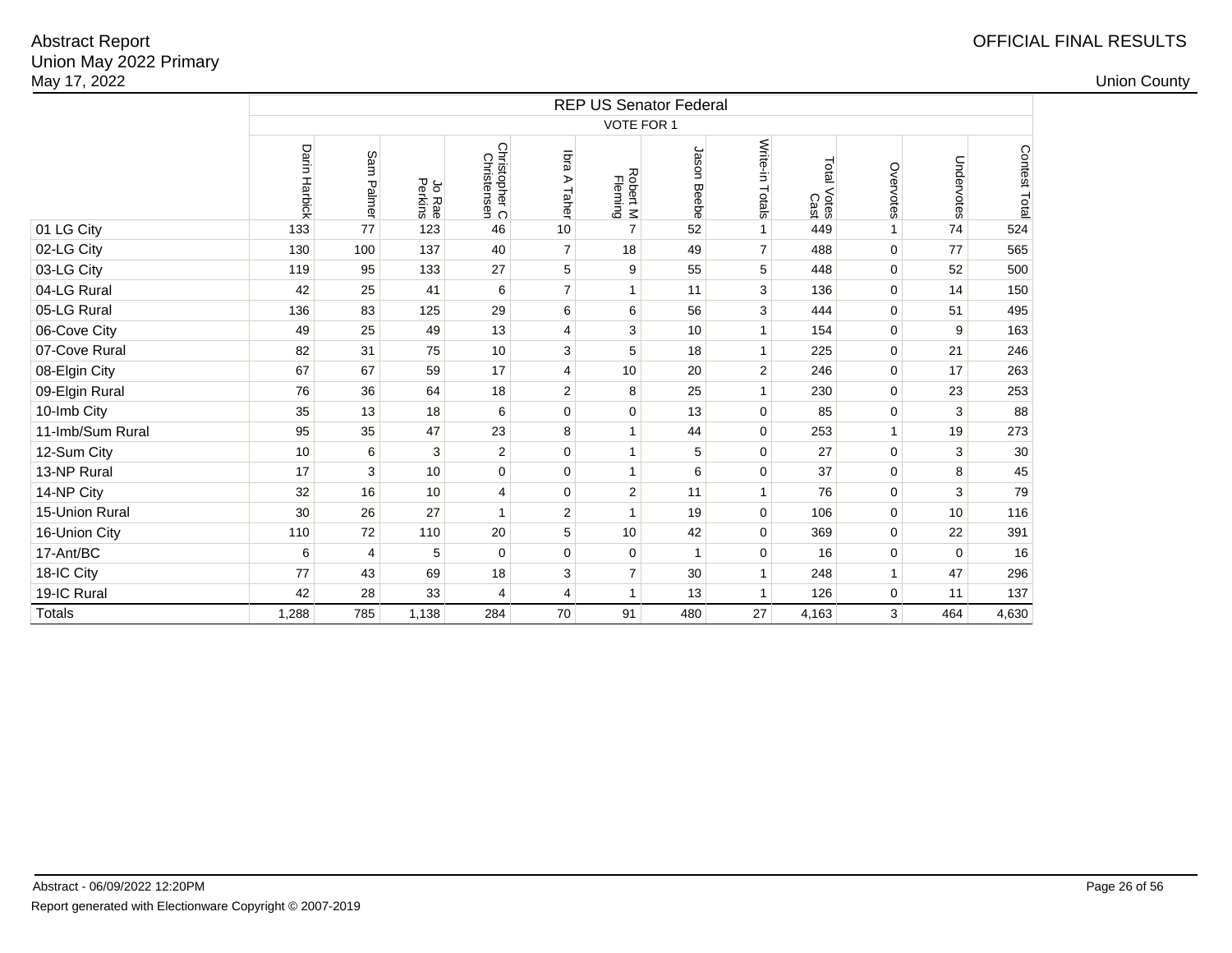|                  | REP US Representative, 2nd District US Representative, 2nd District |                        |                      |                 |                            |              |                |               |  |  |  |  |
|------------------|---------------------------------------------------------------------|------------------------|----------------------|-----------------|----------------------------|--------------|----------------|---------------|--|--|--|--|
|                  |                                                                     |                        |                      | VOTE FOR 1      |                            |              |                |               |  |  |  |  |
|                  | Mark Cavener                                                        | Katherine M<br>Gallant | <b>CIHS</b><br>Bentz | Write-in Totals | Total Votes<br>Total Votes | Overvotes    | Undervotes     | Contest Total |  |  |  |  |
| 01 LG City       | 77                                                                  | 37                     | 355                  | 3               | 472                        | 0            | 52             | 524           |  |  |  |  |
| 02-LG City       | 79                                                                  | 32                     | 395                  | 2               | 508                        | 0            | 57             | 565           |  |  |  |  |
| 03-LG City       | 93                                                                  | 35                     | 331                  | $\overline{2}$  | 461                        | 0            | 39             | 500           |  |  |  |  |
| 04-LG Rural      | 20                                                                  | 7                      | 107                  | 2               | 136                        | 0            | 14             | 150           |  |  |  |  |
| 05-LG Rural      | 81                                                                  | 17                     | 357                  | 1               | 456                        | $\mathbf{1}$ | 38             | 495           |  |  |  |  |
| 06-Cove City     | 16                                                                  | 5                      | 131                  | 0               | 152                        | 0            | 11             | 163           |  |  |  |  |
| 07-Cove Rural    | 35                                                                  | $\overline{4}$         | 188                  | 1               | 228                        | 0            | 18             | 246           |  |  |  |  |
| 08-Elgin City    | 60                                                                  | 13                     | 177                  | 0               | 250                        | 0            | 13             | 263           |  |  |  |  |
| 09-Elgin Rural   | 18                                                                  | 10                     | 200                  | 0               | 228                        | 0            | 25             | 253           |  |  |  |  |
| 10-Imb City      | 10                                                                  | 0                      | 73                   | 0               | 83                         | 0            | 5              | 88            |  |  |  |  |
| 11-Imb/Sum Rural | 36                                                                  | 14                     | 206                  | $\Omega$        | 256                        | 0            | 17             | 273           |  |  |  |  |
| 12-Sum City      | 4                                                                   | $\overline{2}$         | 21                   | 0               | 27                         | 0            | 3              | 30            |  |  |  |  |
| 13-NP Rural      | 0                                                                   | $\mathbf 0$            | 43                   | 0               | 43                         | 0            | 2              | 45            |  |  |  |  |
| 14-NP City       | 16                                                                  | 2                      | 55                   | 1               | 74                         | 0            | 5              | 79            |  |  |  |  |
| 15-Union Rural   | 22                                                                  | $\overline{2}$         | 85                   | $\mathbf 0$     | 109                        | 0            | $\overline{7}$ | 116           |  |  |  |  |
| 16-Union City    | 85                                                                  | 23                     | 263                  | 0               | 371                        | 0            | 20             | 391           |  |  |  |  |
| 17-Ant/BC        | $\mathbf{1}$                                                        | $\mathbf 0$            | 15                   | 0               | 16                         | 0            | $\Omega$       | 16            |  |  |  |  |
| 18-IC City       | 50                                                                  | 5                      | 211                  | 0               | 266                        | 0            | 30             | 296           |  |  |  |  |
| 19-IC Rural      | 19                                                                  | 4                      | 106                  | $\mathbf{1}$    | 130                        | 0            | 7              | 137           |  |  |  |  |
| <b>Totals</b>    | 722                                                                 | 212                    | 3,319                | 13              | 4,266                      | $\mathbf{1}$ | 363            | 4,630         |  |  |  |  |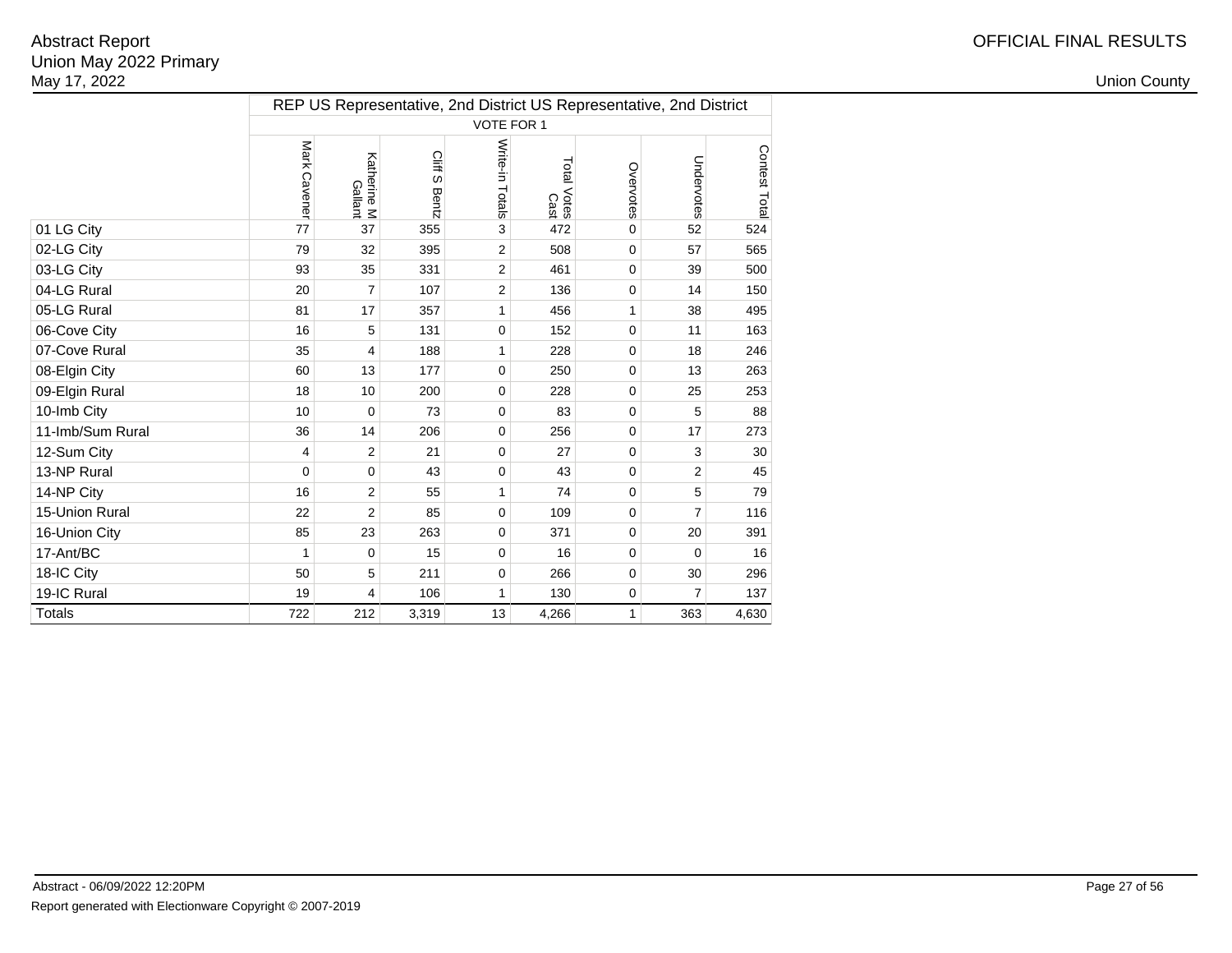| May 17, 2022     |                       |                       |                                  |                  |                  |                      |                |                                 |                     |                     |                     |                  |                         | <b>Union County</b> |
|------------------|-----------------------|-----------------------|----------------------------------|------------------|------------------|----------------------|----------------|---------------------------------|---------------------|---------------------|---------------------|------------------|-------------------------|---------------------|
|                  |                       |                       |                                  |                  |                  |                      |                | REP Governor Statewide Partisan |                     |                     |                     |                  |                         |                     |
|                  |                       |                       |                                  |                  |                  |                      | VOTE FOR 1     |                                 |                     |                     |                     |                  |                         |                     |
|                  | Amber R<br>Richardson | Bill Sizemore         | Stefan<br>n G Strek<br>(Stregoi) | <b>Nick Hess</b> | John G<br>Presco | Bud<br><b>Pierce</b> | Stan Pulliam   | Kerry<br>McQuisten              | 들<br><b>McCloud</b> | Brandon C<br>Merrit | Reed<br>Christensen | Jessica<br>Gomez | <b>Marc</b><br>Thielman | <b>Bob Tiernan</b>  |
| 01 LG City       |                       | 12                    | $\mathbf 0$                      | 6                | $\pmb{0}$        | 24                   | 29             | 119                             | 17                  | 6                   | $\overline{7}$      | 15               | 38                      | 72                  |
| 02-LG City       | 3                     | 16                    | $\pmb{0}$                        | $\mathbf{3}$     | $\mathbf{1}$     | 27                   | 36             | 189                             | 10                  | $\overline{2}$      | $\overline{4}$      | $\boldsymbol{9}$ | 40                      | 76                  |
| 03-LG City       | 2                     | 17                    | $\pmb{0}$                        | $\overline{2}$   | $\mathbf 0$      | 22                   | 38             | 180                             | 6                   | 2                   | $\overline{4}$      | 8                | 28                      | 54                  |
| 04-LG Rural      | $\mathbf 0$           | 3                     | $\pmb{0}$                        | $\overline{2}$   | $\mathbf 0$      | 10                   | 6              | 49                              | $\overline{2}$      | $\overline{1}$      | $\mathbf{0}$        | 3                | 4                       | 14                  |
| 05-LG Rural      |                       | 15                    | $\pmb{0}$                        | $\overline{c}$   | $\mathbf 0$      | 17                   | 38             | 164                             | 9                   | 3                   | $\overline{c}$      | $\overline{7}$   | 17                      | 69                  |
| 06-Cove City     | $\overline{1}$        |                       | $\mathbf 0$                      | $\pmb{0}$        | $\mathbf{1}$     | 10                   | 8              | 79                              | $\overline{2}$      | $\mathbf{0}$        | $\mathbf 0$         | $\pmb{0}$        | $\boldsymbol{9}$        | 19                  |
| 07-Cove Rural    | $\mathbf 0$           | $\boldsymbol{\Delta}$ | $\mathbf{1}$                     | $\mathbf{1}$     | $\mathbf 0$      | 4                    | 26             | 65                              | 9                   | 2                   | $\mathbf 0$         | $\sqrt{5}$       | 11                      | 36                  |
| 08-Elgin City    | 6                     | 5                     | $\mathbf{1}$                     | $\mathsf 0$      | $\pmb{0}$        | $\overline{7}$       | 35             | 99                              | $\mathbf{1}$        | $\Omega$            | $\overline{2}$      | $\mathbf{0}$     | 13                      | 36                  |
| 09-Elgin Rural   |                       | $\overline{2}$        | $\pmb{0}$                        | $\mathsf 0$      | $\pmb{0}$        | 6                    | 27             | 96                              | $\mathsf 0$         | $\mathbf{1}$        | $\overline{2}$      | $\overline{2}$   | $\bf8$                  | 39                  |
| 10-Imb City      | $\mathbf 0$           | $\Omega$              | $\pmb{0}$                        | $\mathbf{3}$     | $\mathbf 0$      | $\overline{4}$       | 8              | 40                              | $\mathbf{0}$        | $\overline{1}$      | $\mathbf 0$         | $\mathbf 0$      | $\overline{4}$          | 6                   |
| 11-Imb/Sum Rural | 3                     | 6                     | $\pmb{0}$                        | $\sqrt{2}$       | $\mathbf 0$      | $10$                 | 26             | 65                              | $\mathbf{1}$        | $\overline{1}$      | $\,6$               | $10$             | 21                      | 17                  |
| 12-Sum City      | -1                    | $\mathbf 0$           | $\mathbf 0$                      | $\pmb{0}$        | $\mathbf 0$      | 2                    | 5              | 17                              | $\mathbf 0$         | $\mathbf 0$         | $\mathbf 0$         | $\mathbf 0$      | $\mathbf{1}$            | $\mathbf{1}$        |
| 13-NP Rural      | $\mathbf 0$           | $\mathbf 0$           | $\pmb{0}$                        | $\pmb{0}$        | $\pmb{0}$        | $\mathbf 0$          | 5              | 12                              | $\mathsf 0$         | $\mathbf 0$         | $\pmb{0}$           | $\pmb{0}$        | 10                      | $\mathbf 5$         |
| 14-NP City       | $\mathbf 0$           | 2                     | $\mathbf 0$                      | $\mathsf 0$      | $\mathbf 0$      | 3                    | $\overline{2}$ | 46                              | $\mathbf{1}$        | $\mathbf{1}$        | $\mathbf{1}$        | $\overline{2}$   | $\overline{7}$          | $\overline{4}$      |
| 15-Union Rural   | $\mathbf 0$           |                       | $\pmb{0}$                        | $\mathbf 0$      | $\mathbf 0$      | 4                    | 4              | 57                              | 3                   | $\mathbf 0$         | $\mathbf 0$         | $\pmb{0}$        | $\mathbf{1}$            | 12                  |
| 16-Union City    | 2                     | 6                     | $\mathbf 0$                      | $\overline{2}$   | $\mathbf 0$      | 17                   | 28             | 152                             | 5                   | $\overline{4}$      | 3                   | $\overline{2}$   | 13                      | 63                  |
| 17-Ant/BC        | $\mathbf 0$           | $\mathsf 3$           | $\pmb{0}$                        | $\mathsf 0$      | $\mathsf 0$      | $\mathbf 0$          | $\Omega$       | 10                              | 0                   | $\mathbf{0}$        | $\pmb{0}$           | $\mathbf 0$      | $\pmb{0}$               | $\overline{1}$      |
| 18-IC City       | $\mathbf 0$           | 5                     | $\pmb{0}$                        | $\overline{2}$   | $\mathbf 0$      | 16                   | 13             | 94                              | $\overline{7}$      | $\mathbf{1}$        | $\overline{2}$      | $\mathbf{3}$     | 18                      | 39                  |
| 19-IC Rural      | $\mathbf 0$           |                       | $\pmb{0}$                        | $\pmb{0}$        | $\pmb{0}$        | 9                    | 5              | 46                              | $\mathbf{0}$        | $\mathbf 0$         | $\mathbf 0$         | $\overline{2}$   | 11                      | 15                  |
| <b>Totals</b>    | 21                    | 99                    | 2 <sup>2</sup>                   | 25               | 2 <sup>1</sup>   | 192                  | 339            | 1,579                           | 73                  | 25                  | 33                  | 68               | 254                     | 578                 |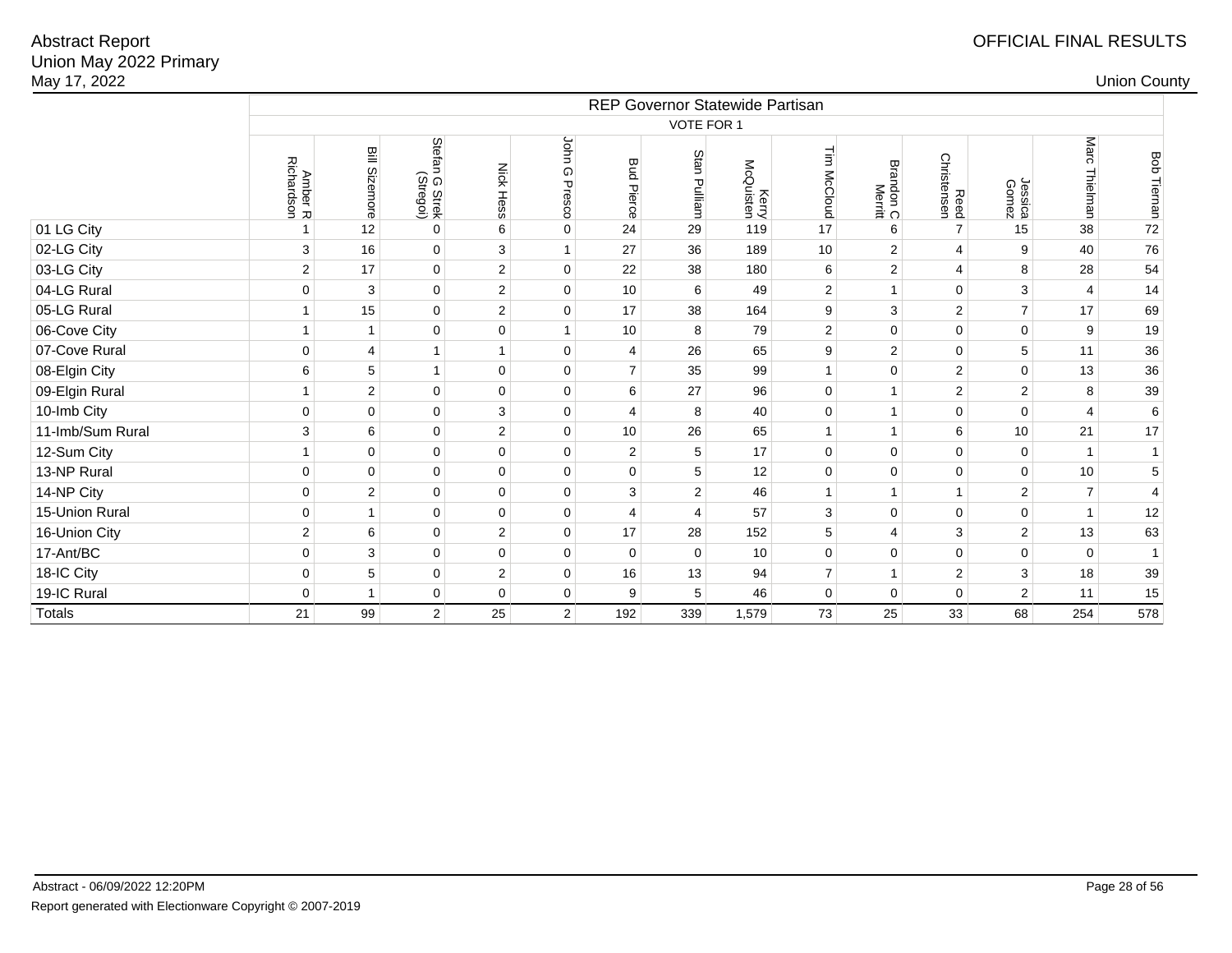|                  |                     |                |                       |                    |                  | <b>REP Governor Statewide Partisan</b> |                     |                |                |               |
|------------------|---------------------|----------------|-----------------------|--------------------|------------------|----------------------------------------|---------------------|----------------|----------------|---------------|
|                  |                     |                |                       |                    | VOTE FOR 1       |                                        |                     |                |                |               |
|                  | Christine<br>Drazan | Court Boice    | <b>Bridget Barton</b> | Raymond<br>Baldwin | David A<br>Burch | Write-in Totals                        | Total Votes<br>Cast | Overvotes      | Undervotes     | Contest Total |
| 01 LG City       | 104                 | $\overline{2}$ | 35                    | $\Omega$           | 1                | 10                                     | 498                 | 3              | 23             | 524           |
| 02-LG City       | 83                  | 5              | 28                    | 3                  | $\mathbf{1}$     | $\overline{7}$                         | 543                 | 1              | 21             | 565           |
| 03-LG City       | 76                  | $\mathbf{1}$   | 33                    | $\mathbf 0$        | 0                | 13                                     | 486                 | $\mathbf 0$    | 14             | 500           |
| 04-LG Rural      | 43                  | 1              | 6                     | $\Omega$           | 0                | $\mathbf{1}$                           | 145                 | 0              | 5              | 150           |
| 05-LG Rural      | 105                 | $\mathbf{1}$   | 27                    | 0                  | 0                | $\overline{7}$                         | 484                 | $\mathbf{1}$   | 10             | 495           |
| 06-Cove City     | 17                  | 1              | 11                    | $\mathbf 0$        | 0                | 4                                      | 163                 | $\mathbf 0$    | $\mathbf 0$    | 163           |
| 07-Cove Rural    | 59                  | $\mathbf 0$    | 14                    | 1                  | 0                | 3                                      | 241                 | $\mathbf 0$    | 5              | 246           |
| 08-Elgin City    | 43                  | $\mathbf 0$    | 9                     | $\mathbf 0$        | 0                | $\overline{4}$                         | 261                 | $\mathbf 0$    | $\overline{2}$ | 263           |
| 09-Elgin Rural   | 49                  | 0              | 16                    | 0                  | 0                | $\mathbf 0$                            | 249                 | $\overline{2}$ | 2              | 253           |
| 10-Imb City      | 17                  | 1              | 3                     | 0                  | 0                | $\mathbf 0$                            | 87                  | $\mathbf 0$    | 1              | 88            |
| 11-Imb/Sum Rural | 88                  | 1              | $\overline{7}$        | $\Omega$           | $\Omega$         | $\overline{7}$                         | 271                 |                | 1              | 273           |
| 12-Sum City      | 3                   | $\mathbf 0$    | $\mathbf 0$           | 0                  | 0                | $\mathbf 0$                            | 30                  | $\mathbf 0$    | $\Omega$       | 30            |
| 13-NP Rural      | $\overline{7}$      | 1              | $\mathbf 0$           | $\mathbf 0$        | 0                | 2                                      | 42                  | $\mathbf 0$    | 3              | 45            |
| 14-NP City       | 5                   | $\overline{2}$ | $\overline{c}$        | 0                  | 0                | 1                                      | 79                  | $\mathbf 0$    | 0              | 79            |
| 15-Union Rural   | 21                  | $\mathbf{1}$   | 11                    | $\mathbf 0$        | 0                | 1                                      | 116                 | $\mathbf 0$    | $\mathbf 0$    | 116           |
| 16-Union City    | 59                  | 3              | 22                    | $\Omega$           | 0                | 5                                      | 386                 | 1              | 4              | 391           |
| 17-Ant/BC        | $\overline{2}$      | 0              | 0                     | $\mathbf 0$        | 0                | $\mathbf 0$                            | 16                  | $\mathbf 0$    | $\mathbf 0$    | 16            |
| 18-IC City       | 65                  | $\mathbf 0$    | 17                    | 0                  | 1                | 5                                      | 288                 | 1              | $\overline{7}$ | 296           |
| 19-IC Rural      | 32                  | 2              | 13                    | $\mathbf 0$        | 0                | $\mathbf 0$                            | 136                 | $\mathbf{1}$   | $\mathbf 0$    | 137           |
| <b>Totals</b>    | 878                 | 22             | 254                   | $\overline{4}$     | 3                | 70                                     | 4,521               | 11             | 98             | 4,630         |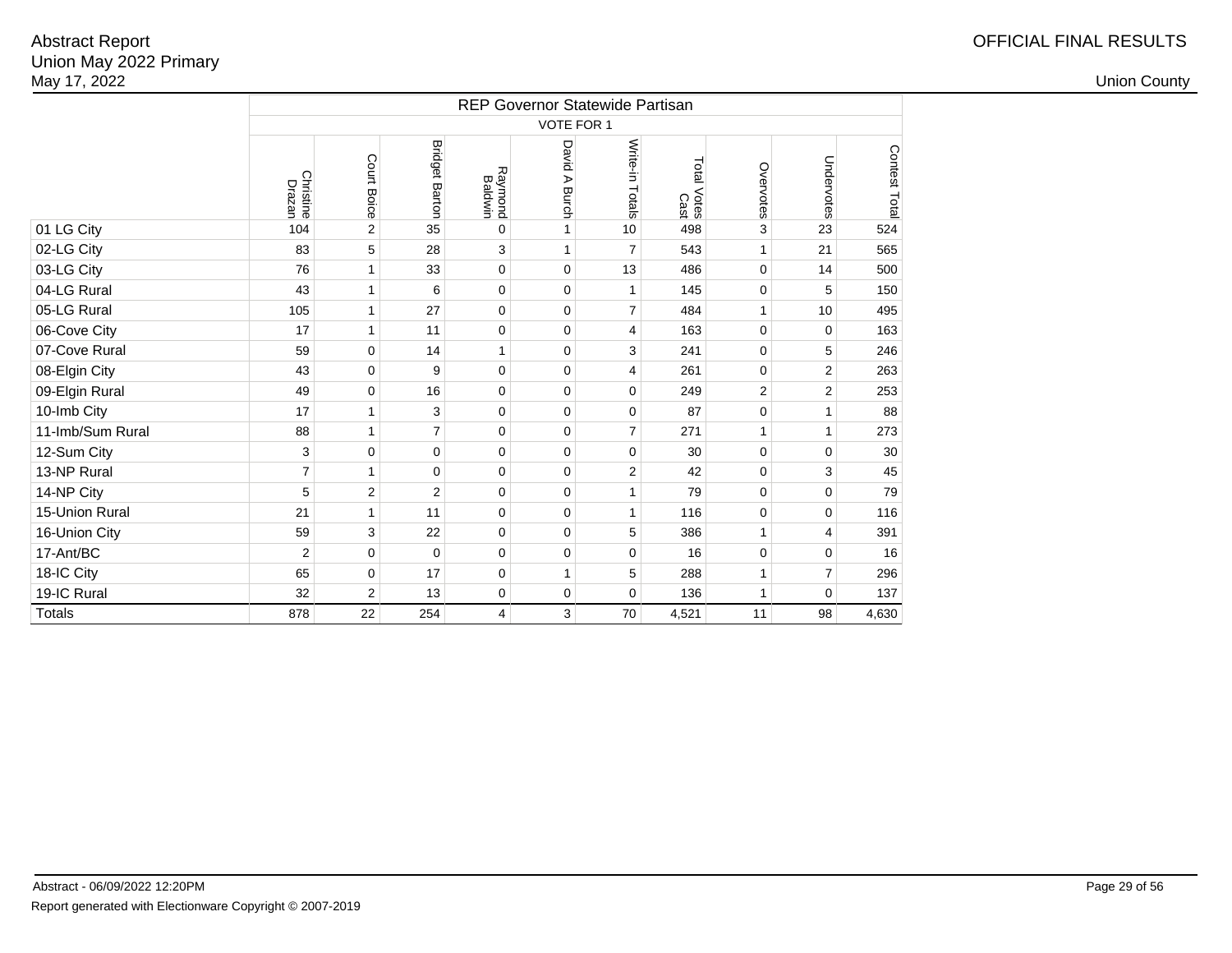|                  |            |                |                 | REP State Representative, 58th District House District 58 |              |                |              |
|------------------|------------|----------------|-----------------|-----------------------------------------------------------|--------------|----------------|--------------|
|                  |            |                |                 | VOTE FOR 1                                                |              |                |              |
|                  | Bobby Levy | Skye Farnam    | Write-in Totals | Total Votes<br>Cast                                       | Overvotes    | Undervotes     | Contest Tota |
| 01 LG City       | 404        | 52             | 5               | 461                                                       | $\mathbf{0}$ | 63             | 524          |
| 02-LG City       | 446        | 51             | 5               | 502                                                       | $\mathbf 0$  | 63             | 565          |
| 03-LG City       | 390        | 47             | $\overline{2}$  | 439                                                       | $\mathbf 0$  | 61             | 500          |
| 04-LG Rural      | 113        | 17             | $\overline{2}$  | 132                                                       | $\Omega$     | 18             | 150          |
| 05-LG Rural      | 419        | 34             | $\mathbf{1}$    | 454                                                       | $\Omega$     | 41             | 495          |
| 06-Cove City     | 137        | 10             | $\mathbf 0$     | 147                                                       | $\mathbf 0$  | 16             | 163          |
| 07-Cove Rural    | 212        | 16             | 0               | 228                                                       | $\mathbf 0$  | 18             | 246          |
| 08-Elgin City    | 222        | 20             | 3               | 245                                                       | 1            | 17             | 263          |
| 09-Elgin Rural   | 219        | 17             | $\mathbf 0$     | 236                                                       | $\mathbf 0$  | 17             | 253          |
| 10-Imb City      | 74         | 5              | $\overline{2}$  | 81                                                        | $\mathbf 0$  | $\overline{7}$ | 88           |
| 11-Imb/Sum Rural | 242        | 18             | 0               | 260                                                       | 0            | 13             | 273          |
| 12-Sum City      | 25         | 1              | $\mathbf 0$     | 26                                                        | $\Omega$     | $\overline{4}$ | 30           |
| 13-NP Rural      | 43         | 0              | $\mathbf 0$     | 43                                                        | $\Omega$     | $\overline{2}$ | 45           |
| 14-NP City       | 66         | 7              | $\mathbf 0$     | 73                                                        | $\mathbf 0$  | 6              | 79           |
| 15-Union Rural   | 98         | $\overline{7}$ | $\mathbf 0$     | 105                                                       | 0            | 11             | 116          |
| 16-Union City    | 321        | 29             | 4               | 354                                                       | $\mathbf 0$  | 37             | 391          |
| 17-Ant/BC        | 15         | $\mathbf 0$    | $\mathbf 0$     | 15                                                        | $\mathbf 0$  | 1              | 16           |
| 18-IC City       | 235        | 29             | 1               | 265                                                       | $\mathbf 0$  | 31             | 296          |
| 19-IC Rural      | 123        | 8              | $\mathbf 0$     | 131                                                       | $\mathbf 0$  | 6              | 137          |
| <b>Totals</b>    | 3,804      | 368            | 25              | 4,197                                                     | 1            | 432            | 4,630        |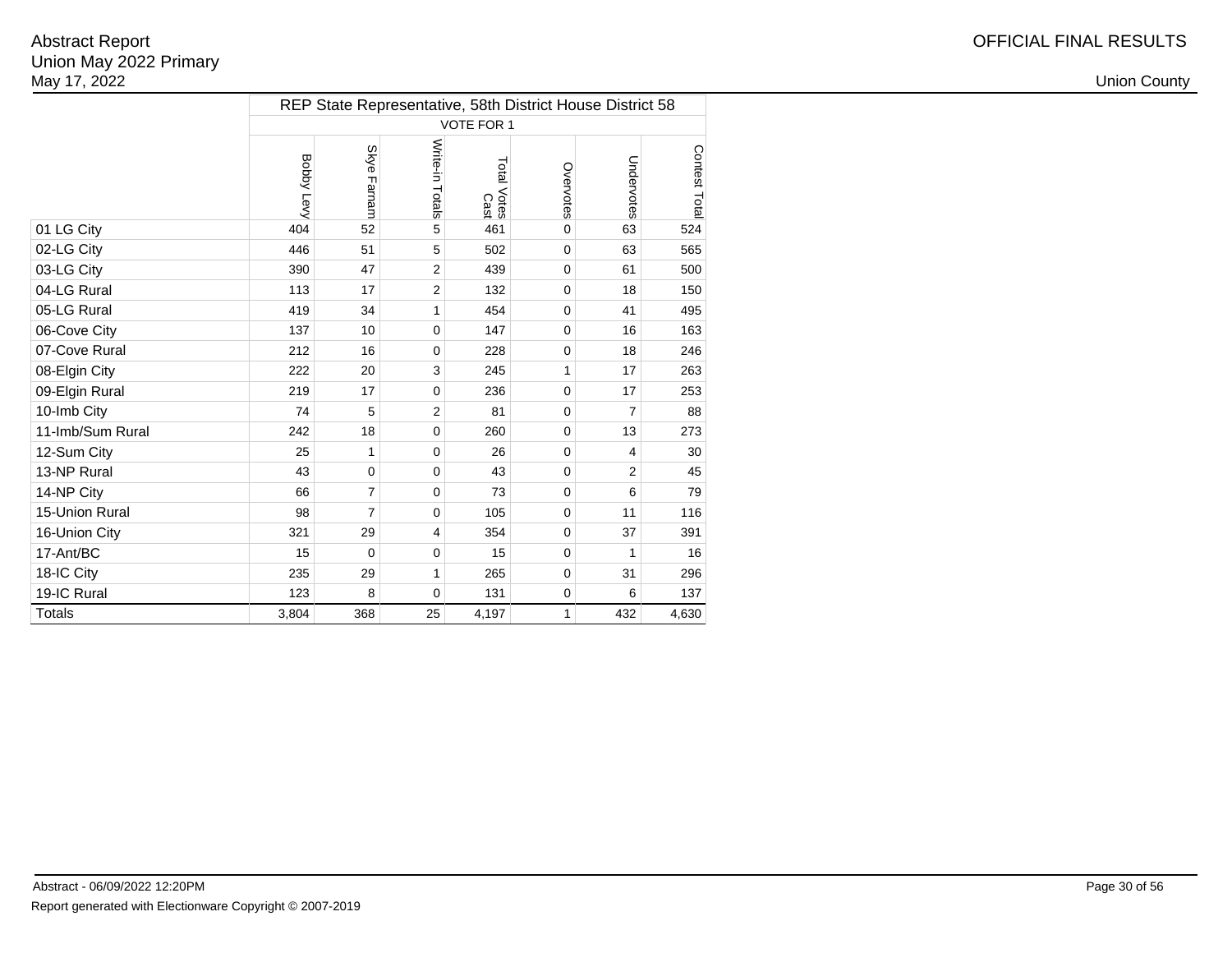| May 17, 2022 |     |      |      |       |             |                     |                                                       |       |       |  | <b>Union County</b> |
|--------------|-----|------|------|-------|-------------|---------------------|-------------------------------------------------------|-------|-------|--|---------------------|
|              |     |      |      |       |             |                     | REP Precinct Committee Person - Republican 01 LG City |       |       |  |                     |
|              |     |      |      |       | VOTE FOR 11 |                     |                                                       |       |       |  |                     |
|              |     | 45 < | jles | liles | <u>ia</u>   | <b>Cres</b><br>Cast |                                                       |       |       |  |                     |
| 01 LG City   | 282 | 323  | 269  | 259   | 60          | 1,193               | 11                                                    | 4,560 | 5,764 |  |                     |
| Totals       | 282 | 323  | 269  | 259   | 60          | 1,193               | 11                                                    | 4,560 | 5,764 |  |                     |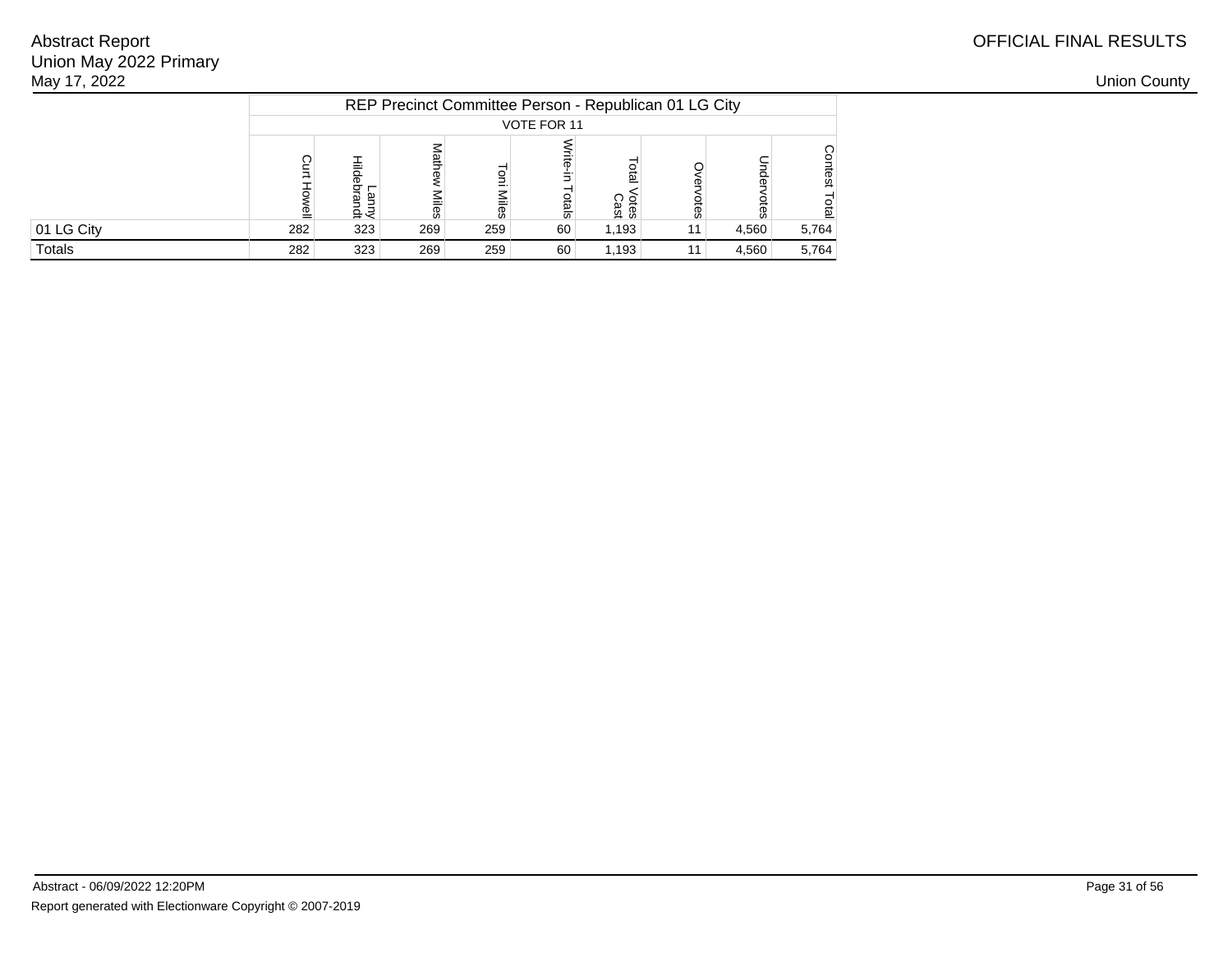| May 17, 2022 |     |               |                 |                                                       |   |       |       |
|--------------|-----|---------------|-----------------|-------------------------------------------------------|---|-------|-------|
|              |     |               |                 | REP Precinct Committee Person - Republican 02-LG City |   |       |       |
|              |     |               |                 | VOTE FOR 11                                           |   |       |       |
|              | m   | ခ္ မွ<br>د جت | als             | leio<br>Votes<br>Cast                                 | Ö |       |       |
| 02-LG City   | 319 | 277           | 18 <sub>1</sub> | 614                                                   | 0 | 5,601 | 6,215 |
| Totals       | 319 | 277           | 18              | 614                                                   | 0 | 5,601 | 6,215 |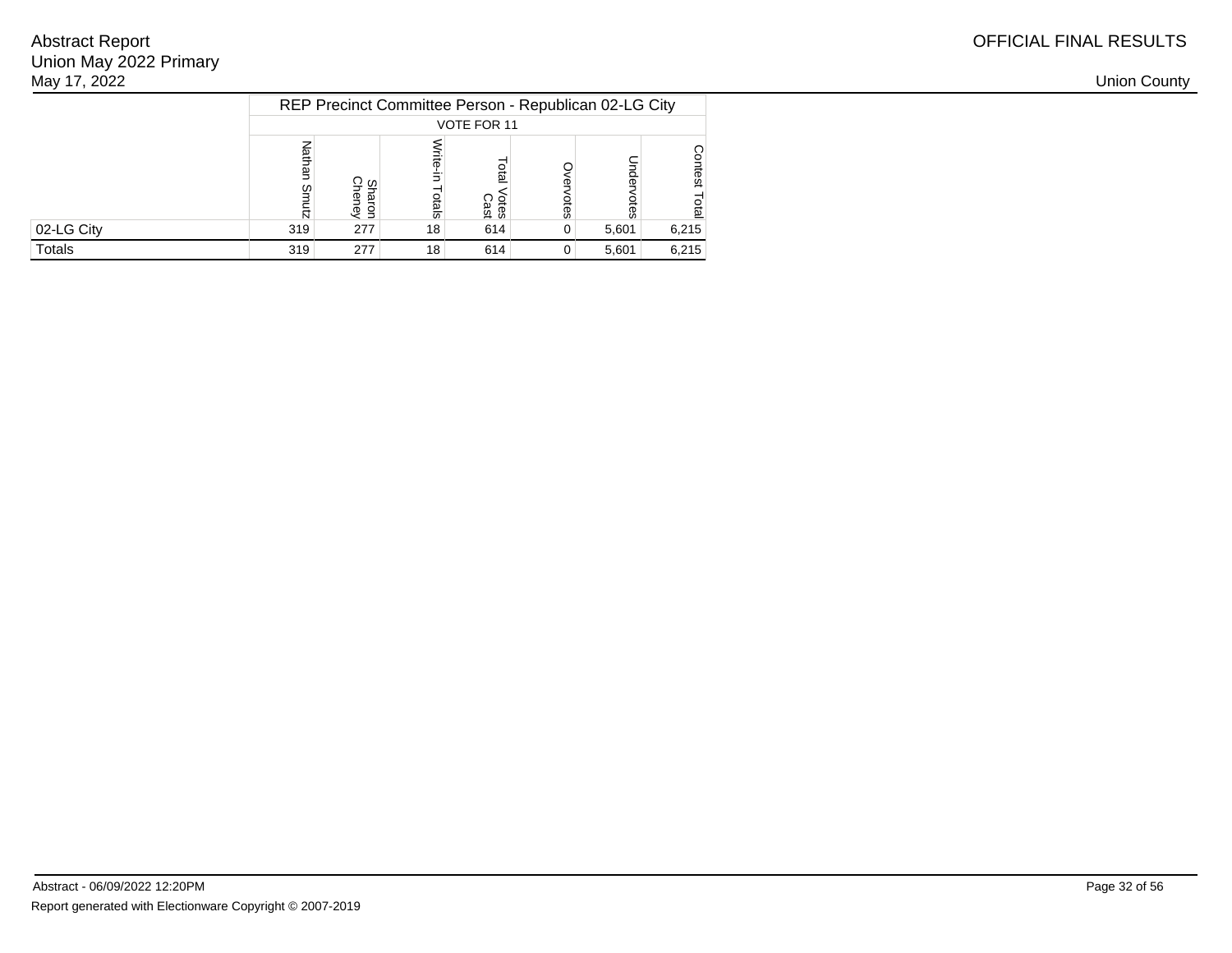| May 17, 2022 |                   |      |              |                                                  |       |       |
|--------------|-------------------|------|--------------|--------------------------------------------------|-------|-------|
|              |                   |      |              | REP Precinct Committee Person - Republican 03-LG |       |       |
|              |                   |      | VOTE FOR 12  |                                                  |       |       |
|              | ᆩᇹ<br>ate<br>lied | tals | otes<br>Cast | otes                                             |       |       |
| 03-LG City   |                   | 50   | 50           | 0                                                | 5,950 | 6,000 |
| Totals       |                   | 50   | 50           | $\mathbf{0}$                                     | 5,950 | 6,000 |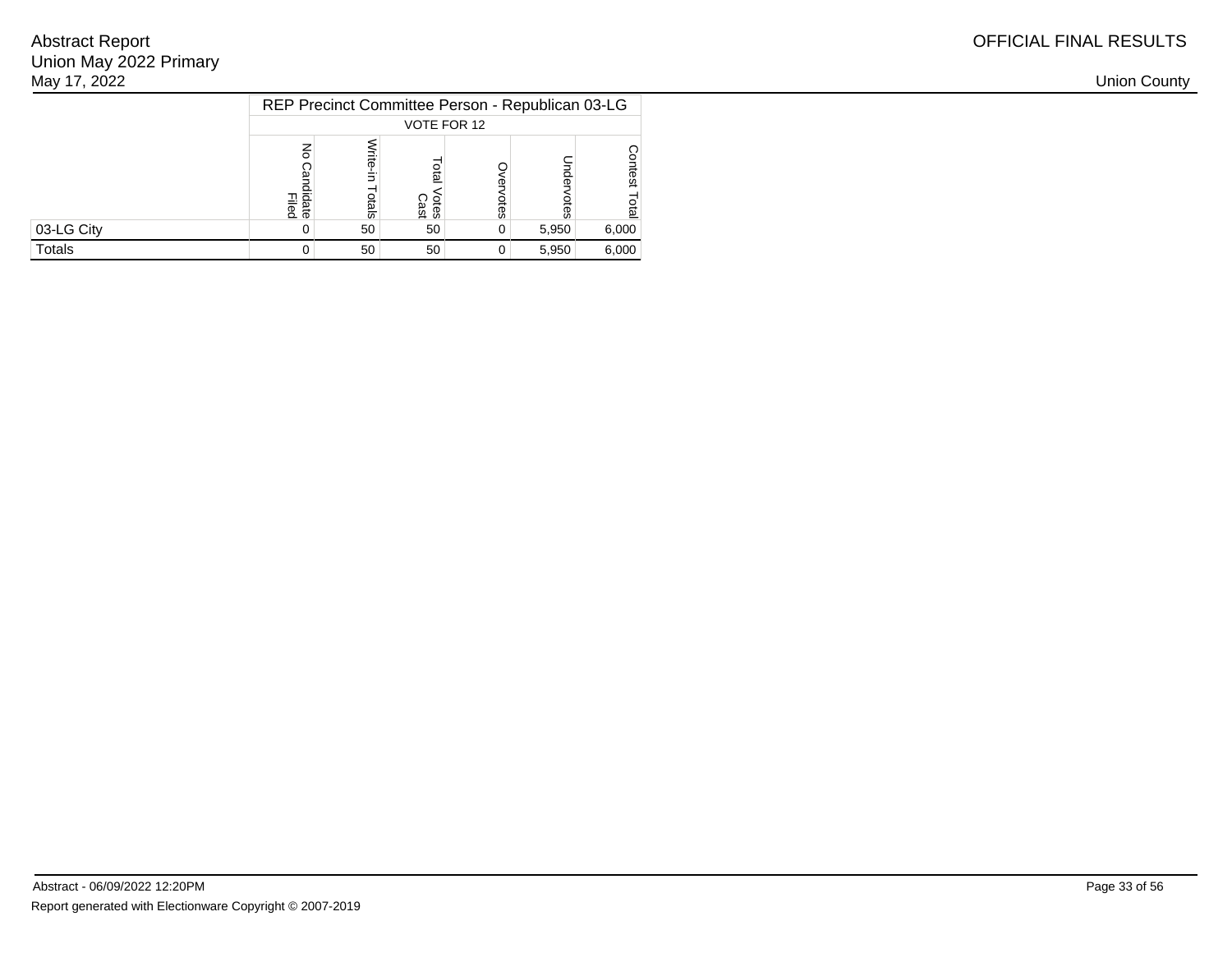| May 17, 2022 |                                                  |     |              |    |     |     |
|--------------|--------------------------------------------------|-----|--------------|----|-----|-----|
|              | REP Precinct Committee Person - Republican 04-LG |     |              |    |     |     |
|              |                                                  |     | VOTE FOR 2   |    |     |     |
|              |                                                  | els | Otes<br>Cast | ēs | 욪   |     |
| 04-LG Rural  | 105                                              |     | 109          | 0  | 191 | 300 |
| Totals       | 105                                              |     | 109          | 0  | 191 | 300 |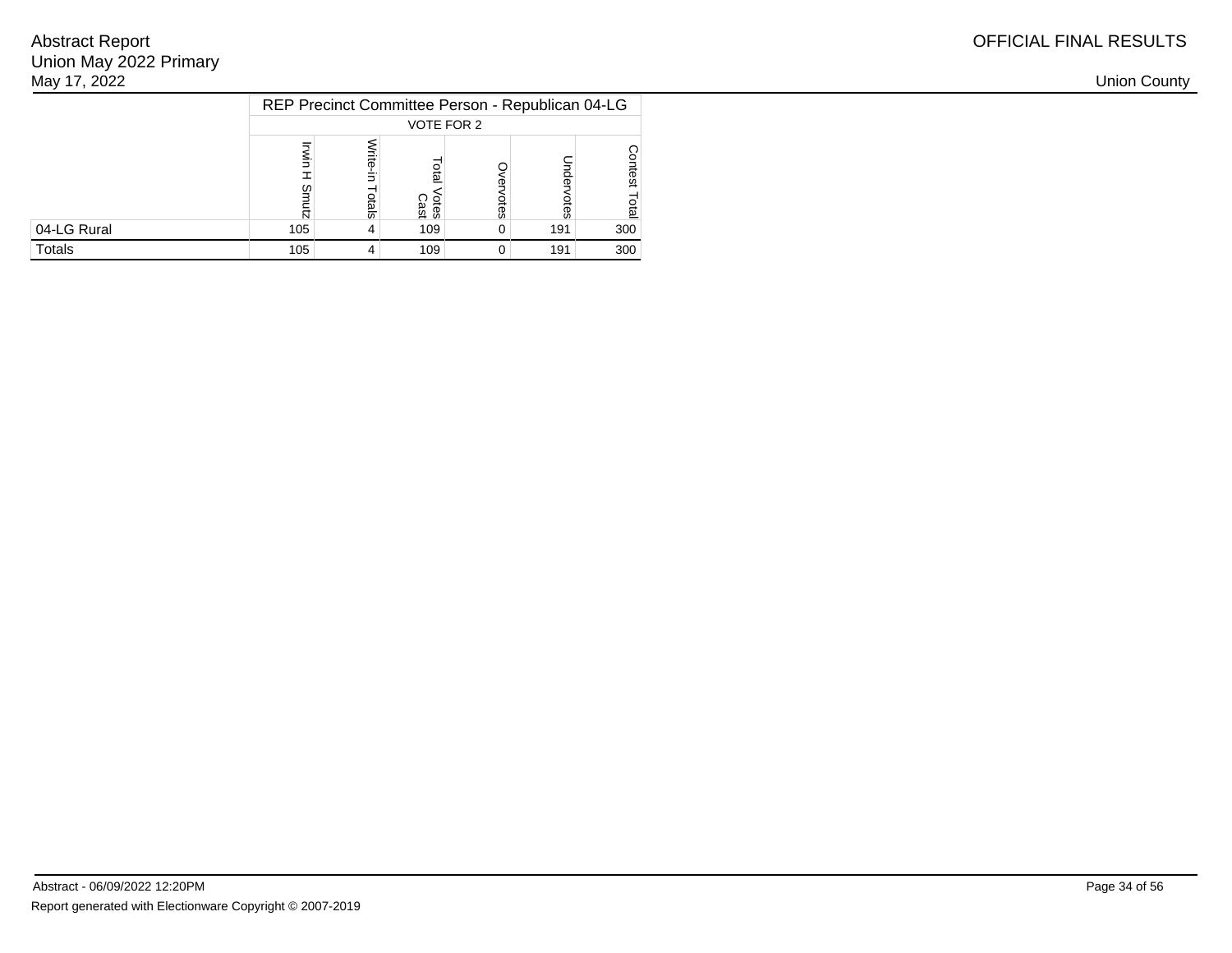| May 17, 2022 |                   |      |                                   |     |            |               |                                                        |       |       |  | <b>Union County</b> |
|--------------|-------------------|------|-----------------------------------|-----|------------|---------------|--------------------------------------------------------|-------|-------|--|---------------------|
|              |                   |      |                                   |     |            |               | REP Precinct Committee Person - Republican 05-LG Rural |       |       |  |                     |
|              |                   |      |                                   |     | VOTE FOR 6 |               |                                                        |       |       |  |                     |
|              | anes<br>န္စ<br>ãΕ | न के | $\mathbf{\overline{w}}$<br>မှု ဇွ | ᡂ   | <u>ia</u>  | Votes<br>Cast |                                                        |       |       |  |                     |
| 05-LG Rural  | 319               | 248  | 247                               | 280 | 36         | 1,130         |                                                        | 1,840 | 2,970 |  |                     |
| Totals       | 319               | 248  | 247                               | 280 | 36         | 1,130         |                                                        | 1,840 | 2,970 |  |                     |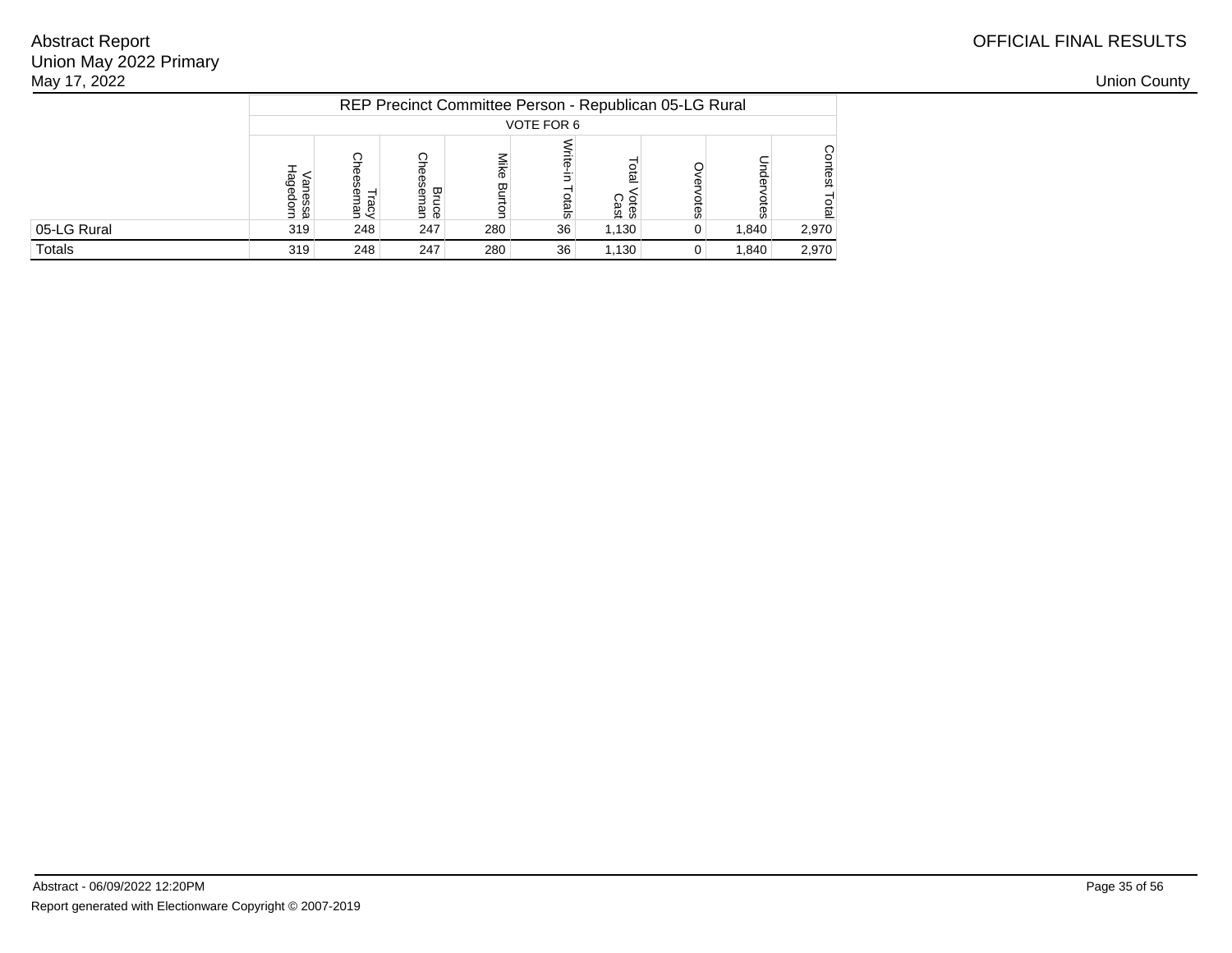| May 17, 2022 |     |     |     |                                                         |   |    |     |
|--------------|-----|-----|-----|---------------------------------------------------------|---|----|-----|
|              |     |     |     | REP Precinct Committee Person - Republican 06-Cove City |   |    |     |
|              |     |     |     | VOTE FOR 2                                              |   |    |     |
|              | Ф   | ヮ   | als | leio<br><b>Cast</b><br>Cast                             | Œ |    |     |
| 06-Cove City | 109 | 118 | 0   | 227                                                     |   | 99 | 326 |
| Totals       | 109 | 118 | 0   | 227                                                     |   | 99 | 326 |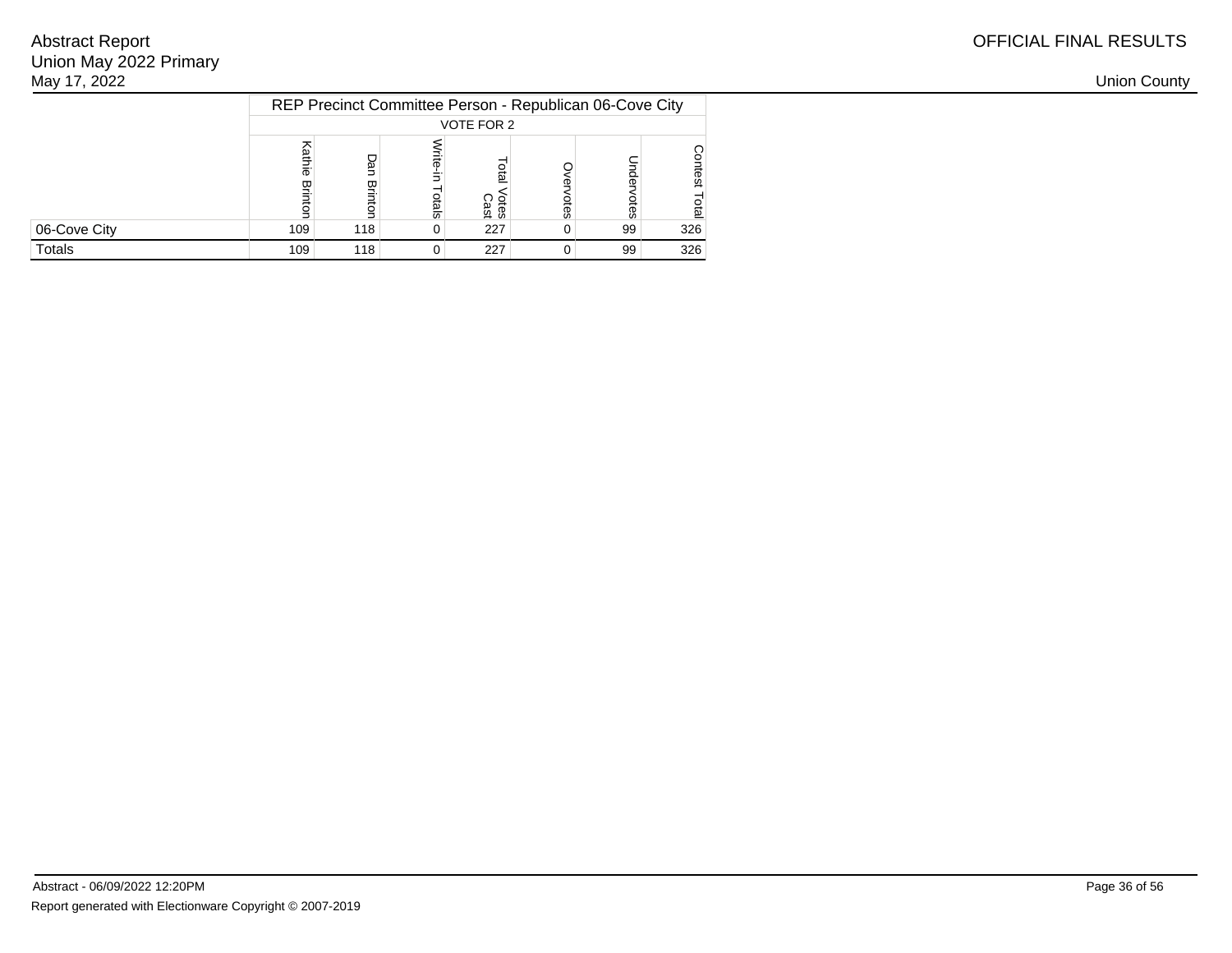| May 17, 2022  |     |            |                                                          |                            |   |     |     |
|---------------|-----|------------|----------------------------------------------------------|----------------------------|---|-----|-----|
|               |     |            | REP Precinct Committee Person - Republican 07-Cove Rural |                            |   |     |     |
|               |     |            |                                                          | VOTE FOR 3                 |   |     |     |
|               |     | ᇴ<br>ട് റ  | als                                                      | <b>Gig</b><br><b>Cries</b> | Ö |     |     |
| 07-Cove Rural | 130 | 142        | 14 <sub>1</sub>                                          | 286                        | 0 | 452 | 738 |
| Totals        | 130 | $142 \mid$ | 14 <sub>1</sub>                                          | 286                        |   | 452 | 738 |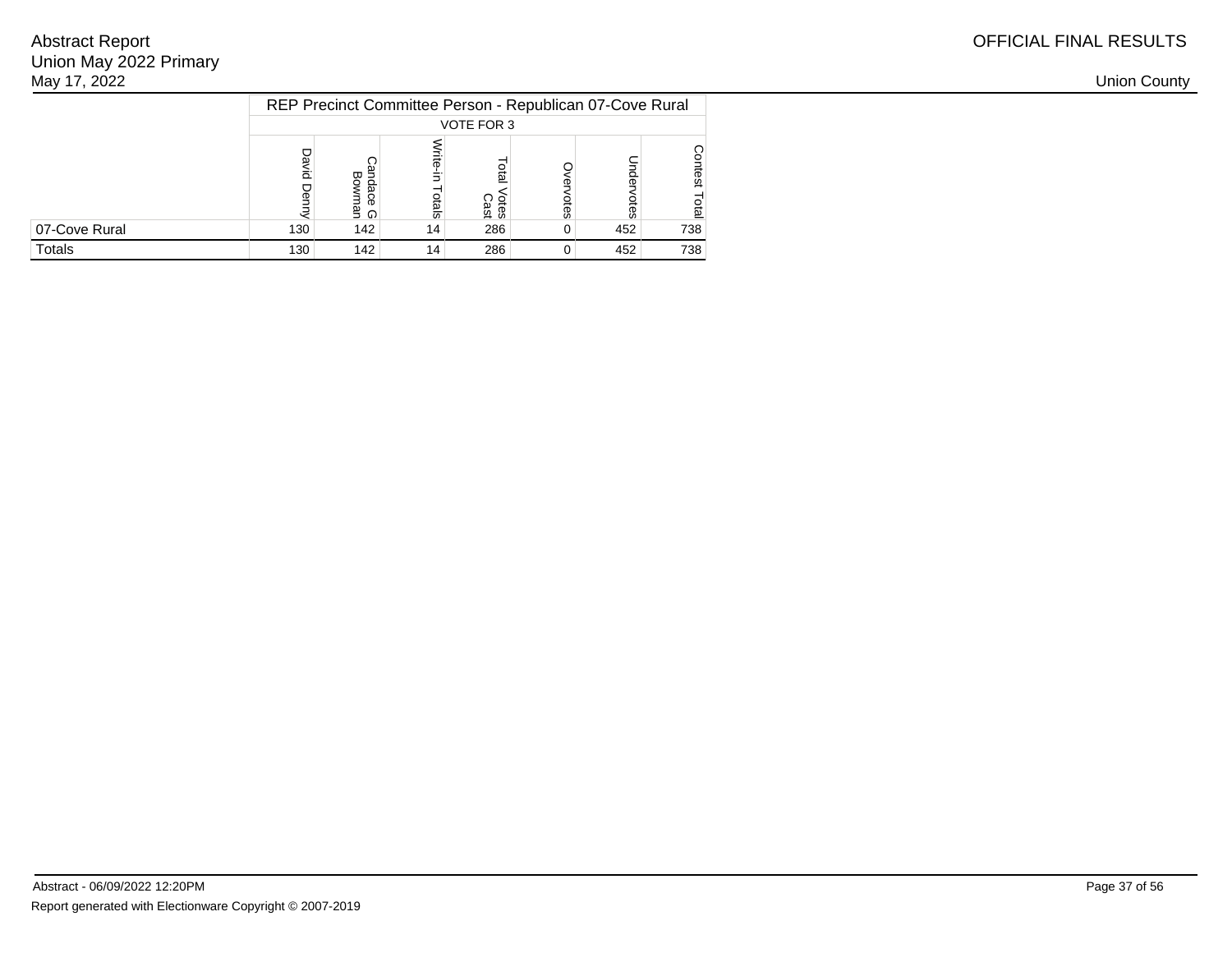| May 17, 2022  |     |                  |               |                                                          |    |     |       |
|---------------|-----|------------------|---------------|----------------------------------------------------------|----|-----|-------|
|               |     |                  |               | REP Precinct Committee Person - Republican 08-Elgin City |    |     |       |
|               |     |                  |               | VOTE FOR 5                                               |    |     |       |
|               |     | 입들<br>きこ         | $\frac{1}{8}$ | <b>DEB</b><br><b>Cast</b><br>Cast                        | ஓ  |     |       |
| 08-Elgin City | 185 | 162              | 50            | 397                                                      | -5 | 913 | 1,315 |
| Totals        | 185 | 162 <sub>1</sub> | 50            | 397                                                      | -5 | 913 | 1,315 |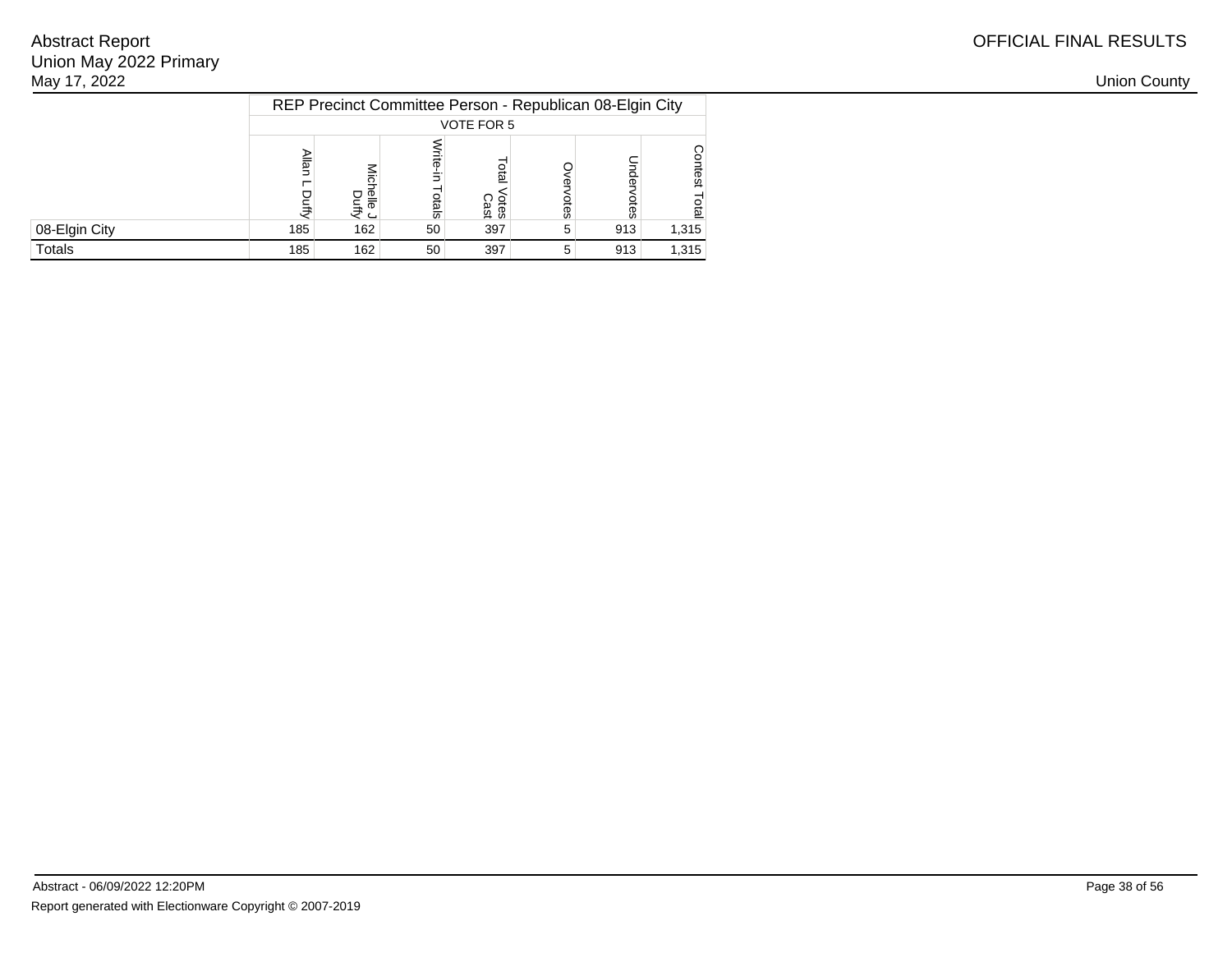| May 17, 2022   |     |               |     |                                                           |     |     |
|----------------|-----|---------------|-----|-----------------------------------------------------------|-----|-----|
|                |     |               |     | REP Precinct Committee Person - Republican 09-Elgin Rural |     |     |
|                |     |               |     | VOTE FOR 3                                                |     |     |
|                |     | ς<br>aro<br>ᡂ | als | 요<br>교<br><b>Cass</b><br>Cast                             |     |     |
| 09-Elgin Rural | 176 | 166           | 6   | 348                                                       | 411 | 759 |
| Totals         | 176 | 166           | h   | 348                                                       | 411 | 759 |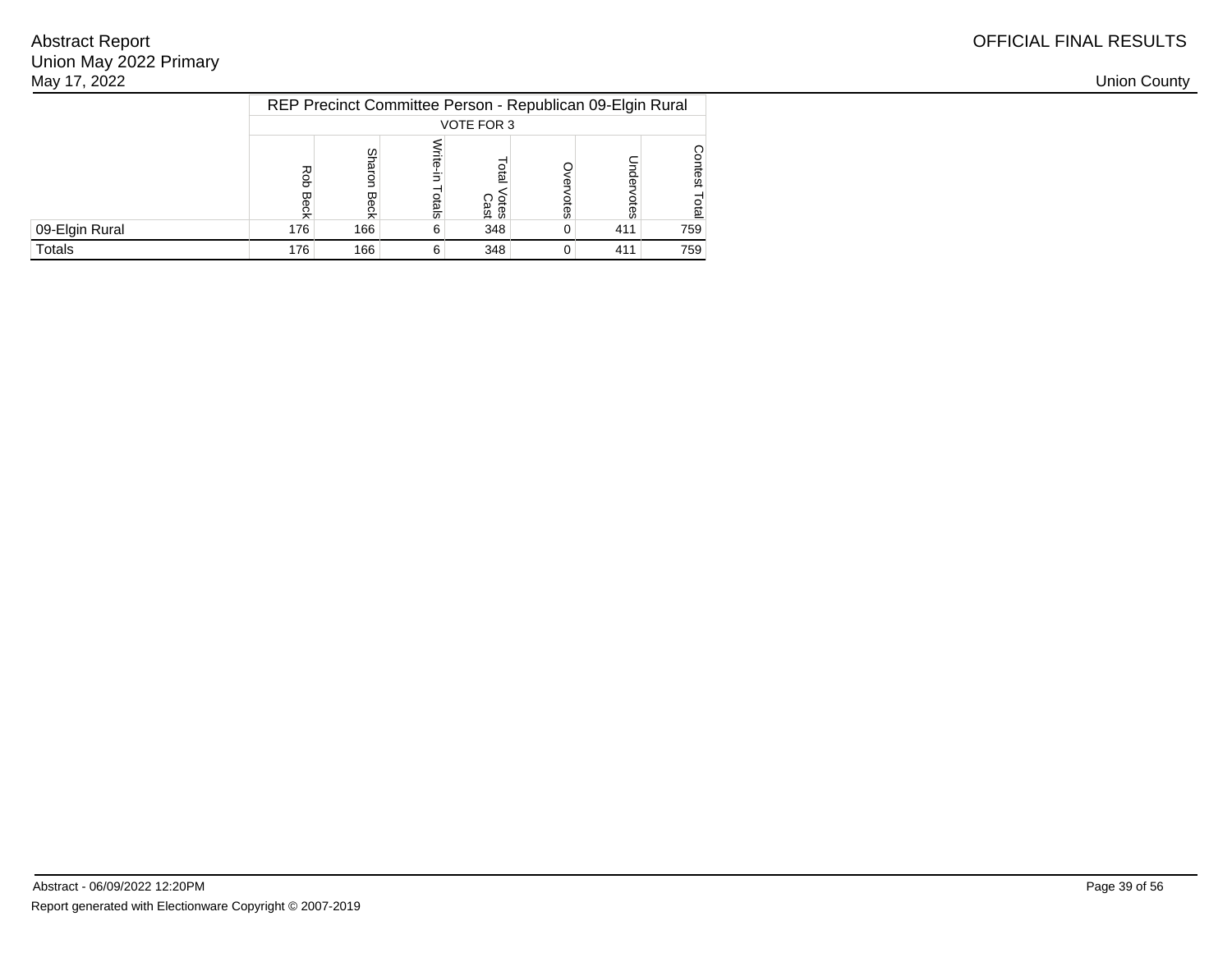| May 17, 2022 |                                    |                                                        |     |                     |          |    |     |
|--------------|------------------------------------|--------------------------------------------------------|-----|---------------------|----------|----|-----|
|              |                                    | REP Precinct Committee Person - Republican 10-Imb City |     |                     |          |    |     |
|              |                                    |                                                        |     | VOTE FOR 2          |          |    |     |
|              | o ō<br>ω<br>ل <del>ان</del><br>گاو |                                                        | als | នី<br>Votes<br>Cast | Ö        |    |     |
| 10-Imb City  | 58                                 | 47                                                     |     | 107                 | 0        | 69 | 176 |
| Totals       | 58                                 | 47                                                     |     | 107                 | $\Omega$ | 69 | 176 |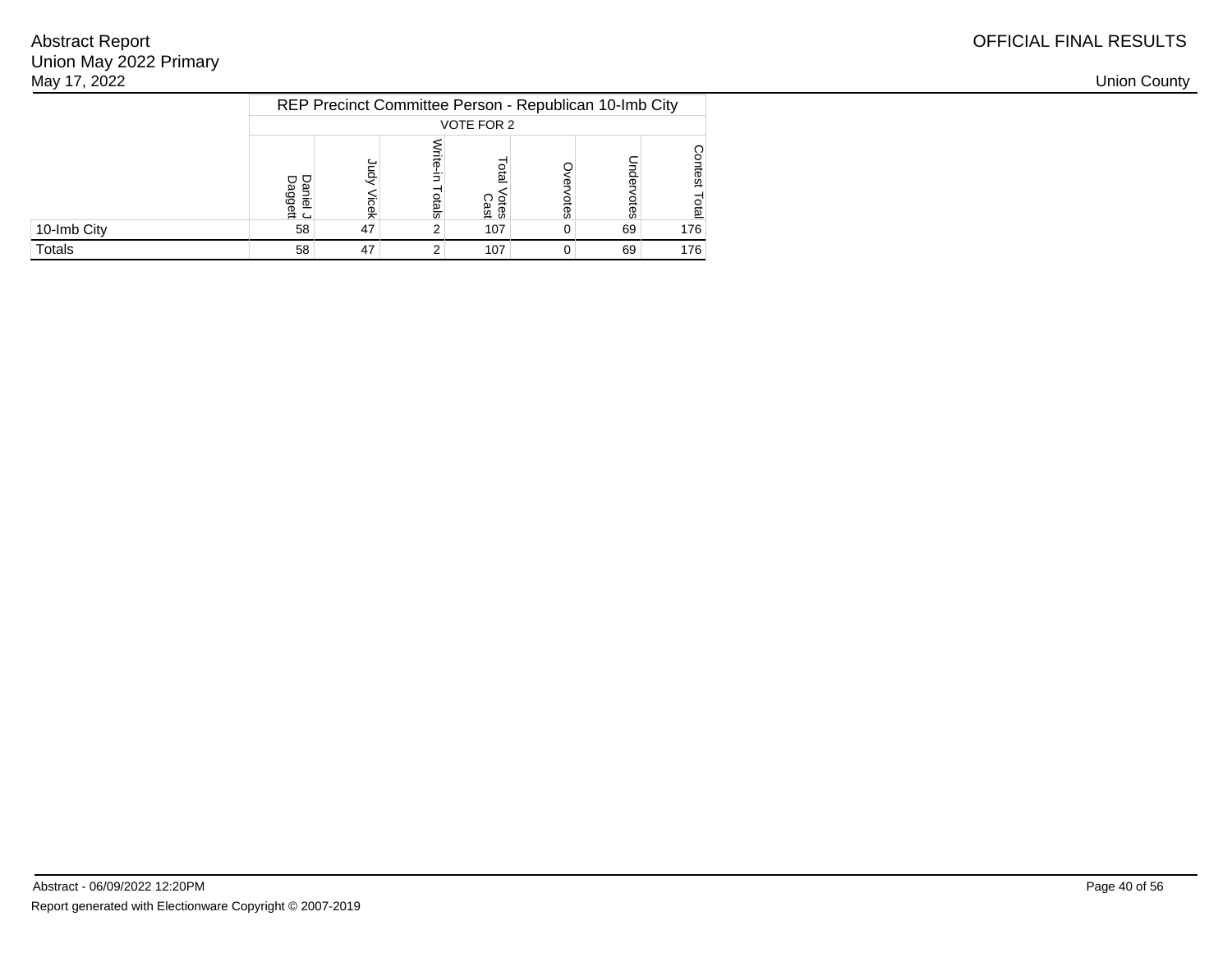| May 17, 2022     |                   |     |          |            |                                                             |     |     |     | <b>Union County</b> |
|------------------|-------------------|-----|----------|------------|-------------------------------------------------------------|-----|-----|-----|---------------------|
|                  |                   |     |          |            | REP Precinct Committee Person - Republican 11-Imb/Sum Rural |     |     |     |                     |
|                  |                   |     |          | VOTE FOR 3 |                                                             |     |     |     |                     |
|                  | <u>ு ந</u><br>요 근 | 효   | Б<br>ڌ ه | otals      | <b>Otes</b>                                                 | စ္ဟ |     |     |                     |
| 11-Imb/Sum Rural | 177               | 176 | 181      |            | 535                                                         | 0   | 284 | 819 |                     |
| Totals           | 177               | 176 | 181      |            | 535                                                         | 0   | 284 | 819 |                     |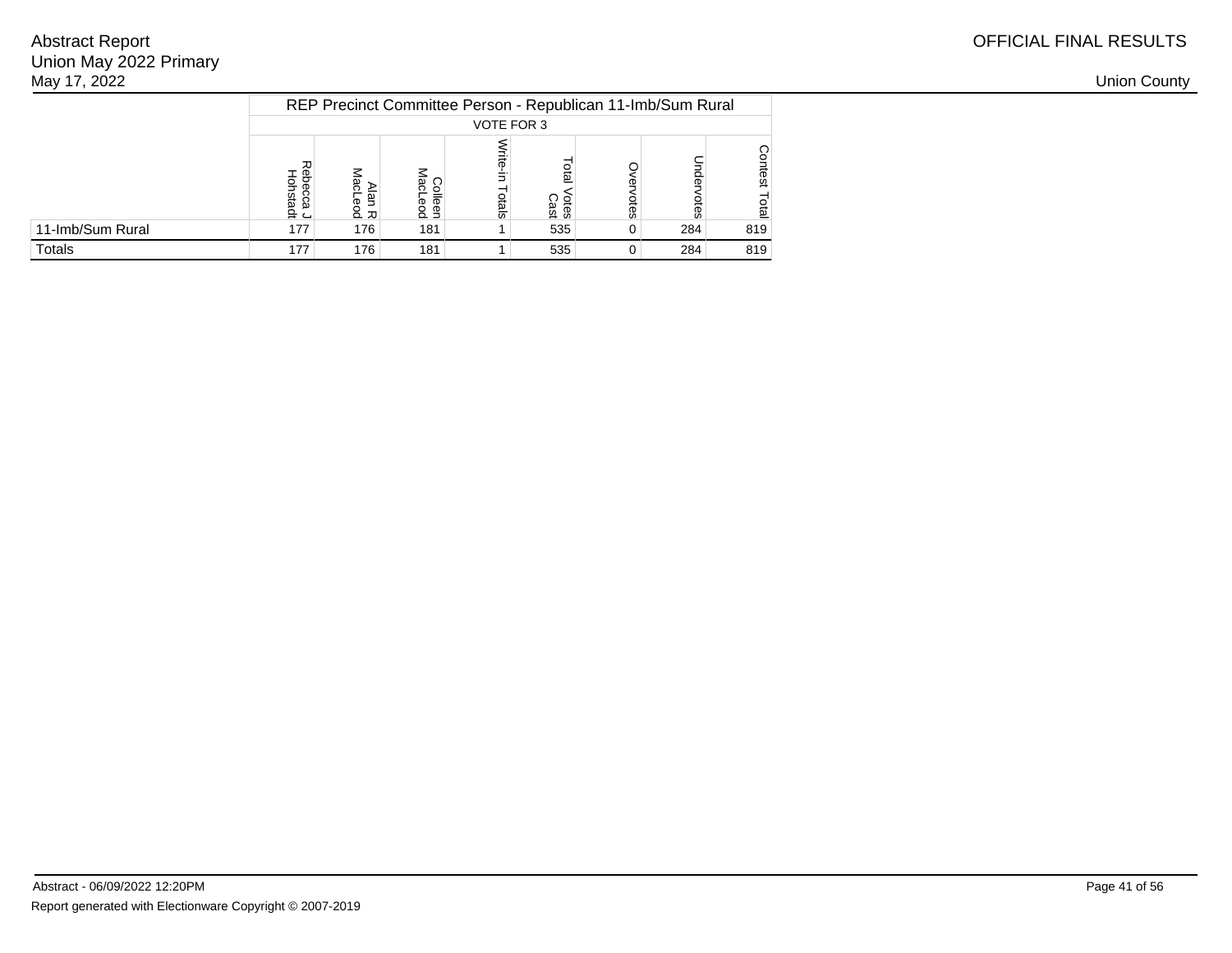| May 17, 2022 |                |       |                     |                                                   |    |    |
|--------------|----------------|-------|---------------------|---------------------------------------------------|----|----|
|              |                |       |                     | REP Precinct Committee Person - Republican 12-Sum |    |    |
|              |                |       |                     | VOTE FOR 2                                        |    |    |
|              | Filed<br>Filed | otals | <b>Cast</b><br>Cast | 8                                                 |    |    |
| 12-Sum City  |                |       |                     | 0                                                 | 59 | 60 |
| Totals       |                |       |                     | 0                                                 | 59 | 60 |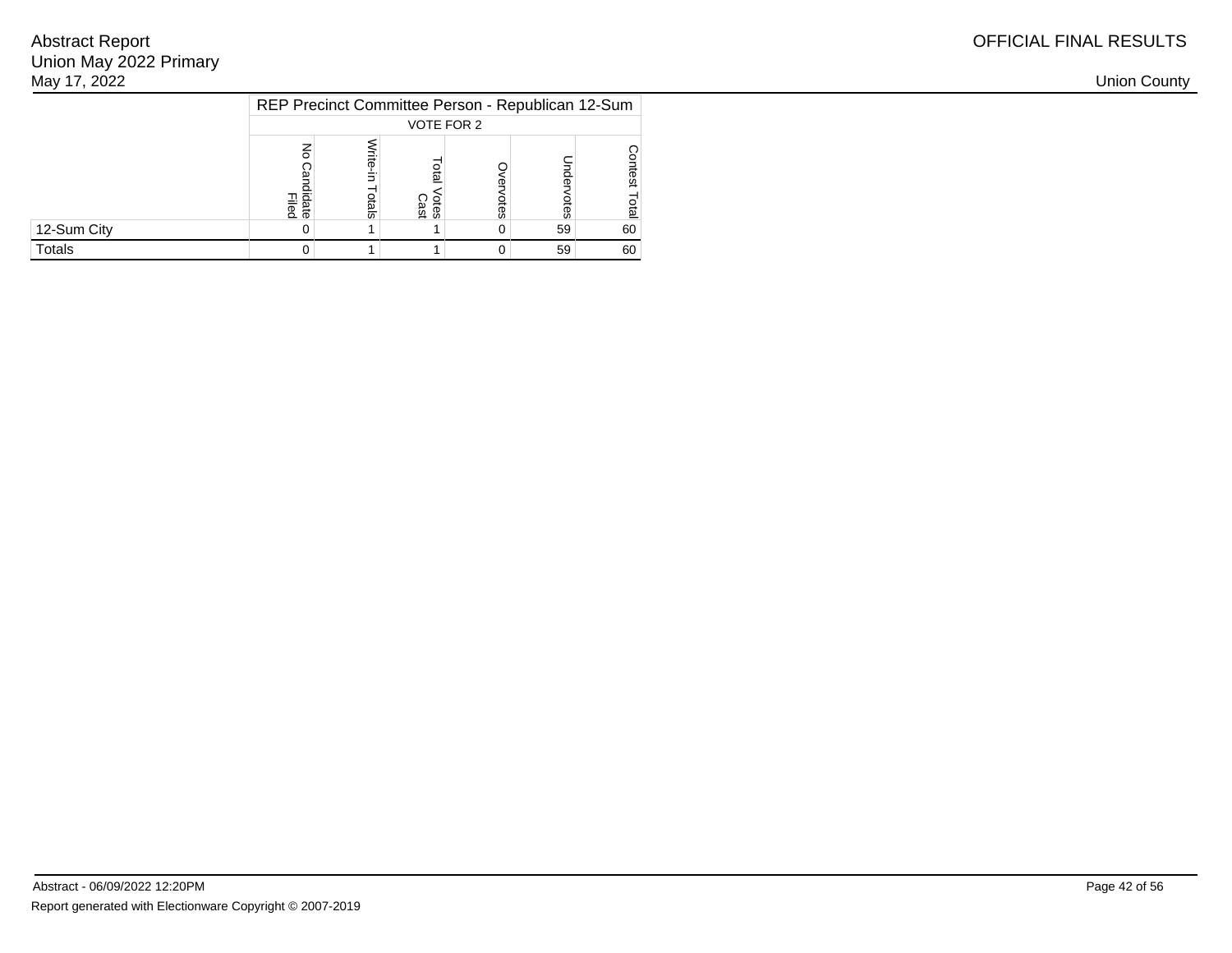| May 17, 2022 |                                                  |       |              |   |    |    |
|--------------|--------------------------------------------------|-------|--------------|---|----|----|
|              | REP Precinct Committee Person - Republican 13-NP |       |              |   |    |    |
|              |                                                  |       | VOTE FOR 2   |   |    |    |
|              | 그 효<br>& ಹಿ                                      | otals | Otes<br>Cast | œ |    |    |
| 13-NP Rural  |                                                  |       |              | 0 | 88 | 90 |
| Totals       |                                                  |       |              | 0 | 88 | 90 |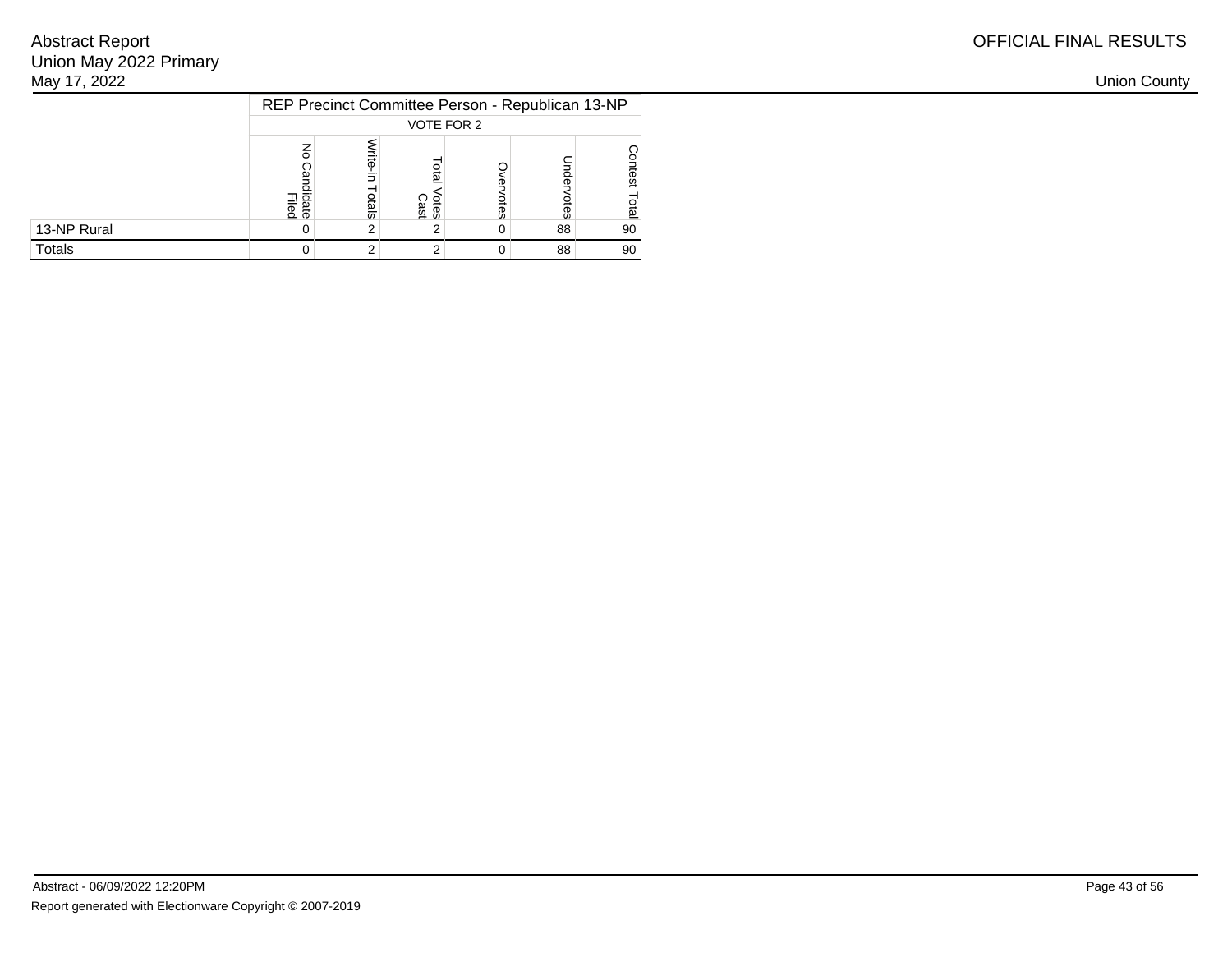| May 17, 2022 |                 |       |                     |                                                  |     |     |
|--------------|-----------------|-------|---------------------|--------------------------------------------------|-----|-----|
|              |                 |       |                     | REP Precinct Committee Person - Republican 14-NP |     |     |
|              |                 |       | VOTE FOR 2          |                                                  |     |     |
|              | lidate<br>Filed | otals | <b>Cast</b><br>Cast | ĝ3                                               |     |     |
| 14-NP City   |                 |       | o                   | 0                                                | 150 | 158 |
| Totals       |                 |       |                     | 0                                                | 150 | 158 |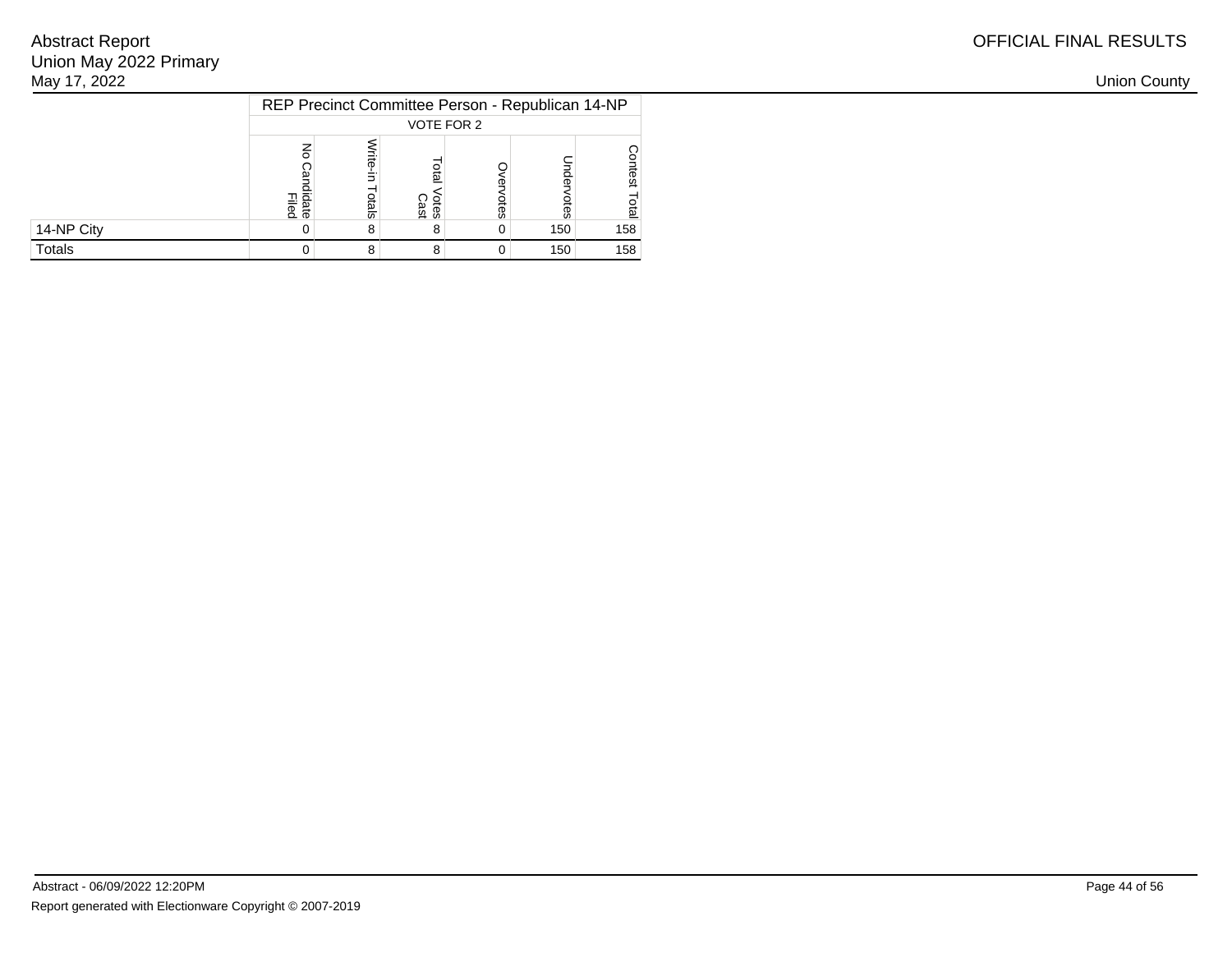| May 17, 2022   |                                                     |       |                     |            |     |     |
|----------------|-----------------------------------------------------|-------|---------------------|------------|-----|-----|
|                | REP Precinct Committee Person - Republican 15-Union |       |                     |            |     |     |
|                |                                                     |       |                     | VOTE FOR 2 |     |     |
|                | Filed<br>Filed                                      | otals | <b>Cast</b><br>Cast |            |     |     |
| 15-Union Rural |                                                     |       | ь                   | ပ္တ<br>0   | 226 | 232 |
| Totals         |                                                     |       |                     | 0          | 226 | 232 |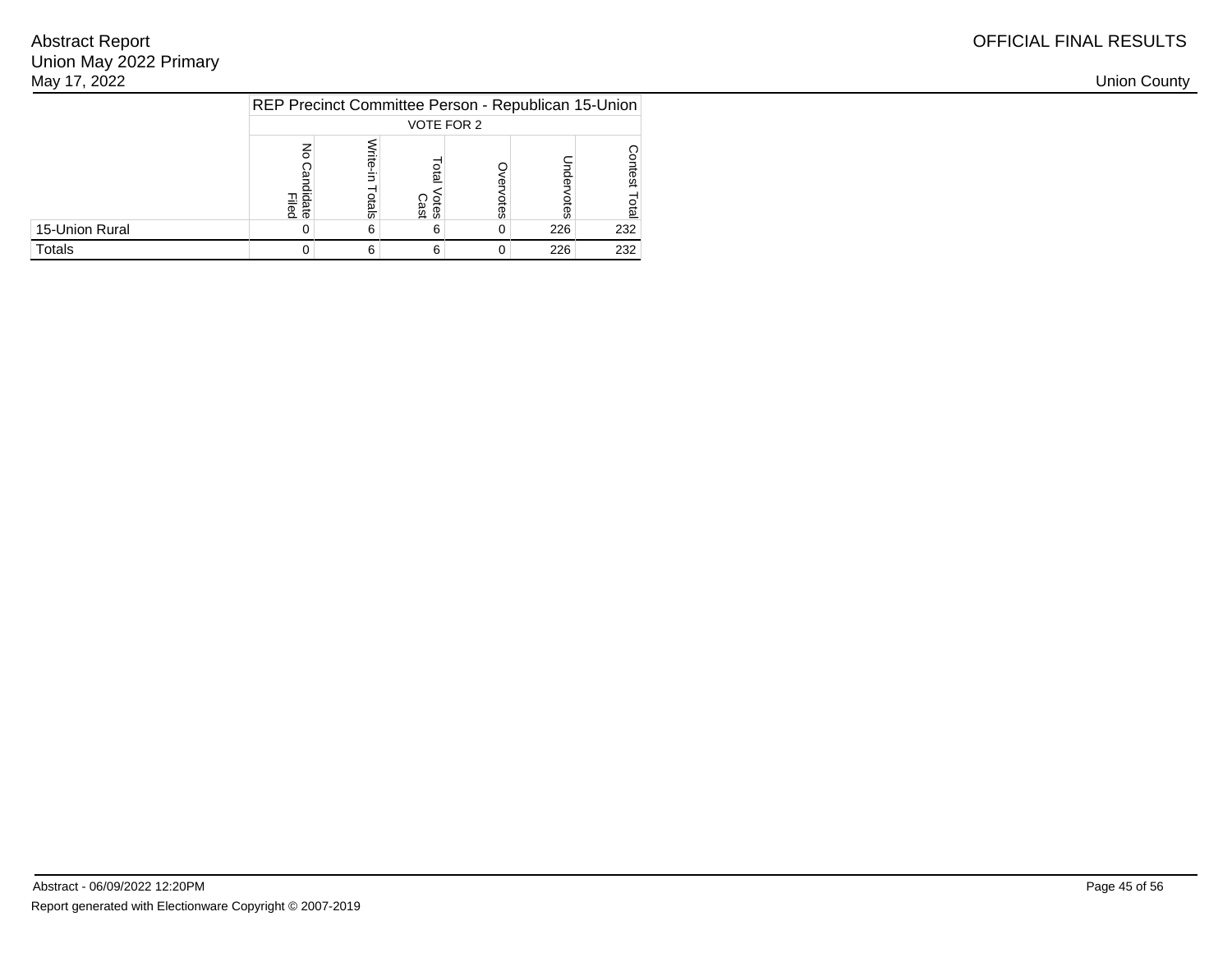| May 17, 2022  |     |     |       |                                                          |                |       |       |
|---------------|-----|-----|-------|----------------------------------------------------------|----------------|-------|-------|
|               |     |     |       | REP Precinct Committee Person - Republican 16-Union City |                |       |       |
|               |     |     |       | VOTE FOR 6                                               |                |       |       |
|               | ທ⊐  |     | otals | otal<br>/otes<br>Cast                                    | တ္တ            |       |       |
| 16-Union City | 256 | 271 | 43    | 570                                                      | $\overline{0}$ | 1,776 | 2,346 |
| Totals        | 256 | 271 | 43    | 570                                                      | 0 <sup>1</sup> | 1,776 | 2,346 |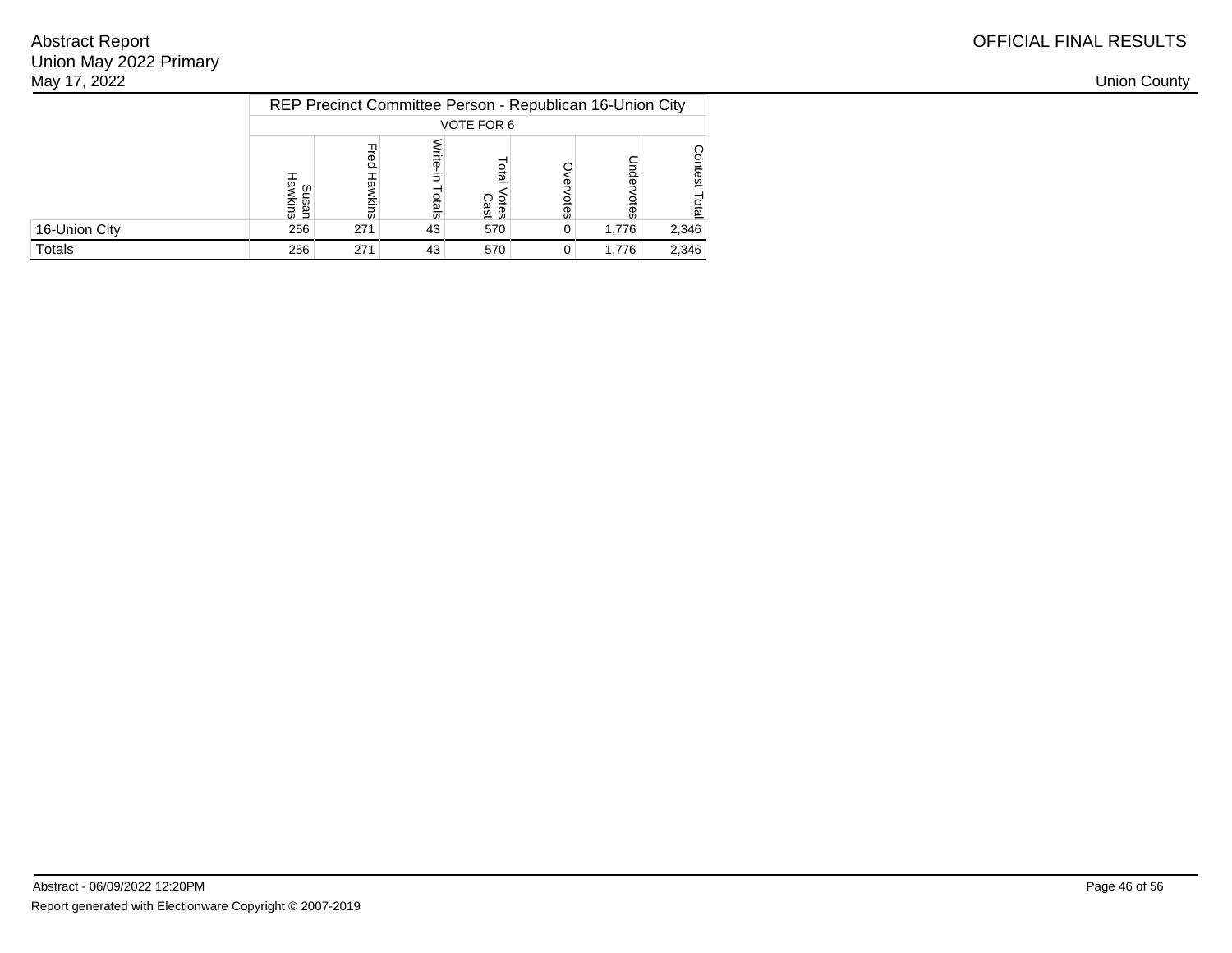| OFFICIAL FINAL RESULTS |
|------------------------|
|------------------------|

| May 17, 2022 |                |       |                     |                                                |    |    |
|--------------|----------------|-------|---------------------|------------------------------------------------|----|----|
|              |                |       | VOTE FOR 2          | REP Precinct Committee Person - Republican 17- |    |    |
|              | Filed<br>Filed | otals | <b>Cast</b><br>Cast | ပ္တ                                            |    |    |
| 17-Ant/BC    |                |       |                     | 0                                              | 28 | 32 |
| Totals       |                |       |                     | 0                                              | 28 | 32 |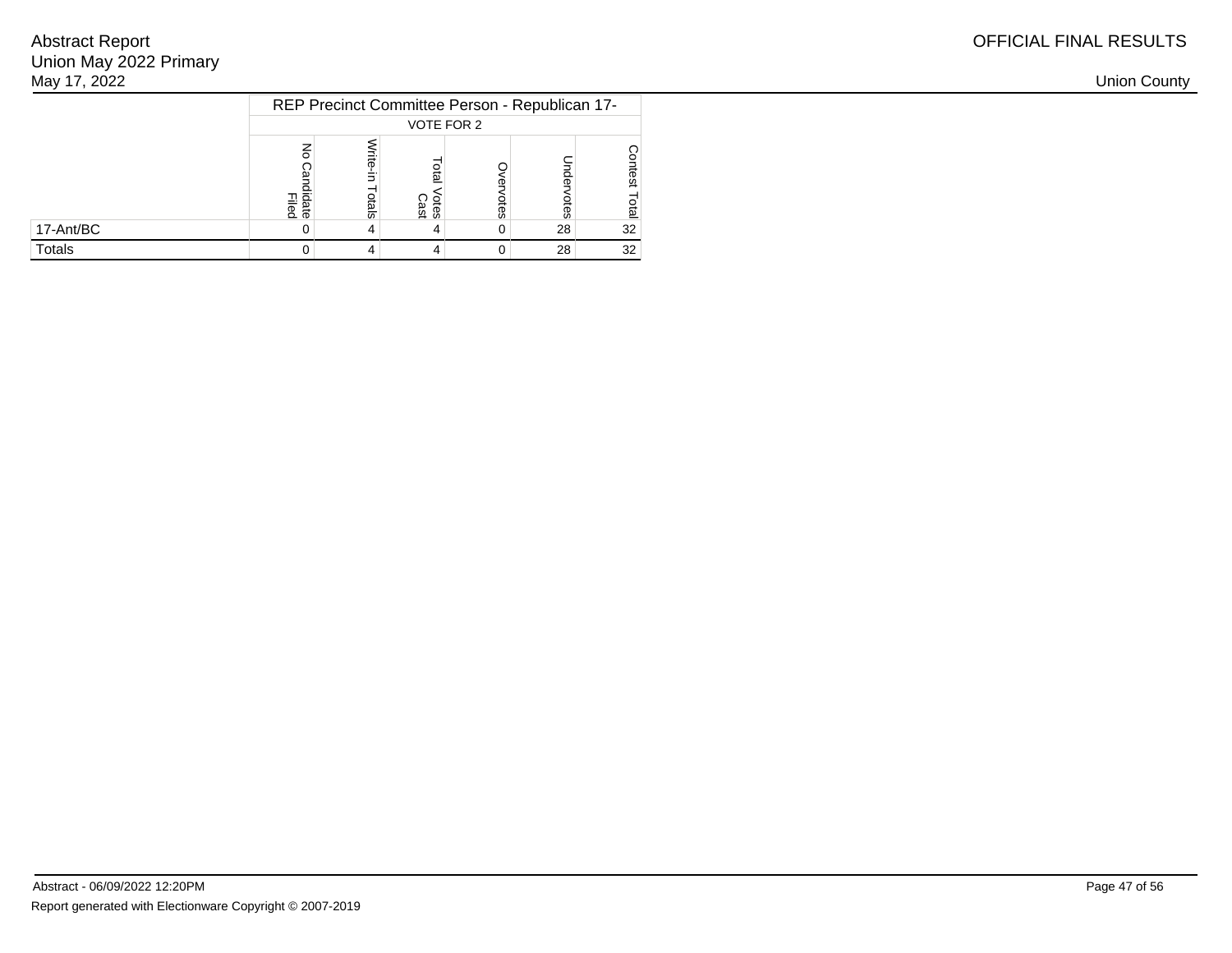| May 17, 2022 |                  |                                                       |              |                |       |       |  |  |  |
|--------------|------------------|-------------------------------------------------------|--------------|----------------|-------|-------|--|--|--|
|              |                  | REP Precinct Committee Person - Republican 18-IC City |              |                |       |       |  |  |  |
|              | VOTE FOR 4       |                                                       |              |                |       |       |  |  |  |
|              | пā<br>aied<br>이후 | چ<br>8                                                | Otes<br>Cast | otes           |       |       |  |  |  |
| 18-IC City   |                  | 13 <sub>1</sub>                                       | 13           | $\overline{0}$ | 1,171 | 1,184 |  |  |  |
| Totals       |                  | 13 <sup>1</sup>                                       | 13           | 0 <sup>1</sup> | 1,171 | 1,184 |  |  |  |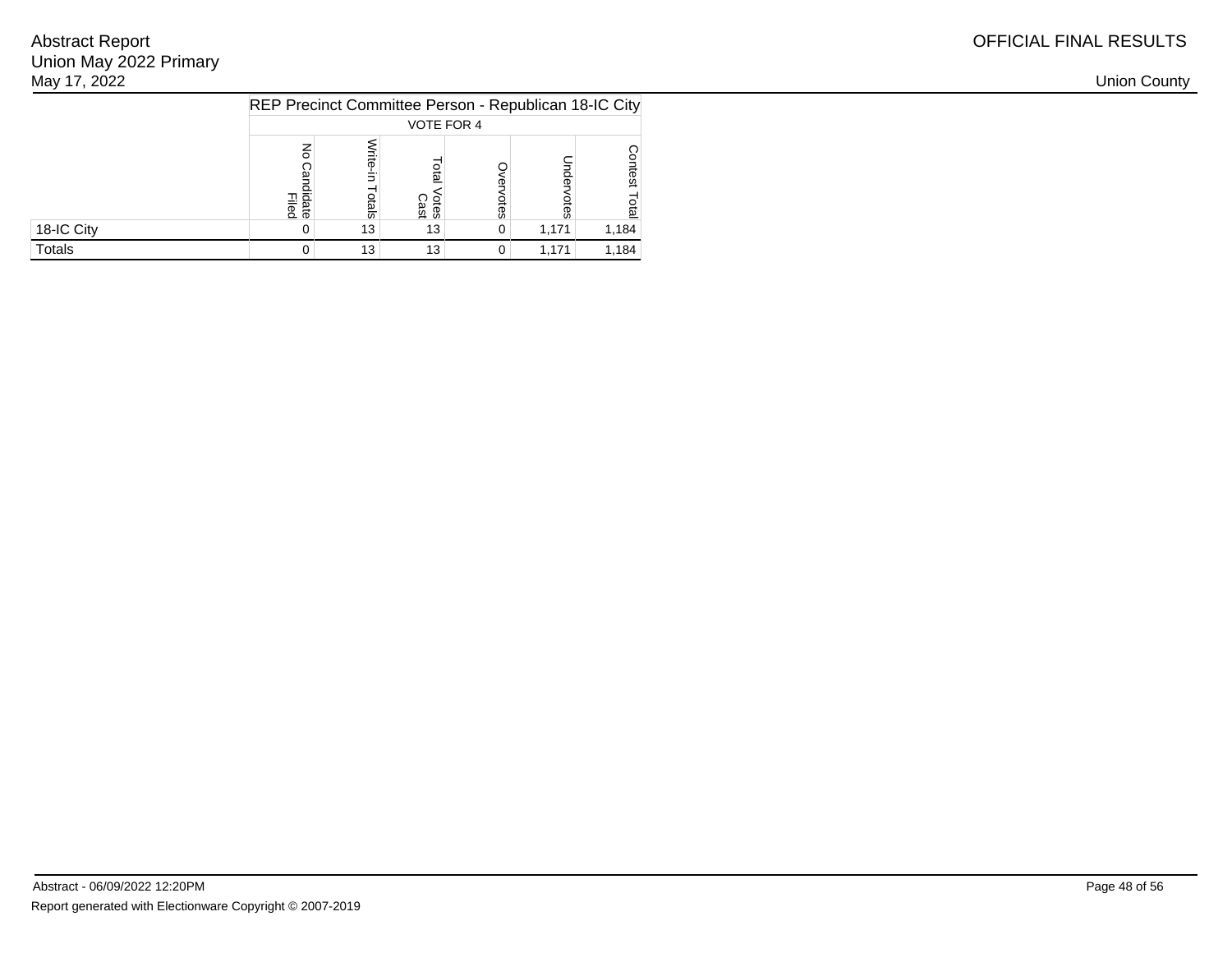| May 17, 2022 |                |                                                  |                     |   |     |     |  |  |
|--------------|----------------|--------------------------------------------------|---------------------|---|-----|-----|--|--|
|              |                | REP Precinct Committee Person - Republican 19-IC |                     |   |     |     |  |  |
|              |                | VOTE FOR 2                                       |                     |   |     |     |  |  |
|              | Filed<br>Filed | otals                                            | <b>Cast</b><br>Cast | 8 |     |     |  |  |
| 19-IC Rural  |                |                                                  |                     | 0 | 272 | 274 |  |  |
| Totals       |                |                                                  |                     | 0 | 272 | 274 |  |  |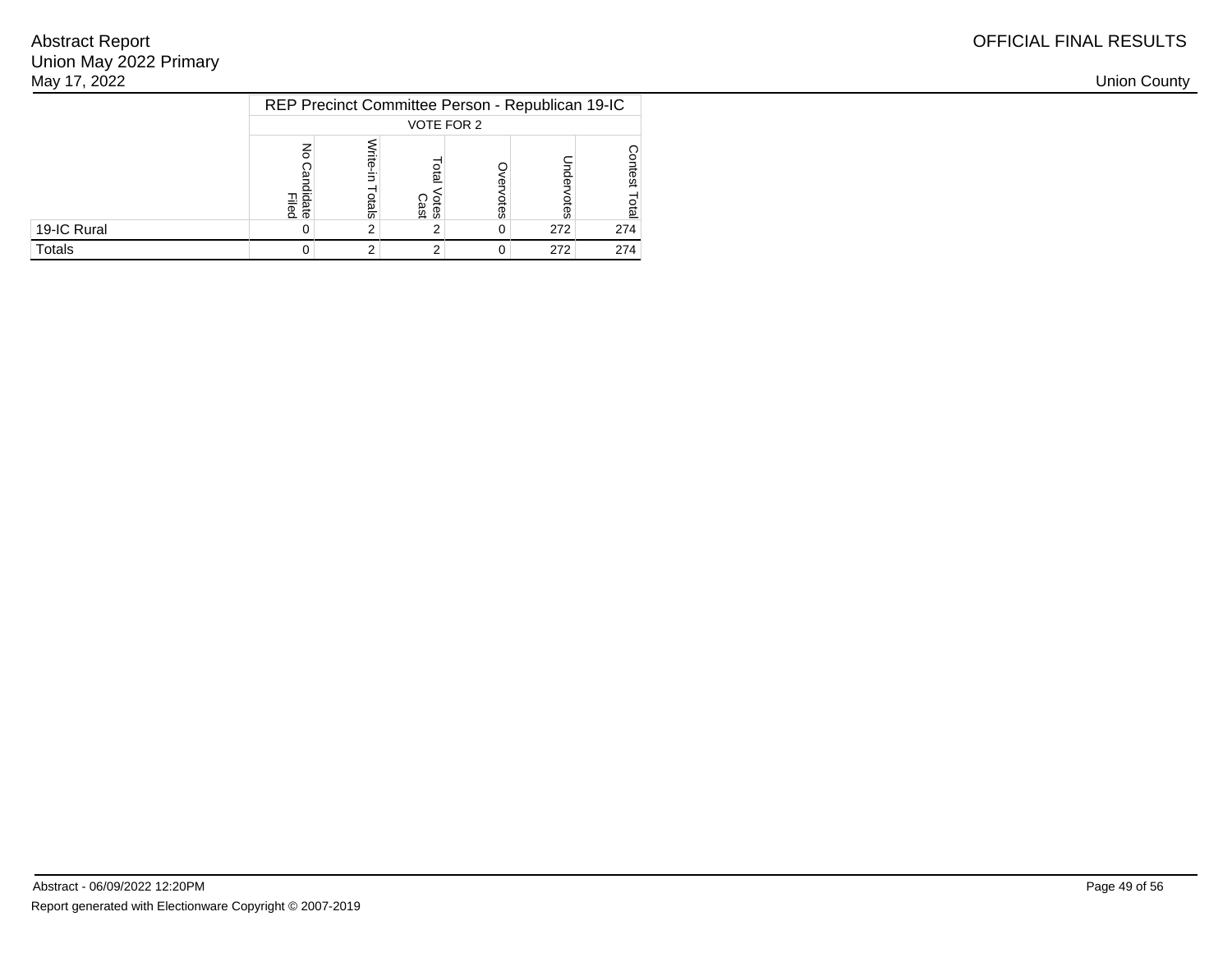|                  | Commissioner of the Bureau of Labor and Industries Statewide Nonpartisan |                      |                |                  |                |                   |                    |                 |                        |                |              |               |
|------------------|--------------------------------------------------------------------------|----------------------|----------------|------------------|----------------|-------------------|--------------------|-----------------|------------------------|----------------|--------------|---------------|
|                  | VOTE FOR 1                                                               |                      |                |                  |                |                   |                    |                 |                        |                |              |               |
|                  | Christina E<br>Stephenson                                                | Cheri<br><b>Helt</b> | Chris Henry    | Robert<br>Neuman | Casey M Kulla  | Brent T<br>Barker | Aaron<br>观<br>Baca | Write-in Totals | Total<br>Votes<br>Cast | Overvotes      | Undervotes   | Contest Total |
| 01 LG City       | 421                                                                      | 194                  | 25             | 40               | 129            | 112               | 26                 | 6               | 953                    | $\mathbf 0$    | 321          | 1,274         |
| 02-LG City       | 255                                                                      | 191                  | 34             | 36               | 112            | 120               | 19                 | 5               | 772                    | $\mathbf 0$    | 274          | 1,046         |
| 03-LG City       | 198                                                                      | 207                  | 45             | 56               | 104            | 96                | 20                 | $\overline{7}$  | 733                    | $\mathbf{1}$   | 200          | 934           |
| 04-LG Rural      | 58                                                                       | 61                   | 11             | 10               | 24             | 26                | $\mathbf{1}$       | $\mathbf{1}$    | 192                    | $\mathbf 0$    | 54           | 246           |
| 05-LG Rural      | 142                                                                      | 176                  | 19             | 34               | 78             | 107               | 16                 | 6               | 578                    | $\mathbf 0$    | 181          | 759           |
| 06-Cove City     | 43                                                                       | 53                   | $\overline{7}$ | 9                | 36             | 30                | $\overline{c}$     | $\mathbf 0$     | 180                    | $\mathbf 0$    | 54           | 234           |
| 07-Cove Rural    | 79                                                                       | 94                   | 12             | 14               | 75             | 56                | 3                  | $\overline{c}$  | 335                    | $\mathbf{1}$   | 60           | 396           |
| 08-Elgin City    | 76                                                                       | 97                   | 14             | 25               | 52             | 49                | 6                  | 6               | 325                    | $\mathbf 0$    | 51           | 376           |
| 09-Elgin Rural   | 52                                                                       | 90                   | 8              | 12               | 68             | 29                | $\overline{4}$     | $\overline{2}$  | 265                    | $\mathbf 0$    | 78           | 343           |
| 10-Imb City      | 22                                                                       | 31                   | 1              | 3                | 19             | 21                | $\mathbf{1}$       | $\mathbf{1}$    | 99                     | $\mathbf 0$    | 23           | 122           |
| 11-Imb/Sum Rural | 66                                                                       | 98                   | 13             | 5                | 75             | 58                | 8                  | $\mathbf{1}$    | 324                    | $\overline{2}$ | 65           | 391           |
| 12-Sum City      | 9                                                                        | 9                    | 0              | 3                | 5              | $\overline{7}$    | $\mathbf 0$        | 0               | 33                     | $\mathbf 0$    | 9            | 42            |
| 13-NP Rural      | $\overline{7}$                                                           | 12                   | $\Omega$       | $\mathbf 0$      | 14             | 8                 | $\mathbf 0$        | $\mathbf 0$     | 41                     | $\Omega$       | 8            | 49            |
| 14-NP City       | 19                                                                       | 34                   | 3              | 9                | 14             | 27                | 3                  | $\mathbf{1}$    | 110                    | $\mathbf 0$    | 18           | 128           |
| 15-Union Rural   | 20                                                                       | 41                   | $\overline{2}$ | 6                | 33             | 29                | 3                  | $\mathbf 0$     | 134                    | 0              | 23           | 157           |
| 16-Union City    | 138                                                                      | 133                  | 29             | 28               | 81             | 96                | 10                 | 4               | 519                    | $\pmb{0}$      | 108          | 627           |
| 17-Ant/BC        | 3                                                                        | 9                    | 0              | $\overline{1}$   | $\overline{2}$ | $\overline{4}$    | $\mathbf{1}$       | $\mathbf 0$     | 20                     | 0              | $\mathbf{1}$ | 21            |
| 18-IC City       | 88                                                                       | 90                   | 16             | 19               | 47             | 61                | 6                  | 3               | 330                    | $\mathbf{1}$   | 128          | 459           |
| 19-IC Rural      | 26                                                                       | 51                   | 6              | 10               | 23             | 33                | $\overline{2}$     | $\mathbf{1}$    | 152                    | 0              | 42           | 194           |
| <b>Totals</b>    | 1,722                                                                    | 1,671                | 245            | 320              | 991            | 969               | 131                | 46              | 6,095                  | 5              | 1,698        | 7,798         |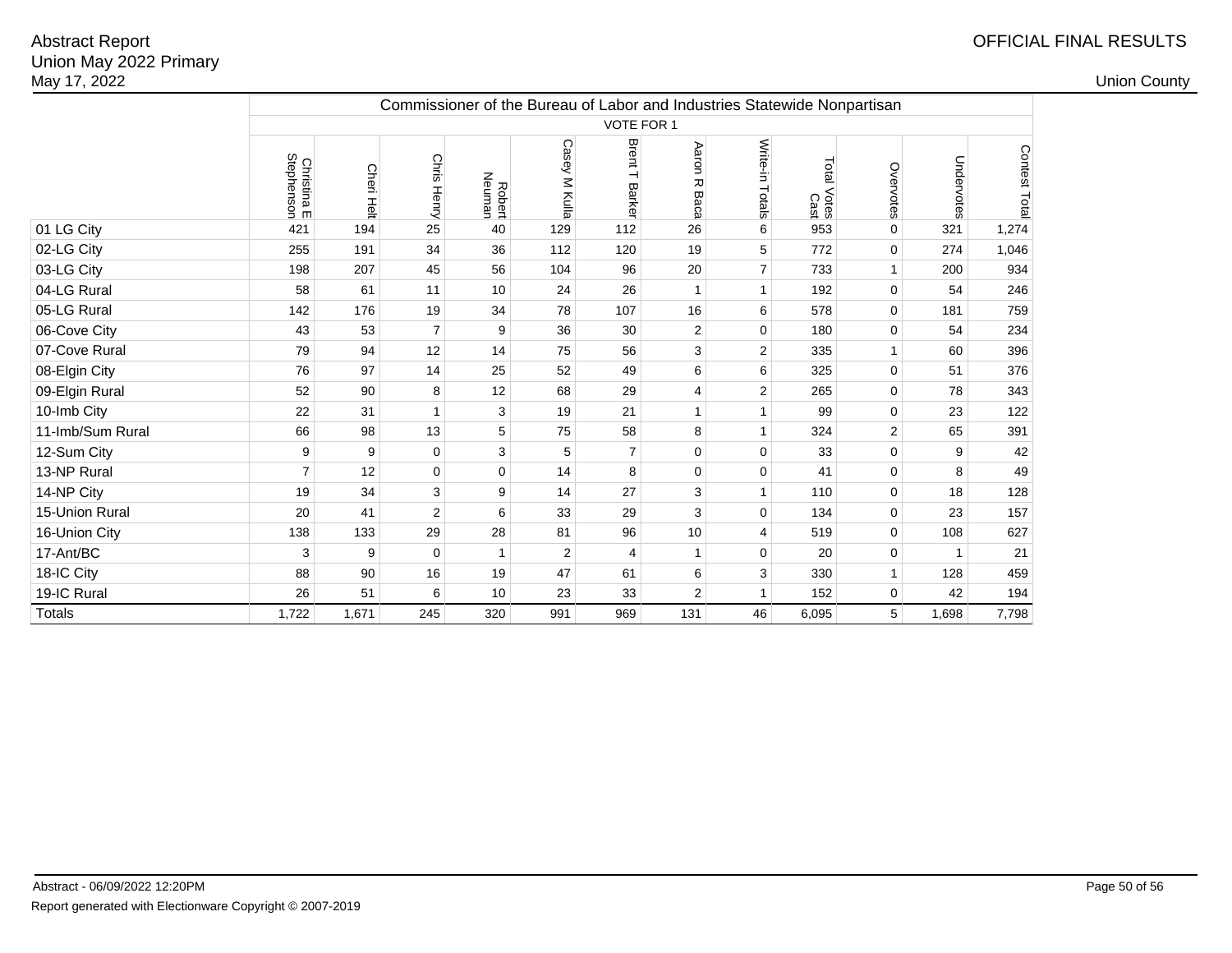|                  | Judge of the Supreme Court, Position 6 Statewide |                 |                     |             |            |               |  |  |  |  |  |
|------------------|--------------------------------------------------|-----------------|---------------------|-------------|------------|---------------|--|--|--|--|--|
|                  |                                                  |                 | VOTE FOR 1          |             |            |               |  |  |  |  |  |
|                  | Roger J<br>DeHoog                                | Write-in Totals | Total Votes<br>Cast | Overvotes   | Undervotes | Contest Total |  |  |  |  |  |
| 01 LG City       | 692                                              | 9               | 701                 | $\mathbf 0$ | 573        | 1,274         |  |  |  |  |  |
| 02-LG City       | 573                                              | 19              | 592                 | $\mathbf 0$ | 454        | 1,046         |  |  |  |  |  |
| 03-LG City       | 560                                              | 11              | 571                 | $\Omega$    | 363        | 934           |  |  |  |  |  |
| 04-LG Rural      | 117                                              | $\overline{2}$  | 119                 | $\mathbf 0$ | 127        | 246           |  |  |  |  |  |
| 05-LG Rural      | 434                                              | 13              | 447                 | 0           | 312        | 759           |  |  |  |  |  |
| 06-Cove City     | 127                                              | 3               | 130                 | $\mathbf 0$ | 104        | 234           |  |  |  |  |  |
| 07-Cove Rural    | 215                                              | 6               | 221                 | $\mathbf 0$ | 175        | 396           |  |  |  |  |  |
| 08-Elgin City    | 252                                              | 9               | 261                 | $\mathbf 0$ | 115        | 376           |  |  |  |  |  |
| 09-Elgin Rural   | 177                                              | $\overline{4}$  | 181                 | $\mathbf 0$ | 162        | 343           |  |  |  |  |  |
| 10-Imb City      | 77                                               | 1               | 78                  | $\Omega$    | 44         | 122           |  |  |  |  |  |
| 11-Imb/Sum Rural | 219                                              | $\overline{4}$  | 223                 | $\mathbf 0$ | 168        | 391           |  |  |  |  |  |
| 12-Sum City      | 24                                               | 1               | 25                  | 0           | 17         | 42            |  |  |  |  |  |
| 13-NP Rural      | 26                                               | $\mathbf 0$     | 26                  | $\mathbf 0$ | 23         | 49            |  |  |  |  |  |
| 14-NP City       | 76                                               | $\mathbf{1}$    | 77                  | $\mathbf 0$ | 51         | 128           |  |  |  |  |  |
| 15-Union Rural   | 76                                               | 3               | 79                  | $\mathbf 0$ | 78         | 157           |  |  |  |  |  |
| 16-Union City    | 367                                              | 8               | 375                 | $\mathbf 0$ | 252        | 627           |  |  |  |  |  |
| 17-Ant/BC        | 9                                                | $\overline{2}$  | 11                  | $\mathbf 0$ | 10         | 21            |  |  |  |  |  |
| 18-IC City       | 271                                              | 3               | 274                 | $\mathbf 0$ | 185        | 459           |  |  |  |  |  |
| 19-IC Rural      | 108                                              | 1               | 109                 | $\mathbf 0$ | 85         | 194           |  |  |  |  |  |
| <b>Totals</b>    | 4,400                                            | 100             | 4,500               | $\mathbf 0$ | 3,298      | 7,798         |  |  |  |  |  |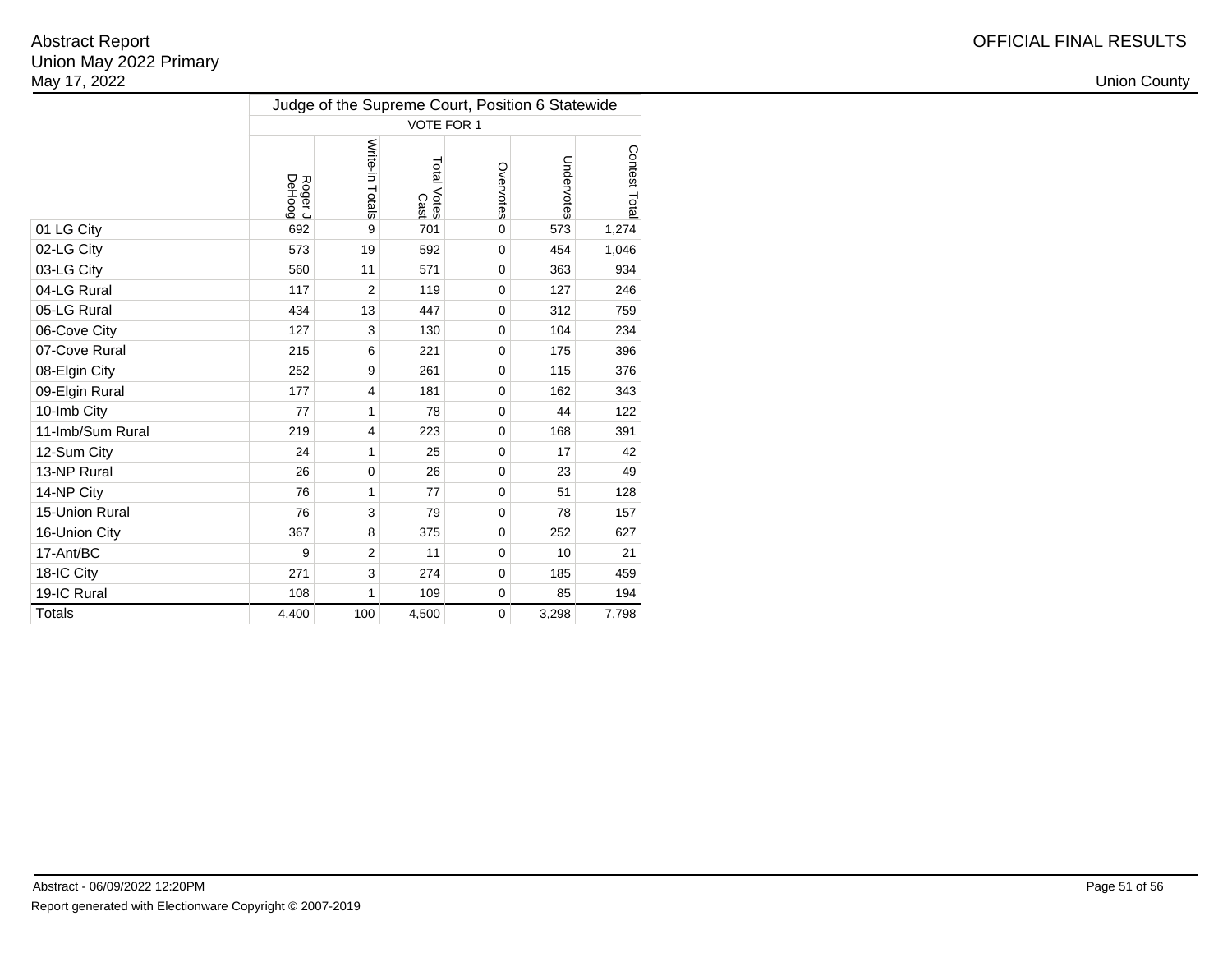|                  | Judge of the Court of Appeals, Position 3 Statewide Nonpartisan |              |                 |                     |                |            |              |  |  |  |  |  |  |
|------------------|-----------------------------------------------------------------|--------------|-----------------|---------------------|----------------|------------|--------------|--|--|--|--|--|--|
|                  |                                                                 |              |                 | VOTE FOR 1          |                |            |              |  |  |  |  |  |  |
|                  | Darleen<br>Ortega                                               | Vance<br>Day | Write-in Totals | Total Votes<br>Cast | Overvotes      | Undervotes | Contest Tota |  |  |  |  |  |  |
| 01 LG City       | 602                                                             | 366          | 3               | 971                 | 1              | 302        | 1,274        |  |  |  |  |  |  |
| 02-LG City       | 397                                                             | 407          | 3               | 807                 | 1              | 238        | 1,046        |  |  |  |  |  |  |
| 03-LG City       | 362                                                             | 388          | 6               | 756                 | 1              | 177        | 934          |  |  |  |  |  |  |
| 04-LG Rural      | 90                                                              | 93           | 1               | 184                 | $\Omega$       | 62         | 246          |  |  |  |  |  |  |
| 05-LG Rural      | 239                                                             | 353          | $\overline{2}$  | 594                 | $\mathbf 0$    | 165        | 759          |  |  |  |  |  |  |
| 06-Cove City     | 79                                                              | 112          | $\mathbf 0$     | 191                 | 1              | 42         | 234          |  |  |  |  |  |  |
| 07-Cove Rural    | 150                                                             | 161          | 3               | 314                 | 0              | 82         | 396          |  |  |  |  |  |  |
| 08-Elgin City    | 132                                                             | 200          | $\mathbf 0$     | 332                 | 1              | 43         | 376          |  |  |  |  |  |  |
| 09-Elgin Rural   | 79                                                              | 174          | $\overline{2}$  | 255                 | 0              | 88         | 343          |  |  |  |  |  |  |
| 10-Imb City      | 38                                                              | 60           | $\mathbf 0$     | 98                  | 0              | 24         | 122          |  |  |  |  |  |  |
| 11-Imb/Sum Rural | 128                                                             | 191          | 3               | 322                 | $\overline{2}$ | 67         | 391          |  |  |  |  |  |  |
| 12-Sum City      | 18                                                              | 17           | $\mathbf 0$     | 35                  | 0              | 7          | 42           |  |  |  |  |  |  |
| 13-NP Rural      | 17                                                              | 24           | $\mathbf 0$     | 41                  | $\Omega$       | 8          | 49           |  |  |  |  |  |  |
| 14-NP City       | 44                                                              | 64           | $\mathbf 0$     | 108                 | 0              | 20         | 128          |  |  |  |  |  |  |
| 15-Union Rural   | 44                                                              | 86           | $\mathbf 0$     | 130                 | 0              | 27         | 157          |  |  |  |  |  |  |
| 16-Union City    | 213                                                             | 303          | 1               | 517                 | 0              | 110        | 627          |  |  |  |  |  |  |
| 17-Ant/BC        | 6                                                               | 11           | $\mathbf 0$     | 17                  | 0              | 4          | 21           |  |  |  |  |  |  |
| 18-IC City       | 159                                                             | 181          | 2               | 342                 | 0              | 117        | 459          |  |  |  |  |  |  |
| 19-IC Rural      | 51                                                              | 99           | 1               | 151                 | 0              | 43         | 194          |  |  |  |  |  |  |
| <b>Totals</b>    | 2,848                                                           | 3,290        | 27              | 6,165               | $\overline{7}$ | 1,626      | 7,798        |  |  |  |  |  |  |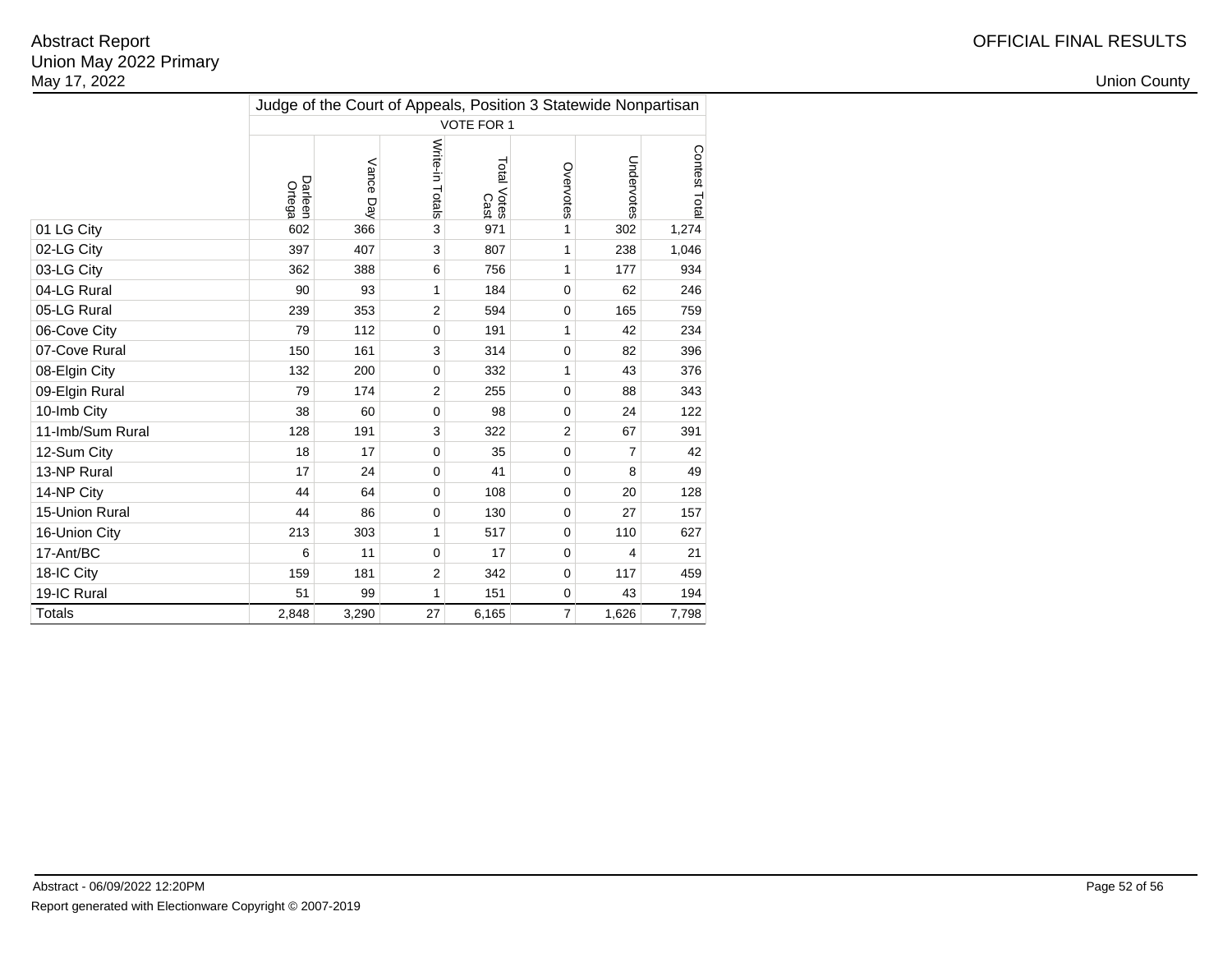|                                                                                  |                    |       |                |            |                                                                    |       |                  |                    |               |            |              | <b>Union County</b> |
|----------------------------------------------------------------------------------|--------------------|-------|----------------|------------|--------------------------------------------------------------------|-------|------------------|--------------------|---------------|------------|--------------|---------------------|
| Judge of the Court of Appeals, Position 5 Statewide<br>Nonpartisan<br>VOTE FOR 1 |                    |       |                |            | Judge of the Court of Appeals, Position 8 Statewide<br>Nonpartisan |       |                  |                    |               |            |              |                     |
|                                                                                  |                    |       |                |            | VOTE FOR 1                                                         |       |                  |                    |               |            |              |                     |
| Scott<br>⋗<br>Shor                                                               | Write-in<br>Totals | Total | Overvotes      | Undervotes | Contest Tota                                                       |       |                  | Total              | Overvotes     | Undervotes | Contest Tota |                     |
| 681                                                                              | 6                  | 687   | $\mathbf{1}$   | 586        | 1,274                                                              | 681   | 6                | 687                | $\mathbf 0$   | 587        | 1,274        |                     |
| 583                                                                              | 12                 | 595   | $\mathbf 0$    | 451        | 1,046                                                              | 561   | 14               | 575                | $\mathbf{1}$  | 470        | 1,046        |                     |
| 561                                                                              | 11                 | 572   | 0              | 362        | 934                                                                | 543   | 11               | 554                | 1             | 379        | 934          |                     |
| 115                                                                              | $\overline{2}$     | 117   | $\mathbf 0$    | 129        | 246                                                                | 112   | 3                | 115                | $\mathbf 0$   | 131        | 246          |                     |
| 449                                                                              | 5                  | 454   | 0              | 305        | 759                                                                | 428   | 9                | 437                | 0             | 322        | 759          |                     |
| 127                                                                              | $\mathbf{1}$       | 128   | $\mathbf 0$    | 106        | 234                                                                | 120   | $\mathbf{1}$     | 121                | $\mathbf 0$   | 113        | 234          |                     |
| 213                                                                              | 5                  | 218   | $\mathbf 0$    | 178        | 396                                                                | 214   | 4                | 218                | $\mathbf 0$   | 178        | 396          |                     |
| 257                                                                              | 10                 | 267   | $\mathbf 0$    | 109        | 376                                                                | 246   | 9                | 255                | 0             | 121        | 376          |                     |
| 180                                                                              | 5                  | 185   | 0              | 158        | 343                                                                | 173   | $\overline{7}$   | 180                | $\mathbf 0$   | 163        | 343          |                     |
| 79                                                                               | $\mathbf 0$        | 79    | $\mathbf 0$    | 43         | 122                                                                | 78    | $\mathbf 0$      | 78                 | $\mathbf 0$   | 44         | 122          |                     |
| 217                                                                              | 4                  | 221   | $\mathbf 0$    | 170        | 391                                                                | 214   | 2                | 216                | $\mathbf 0$   | 175        | 391          |                     |
| 25                                                                               | $\mathbf{1}$       | 26    | $\mathbf 0$    | 16         | 42                                                                 | 27    | 1                | 28                 | $\mathbf 0$   | 14         | 42           |                     |
| 25                                                                               | $\mathbf 0$        | 25    | $\mathbf 0$    | 24         | 49                                                                 | 24    | $\mathbf 0$      | 24                 | $\mathbf 0$   | 25         | 49           |                     |
| 78                                                                               | $\mathbf{1}$       | 79    | $\mathbf 0$    | 49         | 128                                                                | 75    | 2                | 77                 | 0             | 51         | 128          |                     |
| 75                                                                               | 3                  | 78    | $\mathbf 0$    | 79         | 157                                                                | 78    | 3                | 81                 | $\mathbf 0$   | 76         | 157          |                     |
| 384                                                                              | 10                 | 394   | $\mathbf 0$    | 233        | 627                                                                | 365   | 9                | 374                | $\mathbf 0$   | 253        | 627          |                     |
| 10                                                                               | $\overline{2}$     | 12    | $\mathbf 0$    | 9          | 21                                                                 | 8     | 2                | 10                 | 0             | 11         | 21           |                     |
| 269                                                                              | 4                  | 273   | $\mathbf 0$    | 186        | 459                                                                | 264   | 3                | 267                | 0             | 192        | 459          |                     |
| 106                                                                              | $\overline{2}$     | 108   | $\mathbf 0$    | 86         | 194                                                                | 105   | $\mathbf{1}$     | 106                | 0             | 88         | 194          |                     |
| 4,434                                                                            | 84                 | 4,518 | 1 <sup>1</sup> | 3,279      | 7,798                                                              | 4,316 | 87               | 4,403              | 2             | 3,393      | 7,798        |                     |
|                                                                                  |                    |       | Votes<br>Cast  |            |                                                                    |       | Ramón A<br>Pagán | Write-in<br>Totals | Votes<br>Cast |            |              |                     |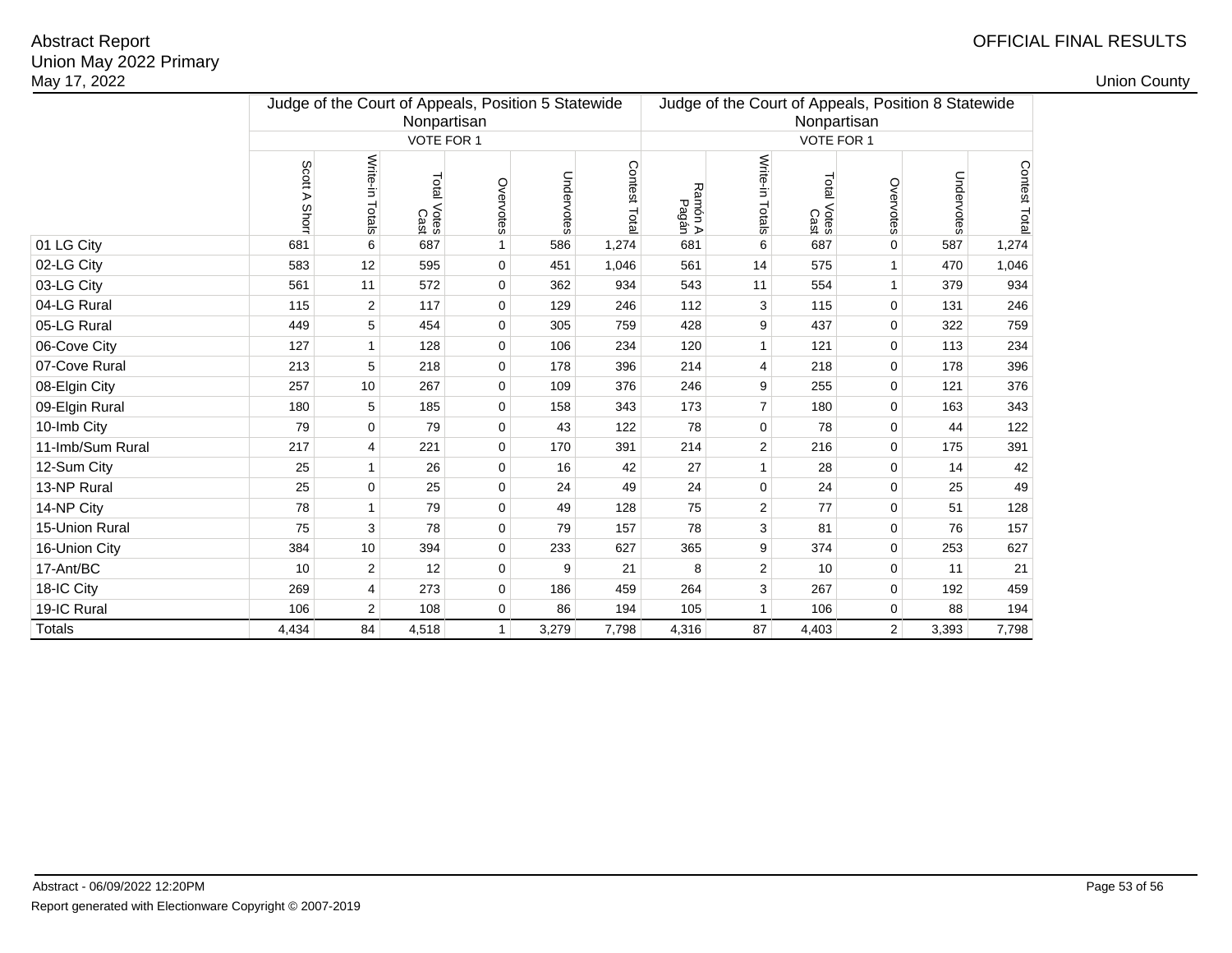|                  | District Attorney, Union County District Attorney, Union |                 |                            |                |            |               |  |  |  |  |
|------------------|----------------------------------------------------------|-----------------|----------------------------|----------------|------------|---------------|--|--|--|--|
|                  |                                                          |                 | VOTE FOR 1                 |                |            |               |  |  |  |  |
|                  | <b>Kelsie</b><br>McDaniel                                | Write-in Totals | Total Votes<br>Total Votes | Overvotes      | Undervotes | Contest Total |  |  |  |  |
| 01 LG City       | 752                                                      | 97              | 849                        | $\mathbf 0$    | 425        | 1,274         |  |  |  |  |
| 02-LG City       | 678                                                      | 34              | 712                        | $\Omega$       | 334        | 1,046         |  |  |  |  |
| 03-LG City       | 639                                                      | 24              | 663                        | $\mathbf 0$    | 271        | 934           |  |  |  |  |
| 04-LG Rural      | 150                                                      | 17              | 167                        | 0              | 79         | 246           |  |  |  |  |
| 05-LG Rural      | 498                                                      | 20              | 518                        | $\mathbf 0$    | 241        | 759           |  |  |  |  |
| 06-Cove City     | 155                                                      | 5               | 160                        | $\Omega$       | 74         | 234           |  |  |  |  |
| 07-Cove Rural    | 261                                                      | 22              | 283                        | $\mathbf 0$    | 113        | 396           |  |  |  |  |
| 08-Elgin City    | 260                                                      | 29              | 289                        | 1              | 86         | 376           |  |  |  |  |
| 09-Elgin Rural   | 210                                                      | $\overline{7}$  | 217                        | $\mathbf 0$    | 126        | 343           |  |  |  |  |
| 10-Imb City      | 90                                                       | 1               | 91                         | $\mathbf 0$    | 31         | 122           |  |  |  |  |
| 11-Imb/Sum Rural | 269                                                      | 11              | 280                        | 1              | 110        | 391           |  |  |  |  |
| 12-Sum City      | 29                                                       | 1               | 30                         | $\mathbf 0$    | 12         | 42            |  |  |  |  |
| 13-NP Rural      | 35                                                       | $\mathbf 0$     | 35                         | $\mathbf 0$    | 14         | 49            |  |  |  |  |
| 14-NP City       | 94                                                       | $\mathbf{1}$    | 95                         | $\mathbf 0$    | 33         | 128           |  |  |  |  |
| 15-Union Rural   | 96                                                       | 4               | 100                        | $\mathbf 0$    | 57         | 157           |  |  |  |  |
| 16-Union City    | 445                                                      | 9               | 454                        | $\mathbf 0$    | 173        | 627           |  |  |  |  |
| 17-Ant/BC        | 12                                                       | 1               | 13                         | $\Omega$       | 8          | 21            |  |  |  |  |
| 18-IC City       | 314                                                      | 12              | 326                        | $\mathbf 0$    | 133        | 459           |  |  |  |  |
| 19-IC Rural      | 121                                                      | 10              | 131                        | $\mathbf 0$    | 63         | 194           |  |  |  |  |
| <b>Totals</b>    | 5,108                                                    | 305             | 5,413                      | $\overline{2}$ | 2,383      | 7,798         |  |  |  |  |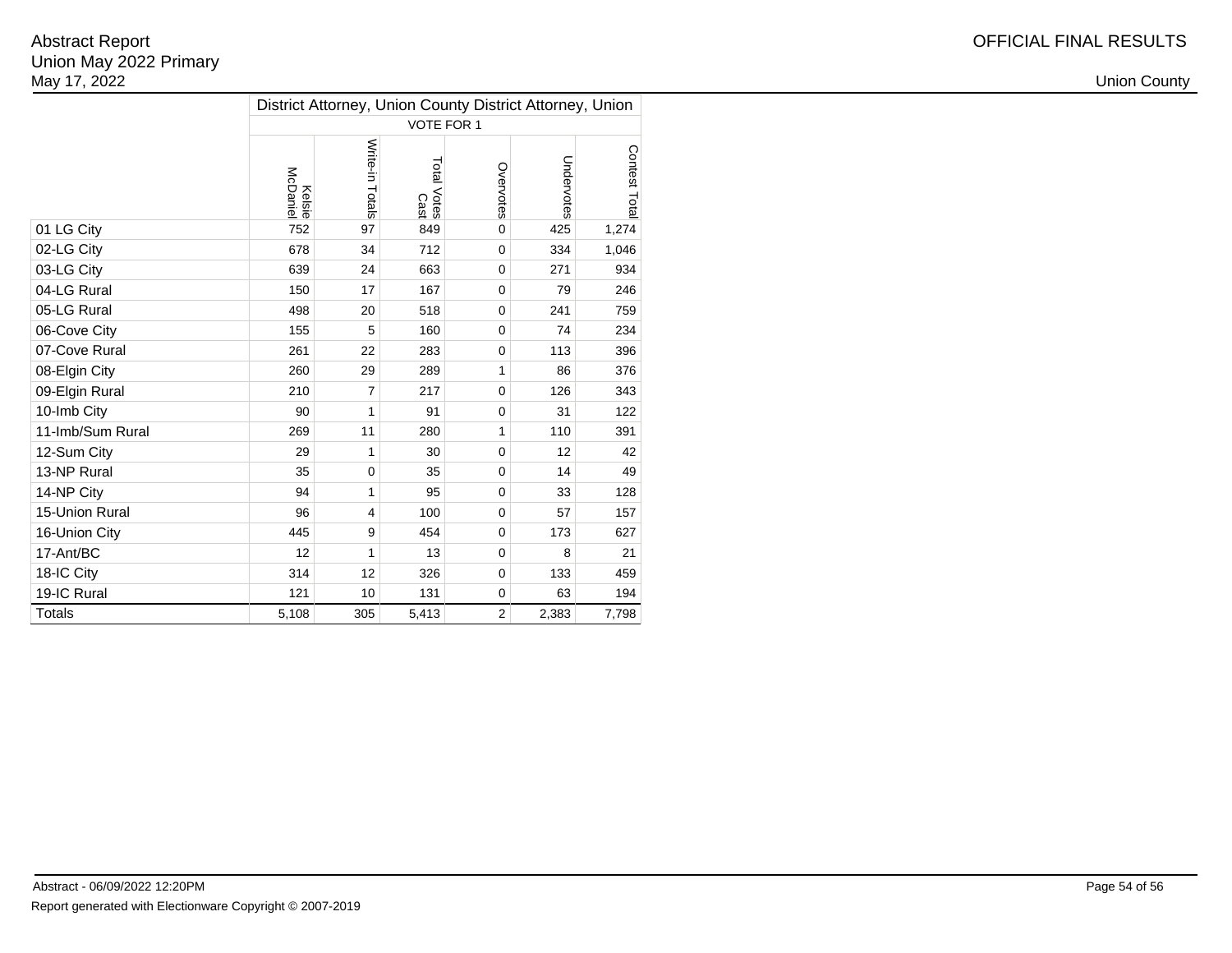|                  | Commissioner, Pos #1 UNION COUNTY |          |                 |                     |                |                |               |  |  |  |  |  |
|------------------|-----------------------------------|----------|-----------------|---------------------|----------------|----------------|---------------|--|--|--|--|--|
|                  |                                   |          |                 | VOTE FOR 1          |                |                |               |  |  |  |  |  |
|                  | Paul Anderes                      | Lisa Hil | Write-in Totals | Total Votes<br>Cast | Overvotes      | Undervotes     | Contest Total |  |  |  |  |  |
| 01 LG City       | 726                               | 435      | 11              | 1,172               | $\overline{2}$ | 100            | 1,274         |  |  |  |  |  |
| 02-LG City       | 636                               | 310      | 8               | 954                 | $\mathbf 0$    | 92             | 1,046         |  |  |  |  |  |
| 03-LG City       | 578                               | 266      | 6               | 850                 | 2              | 82             | 934           |  |  |  |  |  |
| 04-LG Rural      | 164                               | 63       | 1               | 228                 | $\Omega$       | 18             | 246           |  |  |  |  |  |
| 05-LG Rural      | 484                               | 214      | $\overline{2}$  | 700                 | $\overline{2}$ | 57             | 759           |  |  |  |  |  |
| 06-Cove City     | 145                               | 67       | $\mathbf 0$     | 212                 | $\mathbf 0$    | 22             | 234           |  |  |  |  |  |
| 07-Cove Rural    | 251                               | 109      | 6               | 366                 | $\mathbf 0$    | 30             | 396           |  |  |  |  |  |
| 08-Elgin City    | 224                               | 122      | $\overline{2}$  | 348                 | $\mathbf 0$    | 28             | 376           |  |  |  |  |  |
| 09-Elgin Rural   | 219                               | 82       | $\mathbf 0$     | 301                 | 1              | 41             | 343           |  |  |  |  |  |
| 10-Imb City      | 89                                | 28       | 0               | 117                 | $\mathbf 0$    | 5              | 122           |  |  |  |  |  |
| 11-Imb/Sum Rural | 293                               | 72       | 1               | 366                 | 0              | 25             | 391           |  |  |  |  |  |
| 12-Sum City      | 26                                | 12       | $\mathbf{1}$    | 39                  | $\mathbf 0$    | 3              | 42            |  |  |  |  |  |
| 13-NP Rural      | 44                                | 4        | $\mathbf 0$     | 48                  | 0              | 1              | 49            |  |  |  |  |  |
| 14-NP City       | 75                                | 38       | 1               | 114                 | 0              | 14             | 128           |  |  |  |  |  |
| 15-Union Rural   | 101                               | 39       | $\mathbf{1}$    | 141                 | $\mathbf 0$    | 16             | 157           |  |  |  |  |  |
| 16-Union City    | 338                               | 240      | $\overline{2}$  | 580                 | 0              | 47             | 627           |  |  |  |  |  |
| 17-Ant/BC        | 11                                | 8        | $\mathbf 0$     | 19                  | 0              | $\overline{2}$ | 21            |  |  |  |  |  |
| 18-IC City       | 328                               | 93       | 1               | 422                 | $\mathbf 0$    | 37             | 459           |  |  |  |  |  |
| 19-IC Rural      | 133                               | 45       | 1               | 179                 | 0              | 15             | 194           |  |  |  |  |  |
| <b>Totals</b>    | 4,865                             | 2,247    | 44              | 7,156               | $\overline{7}$ | 635            | 7,798         |  |  |  |  |  |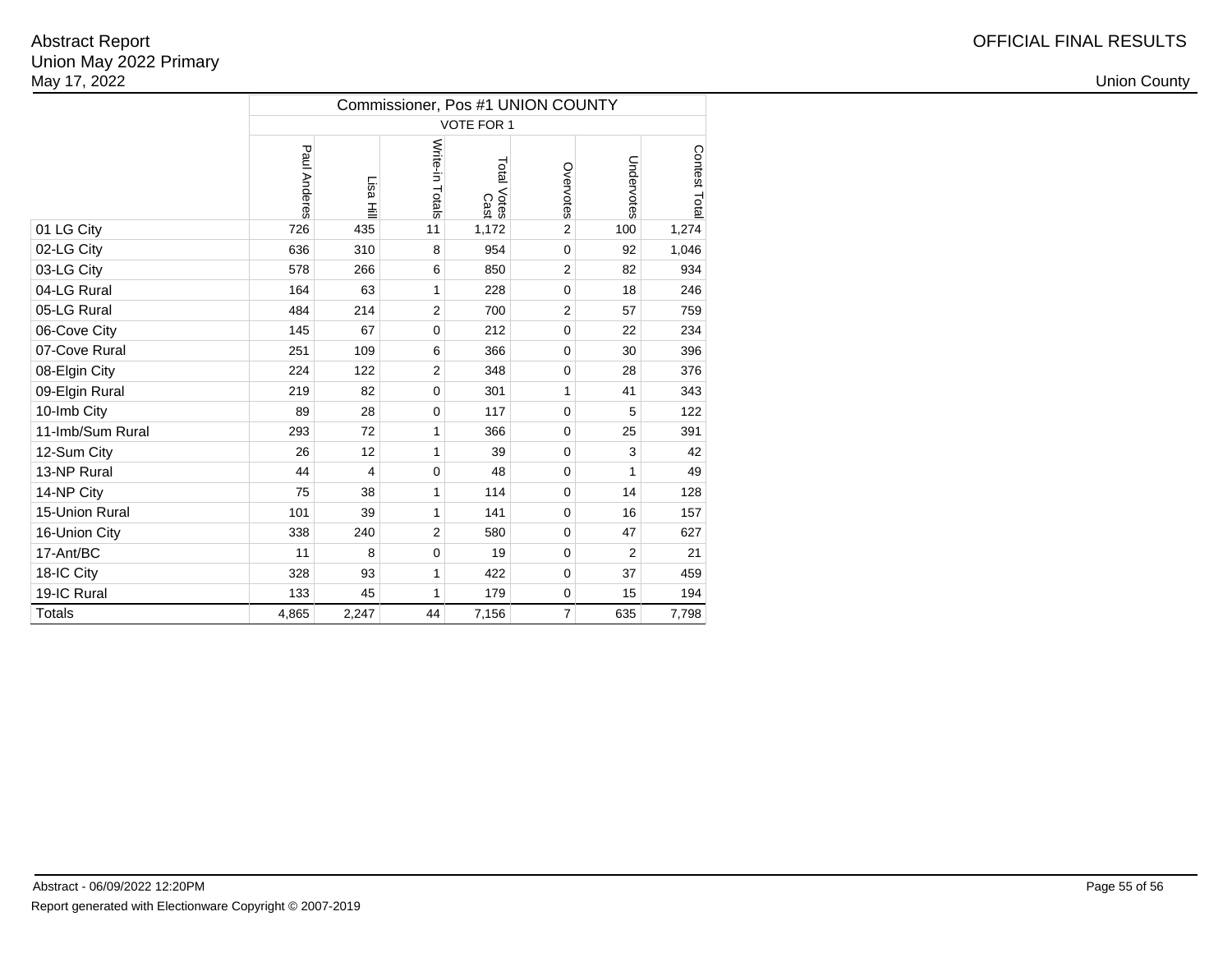| OFFICIAL FINAL RESULTS |
|------------------------|
|------------------------|

|                  | Commissioner, Pos #2 UNION COUNTY |                 |                     |              |            |               |  |  |  |  |  |
|------------------|-----------------------------------|-----------------|---------------------|--------------|------------|---------------|--|--|--|--|--|
|                  |                                   |                 | VOTE FOR 1          |              |            |               |  |  |  |  |  |
|                  | 观<br><b>Natthew</b><br>Scarfo     | Write-in Totals | Total Votes<br>Cast | Overvotes    | Undervotes | Contest Total |  |  |  |  |  |
| 01 LG City       | 783                               | 39              | 822                 | $\Omega$     | 452        | 1,274         |  |  |  |  |  |
| 02-LG City       | 664                               | 27              | 691                 | 0            | 355        | 1,046         |  |  |  |  |  |
| 03-LG City       | 655                               | 15              | 670                 | 0            | 264        | 934           |  |  |  |  |  |
| 04-LG Rural      | 162                               | $\overline{4}$  | 166                 | 0            | 80         | 246           |  |  |  |  |  |
| 05-LG Rural      | 511                               | 16              | 527                 | 0            | 232        | 759           |  |  |  |  |  |
| 06-Cove City     | 151                               | $\mathbf 0$     | 151                 | 0            | 83         | 234           |  |  |  |  |  |
| 07-Cove Rural    | 262                               | 14              | 276                 | 0            | 120        | 396           |  |  |  |  |  |
| 08-Elgin City    | 281                               | $\overline{2}$  | 283                 | $\mathbf 0$  | 93         | 376           |  |  |  |  |  |
| 09-Elgin Rural   | 216                               | 1               | 217                 | 0            | 126        | 343           |  |  |  |  |  |
| 10-Imb City      | 94                                | $\mathbf 0$     | 94                  | 0            | 28         | 122           |  |  |  |  |  |
| 11-Imb/Sum Rural | 280                               | $\overline{7}$  | 287                 | 0            | 104        | 391           |  |  |  |  |  |
| 12-Sum City      | 30                                | $\mathbf 0$     | 30                  | 0            | 12         | 42            |  |  |  |  |  |
| 13-NP Rural      | 32                                | $\mathbf 0$     | 32                  | 0            | 17         | 49            |  |  |  |  |  |
| 14-NP City       | 81                                | $\overline{2}$  | 83                  | $\Omega$     | 45         | 128           |  |  |  |  |  |
| 15-Union Rural   | 101                               | $\overline{2}$  | 103                 | 0            | 54         | 157           |  |  |  |  |  |
| 16-Union City    | 427                               | 9               | 436                 | $\mathbf 0$  | 191        | 627           |  |  |  |  |  |
| 17-Ant/BC        | 12                                | $\mathbf 0$     | 12                  | 0            | 9          | 21            |  |  |  |  |  |
| 18-IC City       | 352                               | $\overline{4}$  | 356                 | 1            | 102        | 459           |  |  |  |  |  |
| 19-IC Rural      | 122                               | 1               | 123                 | 0            | 71         | 194           |  |  |  |  |  |
| <b>Totals</b>    | 5,216                             | 143             | 5,359               | $\mathbf{1}$ | 2,438      | 7,798         |  |  |  |  |  |